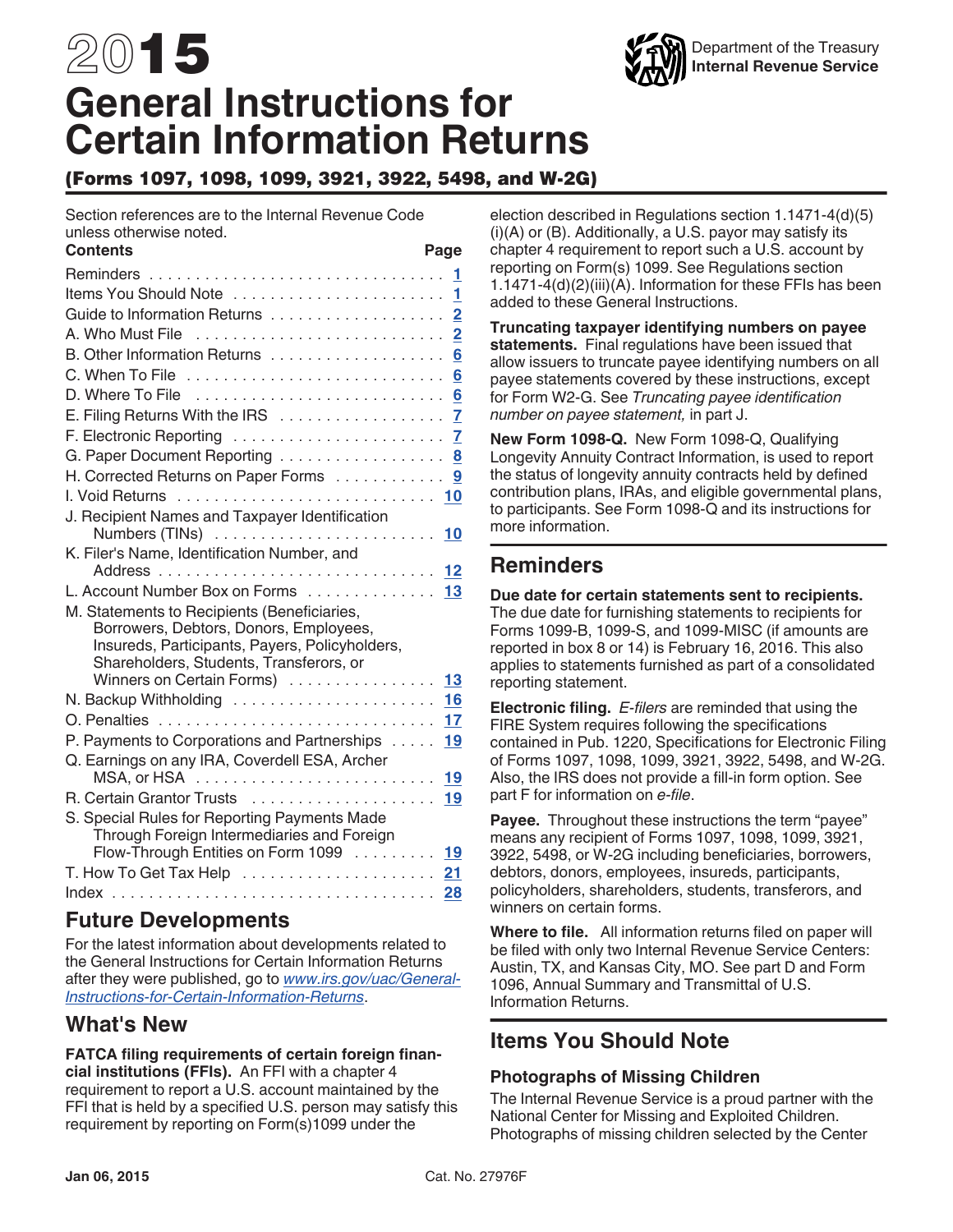<span id="page-1-0"></span>may appear in instructions on pages that would otherwise be blank. You can help bring these children home by looking at the photographs and calling 1-800-THE-LOST (1-800-843-5678) if you recognize a child.

### **Available Products**

In addition to these general instructions, which contain general information concerning Forms 1097, 1098, 1099, 3921, 3922, 5498, and W-2G, we provide specific form instructions as separate products. Get the instructions you need for completing a specific form from the following list of separate instructions.

- Instructions for Forms W-2G and 5754
- Instructions for Form 1097-BTC
- Instructions for Form 1098
- Instructions for Form 1098-C
- Instructions for Forms 1098-E and 1098-T
- $\bullet$ Instructions for Form 1098-Q
- Instructions for Forms 1099-A and 1099-C
- Instructions for Form 1099-B
- Instructions for Form 1099-CAP
- $\bullet$ Instructions for Form 1099-DIV
- Instructions for Form 1099-G
- Instructions for Forms 1099-INT and 1099-OID
- Instructions for Form 1099-K
- Instructions for Form 1099-LTC
- $\bullet$ Instructions for Form 1099-MISC
- Instructions for Form 1099-PATR
- Instructions for Form 1099-Q  $\bullet$
- Instructions for Forms 1099-R and 5498
- Instructions for Form 1099-S
- Instructions for Forms 1099-SA and 5498-SA
- Instructions for Forms 3921 and 3922
- Instructions for Form 5498-ESA

You can also obtain the latest developments for each of the forms and instructions listed here by visiting their information pages at IRS.gov. See the separate instructions for each form on the webpage via the link.

See *How To Get Forms, Publications, and Other Assistance*, later.

### **Guide to Information Returns**

See the chart, later, for a brief summary of information return reporting rules.

### **Use Form 1096 To Send Paper Forms to the IRS**

You must send Copies A of all paper Forms 1097, 1098, 1099, 3921, 3922, 5498, and W-2G to the IRS with Form 1096, Annual Summary and Transmittal of U.S. Information Returns. Instructions for completing Form 1096 are contained on Form 1096. Also see part E.

### **Reporting Backup Withholding on Forms 1099 and W2G**

If you backup withhold on a payment, you must file the appropriate Form 1099 or Form W-2G with the IRS and furnish a statement to the recipient to report the amount of the payment and the amount withheld. This applies even though the amount of the payment may be below the normal threshold for filing Form 1099 or Form W-2G. For how to report backup withholding, see part N.

### **Substitute Statements to Recipients**

If you are using a substitute form to furnish information statements to recipients (generally Copy B), be sure your substitute statements comply with the rules in Pub. 1179, General Rules and Specifications for Substitute Forms 1096, 1098, 1099, 5498, and Certain Other Information Returns. Pub. 1179, which is revised annually, explains the requirements for format and content of substitute statements to recipients. See part M for additional information.

### **Taxpayer Identification Number (TIN) Matching**

TIN Matching allows a payer or authorized agent who is required to file Forms 1099-B, DIV, INT, K, MISC, OID, and/or PATR, which report income subject to backup withholding, to match TIN and name combinations with IRS records before submitting the forms to the IRS. TIN Matching is one of the e-services products that is offered and is accessible through the IRS website. For program guidelines, see Pub. 2108-A, On-Line Taxpayer Identification (TIN) Matching Program, or go to IRS.gov and enter keyword "TIN matching" in the upper right corner. It is anticipated that payers who validate the TIN and name combinations before filing information returns will receive fewer backup withholding (CP2100) notices and penalty notices. E-services technical support is available by calling 1-866-255-0654.

# **A. Who Must File**

See the separate specific instructions for each form.

**Nominee/middleman returns.** Generally, if you receive a Form 1099 for amounts that actually belong to another person, you are considered a nominee recipient. You must file a Form 1099 with the IRS (the same type of Form 1099 you received) for each of the other owners showing the amounts allocable to each. You must also furnish a Form 1099 to each of the other owners. File the new Form 1099 with Form 1096 with the Internal Revenue Service Center for your area. On each new Form 1099, list yourself as the "payer" and the other owner as the "recipient." On Form 1096, list yourself as the "Filer." A spouse is not required to file a nominee return to show amounts owned by the other spouse. The nominee, not the original payer, is responsible for filing the subsequent Forms 1099 to show the amount allocable to each owner.

**Successor/predecessor reporting.** A successor business (a corporation, partnership, or sole proprietorship) and a predecessor business (a corporation, partnership, or sole proprietorship) may agree that the successor will assume all or some of the predecessor's information reporting responsibilities. This would permit the successor to file one Form 1097, 1098, 1099, 3921, 3922, 5498, or W-2G for each recipient combining the predecessor's and successor's reportable amounts, including any withholding. If they so agree and the successor satisfies the predecessor's obligations and the conditions described on this page, the predecessor does not have to file the specified information returns for the acquisition year. If the successor and predecessor do not agree, or if the requirements described are not met, the predecessor and the successor each must file Forms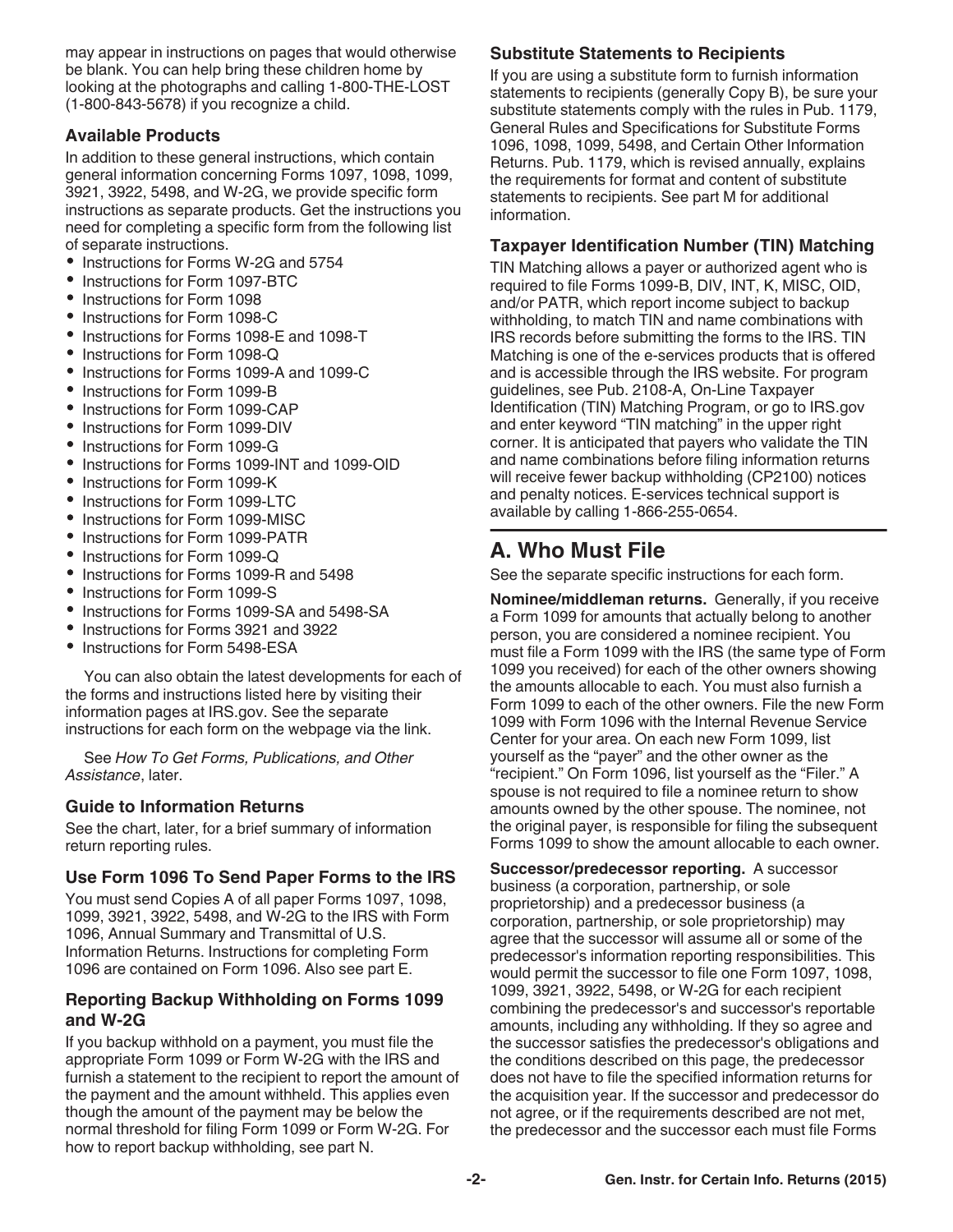<span id="page-2-0"></span>1097, 1098, 1099, 3921, 3922, 5498, and W-2G for their own reportable amounts as they usually would. For more information and the rules that apply to filing combined Forms 1042-S, Foreign Person's U.S. Income Subject to Withholding, see Rev. Proc. 99-50, which is available on page 757 of Internal Revenue Bulletin 1999-52 at *[www.irs.gov/pub/irs-irbs/irb99-52.pdf](http://www.irs.gov/pub/irs-irbs/irb99-52.pdf)*.

The combined reporting procedure is available when all the following conditions are met.

1. The successor acquires from the predecessor substantially all the property (a) used in the trade or business of the predecessor, including when one or more corporations are absorbed by another corporation under a merger agreement, or (b) used in a separate unit of a trade or business of the predecessor.

2. The predecessor is required to report amounts, including any withholding, on information returns for the year of acquisition for the period before the acquisition.

3. The predecessor is not required to report amounts, including withholding, on information returns for the year of acquisition for the period after the acquisition.

*Combined reporting agreement.* The predecessor and the successor must agree on the specific forms to which the combined reporting procedure applies and that the successor assumes the predecessor's entire information reporting obligations for these forms. The predecessor and successor may agree to:

1. Use the combined reporting procedure for all Forms 1097, 1098, 1099, 3921, 3922, 5498, and W-2G; or

2. Limit the use of the combined reporting procedure to

(a) specific forms or (b) specific reporting entities, including any unit, branch, or location within a particular business entity that files its own separate information returns. For example, if the predecessor's and successor's only compatible computer or recordkeeping systems are their dividends paid ledgers, they may agree to use the combined reporting procedure for Forms 1099-DIV only. Similarly, if the only compatible systems are in their midwest branches, they may agree to use the combined reporting procedure for only the midwest branches.

*Combined reporting procedure.* On each Form 1097, 1098, 1099, 3921, 3922, 5498, and W-2G filed by the successor, the successor must combine the predecessor's (before the acquisition) and successor's reportable amounts, including any withholding, for the acquisition year and report the aggregate. For transactional reporting on Form 1099-B, Proceeds From Broker and Barter Exchange Transactions, the successor must report each of the predecessor's transactions and each of its own transactions on each Form 1099-B. These same reporting requirements apply to Form 3921, Exercise of an Incentive Stock Option under Section 422(b); and Form 3922, Transfer of Stock Acquired Through an Employee Stock Purchase Plan under Section 423(c). The successor may include with the form sent to the recipient additional information explaining the combined reporting.

For purposes of the combined reporting procedure, the sharing of TINs and other information obtained under section 3406 for information reporting and backup withholding purposes does not violate the confidentiality rules in section 3406(f).

**Statement required.** The successor must file a statement with the IRS indicating the forms that are being filed on a combined basis under Rev. Proc. 99-50. The statement must:

1. Include the predecessor's and successor's names, addresses, telephone numbers, EINs, and the name and telephone number of the person responsible for preparing the statement.

2. Reflect separately the amount of federal income tax withheld by the predecessor and by the successor for each type of form being filed on a combined basis (for example, Form 1099-R or 1099-MISC).

3. Be sent separately from Forms 1097, 1098, 1099, 3921, 3922, 5498, and W-2G by the forms' due date to: Internal Revenue Service, Information Returns Branch, 230 Murall Drive, Mail Stop 4360, Kearneysville, WV 25430. Do not send Form 1042-S statements to this address. Instead, use the address given in the Instructions for Form 1042-S; see Rev. Proc. 99-50.

**Qualified settlement funds.** A qualified settlement fund must file information returns for distributions to claimants if any transferor to the fund would have been required to file if the transferor had made the distributions directly to the claimants.

For distributions to transferors, a fund is subject to the information reporting requirements of sections 6041 and 6041A and may be required to file Form 1099-MISC. For payments made by the fund on behalf of a claimant or transferor, the fund is subject to these same rules and may have to file Form 1099-MISC for the payment to a third party. For information reporting purposes, a payment made by the fund on behalf of a claimant or transferor is considered a distribution to the claimant or transferor and is also subject to information reporting requirements.

The same filing requirements, exceptions, and thresholds may apply to qualified settlement funds as apply to any other payer. That is, the fund must determine the character of the payment (for example, interest, fixed or determinable income, or gross proceeds from broker transactions) and to whom the payment is made (for example, corporation or individual).

For more information, see Regulations section 1.468B-2(l). Also, see Treasury Decision (TD) 9249, 2006-10 I.R.B. 546, available at *[www.irs.gov/irb/](http://www.irs.gov/irb/2006-10_IRB/ar05.html) [2006-10\\_IRB/ar05.html](http://www.irs.gov/irb/2006-10_IRB/ar05.html)*. TD 9249 relates to escrow and similar funds.

**Payments to foreign persons.** See the Instructions for Form 1042-S, relating to U.S. source income of foreign persons, for reporting requirements relating to payments to foreign persons.

#### **Widely held fixed investment trusts (WHFITs).**

Trustees and middlemen of WHFITs are required to report all items of gross income and proceeds on the appropriate Form 1099. For the definition of a WHFIT, see Regulations section 1.671-5(b)(22). A tax information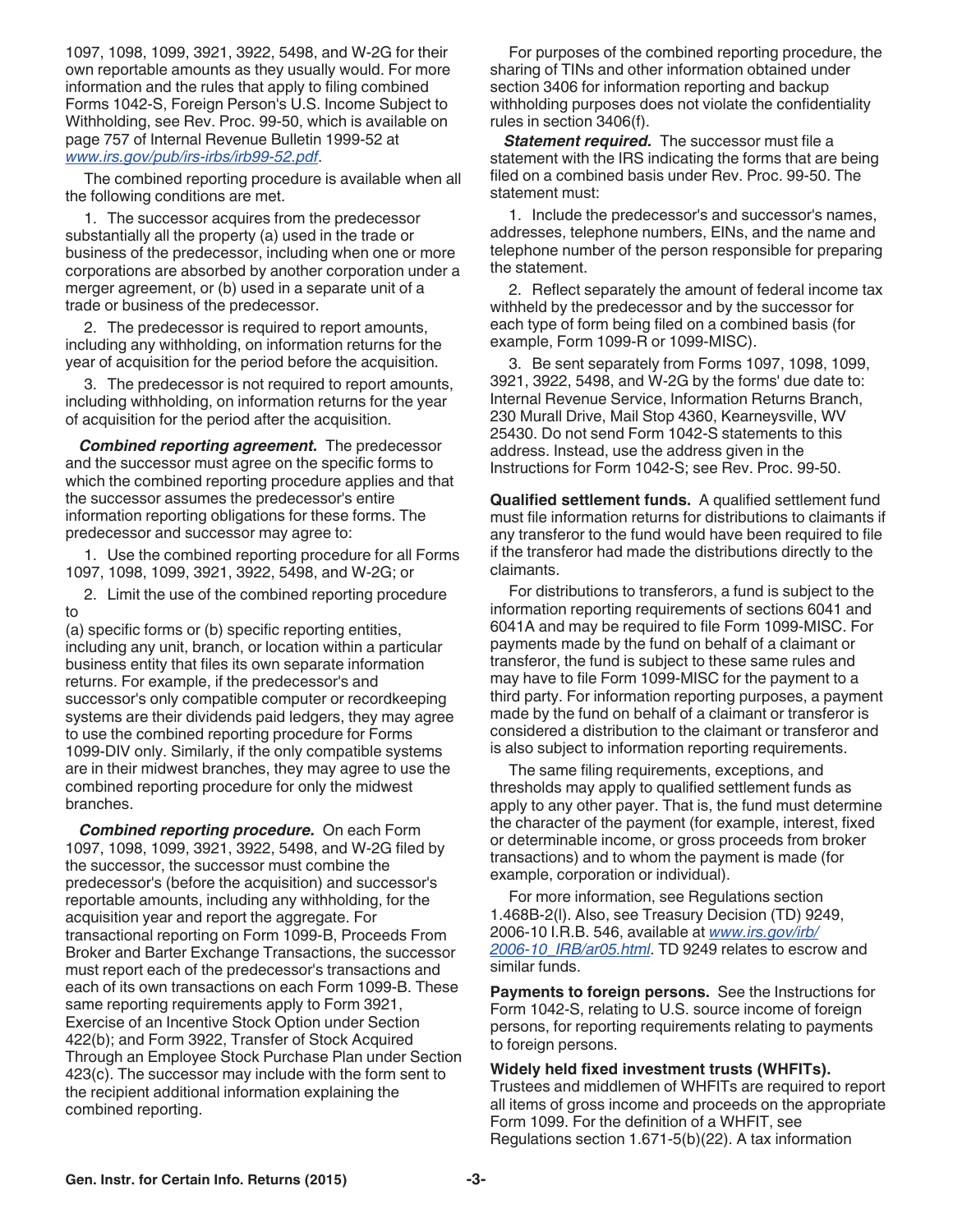<span id="page-3-0"></span>statement that includes the information provided to the IRS on Forms 1099, as well as additional information identified in Regulations section 1.671-5(e), must be furnished to trust interest holders (TIHs).

Items of gross income (including OID) attributable to the TIH for the calendar year including all amounts of income attributable to selling, purchasing, or redeeming of a trust holder's interest in the WHFIT must be reported. Items of income that are required to be reported including non

*pro rata* partial principal payments, trust sales proceeds, redemption asset proceeds, and sales of a trust interest on a secondary market must be reported on Form 1099-B. See Regulations section 1.671-5(d).

Safe harbor rules for determining the amount of an item to be reported on Form 1099 and a tax information statement with respect to a TIH in a non-mortgage WHFIT (NMWHFIT) and a widely held mortgage trust (WHMT) are found in Regulations sections 1.671-5(f) and (g), respectively.

Trustees and middlemen must follow all the rules for filing Forms 1099 with the IRS and furnishing a statement to the TIH (except as noted below) as described in parts A through S of these instructions. Trustees and middlemen should also follow the separate instructions for Forms 1099-B, 1099-DIV, 1099-INT, 1099-MISC, and 1099-OID, as applicable, which may address additional income reporting requirements.

*Due date exception and other requirements for furnishing statement to TIH.* The written tax information for 2015 furnished to the TIH is due on or before March 15, 2016. For other items of expense and credit that must be reported to the TIH, see Regulations section 1.671-5(c).

There is no reporting requirement if the TIH is an exempt recipient unless the trustee or middleman backup withholds under section 3406. If the trustee or middleman backup withholds, then follow the rules in part N. An exempt recipient for this purpose is defined in Regulations section

#### 1.671-5(b)(7).

*Reporting to foreign persons.* Items of a WHFIT attributable to a TIH who is not a U.S. person must be reported and amounts withheld following the provisions of sections 1441 through 1464. See Form 1042-S and its separate instructions for more information.

#### **FATCA filing requirements of certain foreign financial institutions (FFIs)**

If you are required to report an account that is a U.S. account under chapter 4 of the Code (chapter 4), you may be eligible to elect to report the account on Form(s) 1099 instead of on Form 8966, FATCA Report.



#### **Election described in Regulations section 1.1471-4(d)(5)(i)(A).** You are eligible to make this election to report an account on Form(s) 1099 if:

You are a participating FFI (including a Reporting Model 2 FFI) (PFFI) or are a registered deemed-compliant FFI (RDC FFI) (other than a Reporting Model 1 FFI) required to report a U.S. account as a condition of your applicable RDC FFI status (see Regulations section 1.1471-5 $(f)(1)(i)$ ;

You are required to report the account as a U.S. account for chapter 4 purposes; and

The account is a U.S. account held by a specified U.S. person that you elect to report under Regulations section  $1.1471 - 4(d)(5)(i)(A)$ .

### **Election described in Regulations section**

**1.1471-4(d)(5)(i)(B).** You are eligible to make this election to report an account on Form(s) 1099 if:

You are a PFFI or are a RDC FFI (other than a Reporting Model 1 FFI) required to report a U.S. account as a condition of your applicable RDC FFI status (see Regulations section  $1.1471-5(f)(1)(i)$ ;

You are required to report the account as a U.S. account for chapter 4 purposes; and

The account is a U.S. account held by a specified U.S. person that is a cash value insurance contract or annuity contract that you elect to report under Regulations section  $1.1471 - 4(d)(5)(i)(B)$  in a manner similar to section 6047(d).

You may make an election described in Regulations section 1.1471-4(d)(5)(i)(A) or (B) either with respect to all such U.S. accounts or, separately, with respect to any clearly identified group of such accounts (for example, by line of business or by location where the account is maintained).

**Special reporting by U.S. payer described in Regulations section 1.1471-4(d)(2)(iii)(A).** If you are a U.S. payer that is a PFFI other than a U.S. branch, you also may satisfy your requirement to report with respect to a U.S. account for chapter 4 purposes by reporting on each appropriate Form 1099 in the manner described in Regulations section  $1.1471-4(d)(2)(iii)(A)$ .

**Reporting procedure.** If you are an FFI that is eligible to make an election described in Regulations section  $1.1471-4(d)(5)(i)(A)$  or (B) or are a U.S. payer reporting as described in Regulations section 1.1471-4(d)(2)(iii)(A), you must do so by filing each appropriate Form 1099 with the IRS and reporting the payments required to be reported by a U.S. payer (as defined in Regulations section 1.6049-5(c)(5)) with respect to the account. See, however, *Payments required to be reported*, later. See also the separate specific instructions for each form to determine which form to file.



*All Form 1099 filers must have an EIN. If you have not previously filed a Form 1099 or other return, you must obtain an EIN and include it on each Form 1099 that you file. See* part K *for more information, including how to obtain an EIN.*

In addition to the information otherwise required to be reported on the appropriate Form 1099, you also must include the following information for each account you are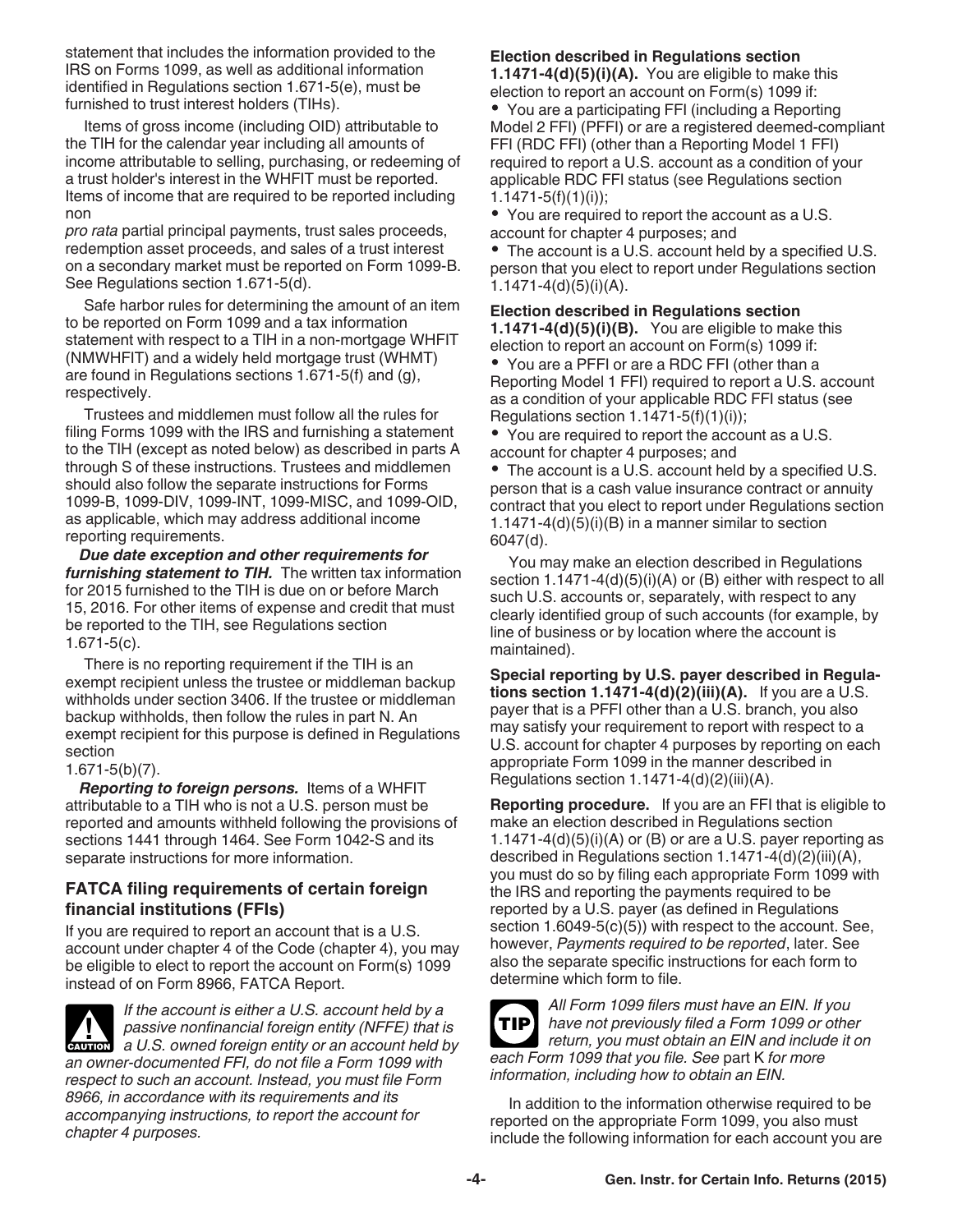reporting as described in Regulations section 1.1471-4(d)  $(2)(iii)(A)$  or  $(d)(5)(i)(A)$  or  $(B)$ .

The name, address, and TIN of the account holder.

• The account number.

• If applicable, the jurisdiction of the branch that maintains the account being reported by adding the branch's jurisdiction after the payer's name, that is, "Payer's Name (Jurisdiction X branch)."

*If you are an FFI making an election described in Regulations section 1.1471-4(d)(5)(i)(A) or (B), or A <i>Aegulations section 1.1471-4(d)(5)(i)(A) of are a U.S. payer reporting as described in Regulations section 1.1471-4(d)(2)(iii)(A), you are required to report the payee's account number on each Form 1099 you file (regardless of the fact that the account number otherwise may be optional for purposes of reporting on the applicable Form 1099).*

If you are a sponsoring entity that is reporting a U.S. account on behalf of a sponsored FFI described above, report on the appropriate Form(s) 1099 the following information in the payer boxes (if filing on paper) or in the appropriate fields of the payer record (if filing electronically).

• For the name, enter the sponsored FFI's name on the first line and the sponsoring entity's name on the second line.

For the address, enter the sponsoring entity's address.

• For the federal (or taxpayer) identification number, enter the sponsored FFI's EIN.

In addition, if you are filing electronically, enter numeric code "1" in the "Transfer Agent Indicator" field. See Publication 1220 for electronic filing of forms. If you are filing on paper, enter your Global Intermediary Identification Number (GIIN) in the lower right hand portion of the title area on the top of Form 1096, Annual Summary and Transmittal of U.S. Information Returns. For transmittal of paper forms, see Form 1096 and its accompanying instructions.

If you are an FFI described above that is electing to report an account to which you did not make any payments for the calendar year that are required to be reported on a Form 1099, you must report the account on Form 1099-MISC. In addition, if you made any payments for the calendar year that would be required to be reported on a Form 1099 if not for an applicable dollar amount threshold, you also must report the account on Form 1099-MISC. See the Instructions for Form 1099-MISC.

**Payments required to be reported.** Calendar year 2015 is a transitional year for FFIs to report their U.S. accounts. If you make an election described in Regulations section 1.1471-4  $(d)(5)(i)(A)$  or  $(B)$  for 2015, you are required to report any payments made to the account as required for purposes of the election, except you are not required, as part of the election for 2015, to report payments made to the account as required under section 6045.



*Reporting under chapter 4 does not affect an FFI's obligation to report payments as a payer under section 6045.*

**Forms 1099 used.** The payments required to be reported under this election for calendar year 2015 must be reported, as applicable, on Form 1099-DIV, Dividends and Distributions; 1099-INT, Interest Income; 1099-OID, Original Issue Discount; 1099-MISC, Miscellaneous Income; or 1099-R, Distributions From Pensions, Annuities, Retirement or Profit Sharing Plans, IRAs, Insurance Contracts, etc. See also the separate specific instructions for each form. Reporting on Form 1099-B, Proceeds From Broker or Barter Exchange Transactions, is not required to meet chapter 4 reporting obligations for calendar year 2015.

**Definitions.** For detailed information about definitions that apply for purposes of chapter 4 generally, see Regulations section 1.1471-1(b). A Reporting FI under a Model 2 Intergovernmental Agreement (IGA) should also refer to definitions that may apply under that IGA or apply pursuant to any applicable domestic law pertaining to its FATCA obligations. Solely for purposes of filing Forms 1099, the following definitions are provided to help guide filers through the process.

*Account.* An account means a financial account described in Regulations section 1.1471-5(b), including a cash value insurance contract and annuity contract.

*Account holder.* An account holder is the person who holds a financial account, as determined under Regulations section 1.1471-5(a)(3).

*Foreign financial institution (FFI).* Except as otherwise provided for certain foreign branches of a U.S. financial institution, a foreign financial institution means a financial institution that is a foreign entity. The term "foreign financial institution" also includes a foreign branch of a U.S. financial institution with a Qualified Intermediary (QI) Agreement in effect.

*Owner-documented FFI.* An owner-documented FFI is an FFI described in Regulations section 1.1471-5(f)(3).

**Participating FFI (PFFI).** A PFFI is an FFI, or branch of an FFI, that has in effect an FFI agreement with the IRS, and includes a Reporting Model 2 FFI.

*Registered deemed-compliant FFI (RDC FFI).* A registered deemed-compliant FFI is an FFI described in Regulations section 1.1471-5(f)(1), and includes a Reporting Model 1 FFI, a QI branch of a U.S. financial institution that is a Reporting Model 1 FFI, and a nonreporting FI treated as a registered deemed-compliant FFI under a Model 2 IGA.

*Reporting Model 1 FFI.* A Reporting Model 1 FFI is an FI, including a foreign branch of a U.S. financial institution, treated as a reporting financial institution under a Model 1 IGA.

*Reporting Model 2 FFI.* A Reporting Model 2 FFI is an FI or branch of an FI treated as a reporting financial institution under a Model 2 IGA.

*Specified U.S. person.* A specified U.S. person is any U.S. person described in Regulations section 1.1473-1(c).

*Sponsored FFI.* A Sponsored FFI is an investment entity or an FFI that is a controlled foreign corporation having a Sponsoring Entity that performs certain due diligence, withholding, and reporting obligations on behalf of the Sponsored FFI.

**Sponsoring Entity.** A Sponsoring Entity is an entity that has registered with the IRS to perform the due diligence, withholding, and reporting obligations of one or

**Gen. Instr. for Certain Info. Returns (2015) 5**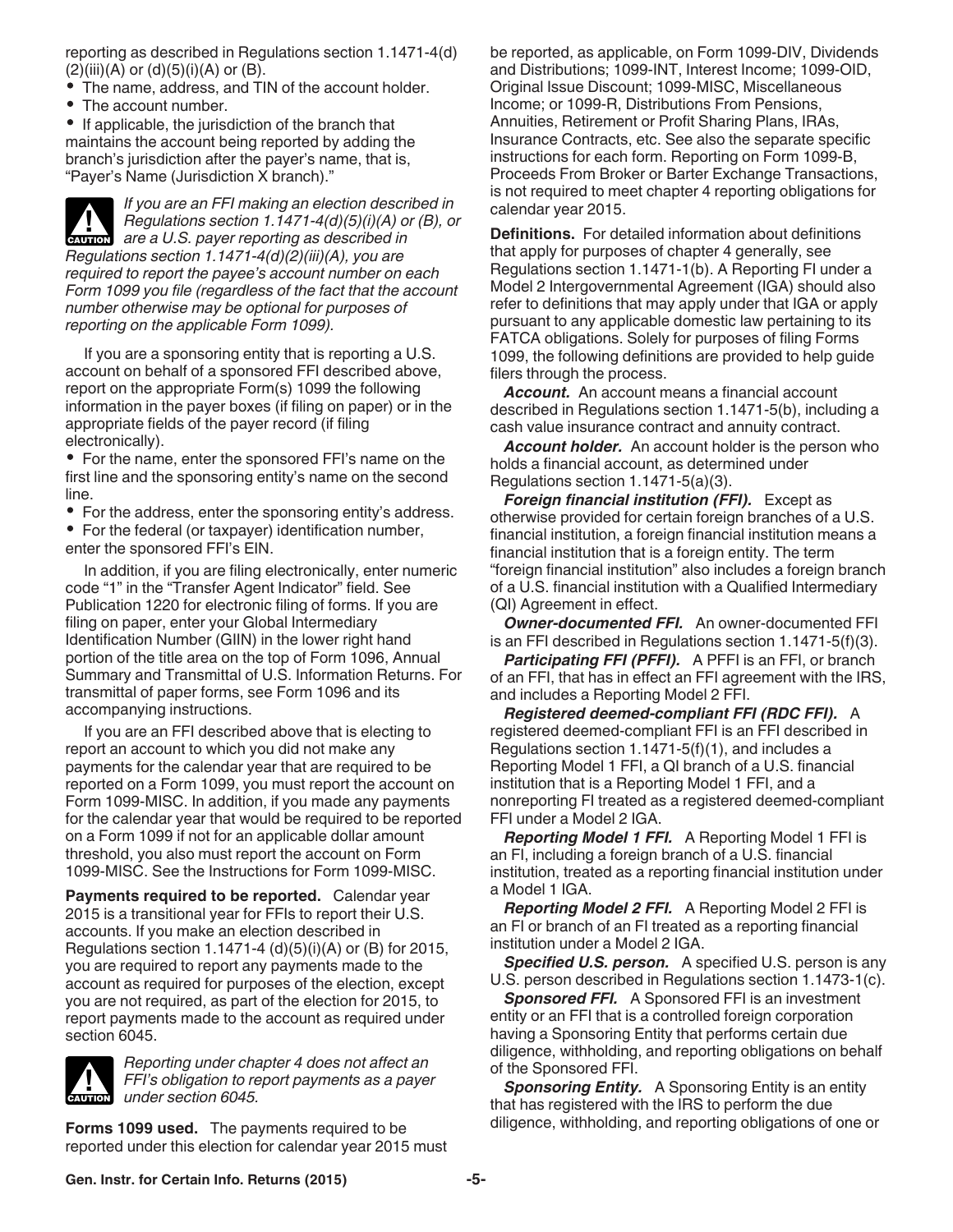<span id="page-5-0"></span>more Sponsored FFIs or Sponsored Direct Reporting NFFEs.

*U.S. account.* A U.S. account is any account held by one or more specified U.S. persons. A U.S. account also includes any account held by a passive NFFE that has one or more substantial U.S. owners, or in the case of a Reporting Model 2 FFI, any account held by a passive NFFE that has one or more controlling persons that are specified U.S. persons. See Regulations section 1.1471-5(a) and an applicable Model 2 IGA.

# **B. Other Information Returns**

The income information you report on the following forms must not be repeated on Forms 1099 or W-2G.

• Form W-2, Wage and Tax Statement, reporting wages and other employee compensation.

• Forms 1042-S and 1000 reporting income to foreign persons.

 Form 2439 reporting undistributed long-term capital gains of a regulated investment company (RIC) or real estate investment trust (REIT).

• Schedule K-1 of Forms 1065 or 1065-B reporting distributive shares to members of a partnership.

 $\bullet$  Schedule K-1 of Form 1041 reporting distributions to beneficiaries of trusts or estates.

٠ Schedule K-1 of Form 1120-S reporting distributive shares to shareholders of S corporations.

• Schedule K of Form 1120-IC-DISC reporting actual and constructive distributions to shareholders and deferred

DISC income.

• Schedule Q of Form 1066 reporting income from a real estate mortgage investment conduit (REMIC) to a residual interest holder.

# **C. When To File**

File Forms 1097, 1098, 1099, 3921, 3922, or W-2G on paper by February 29, 2016, or March 31, 2016, if filing electronically. Also file Form 1096 with paper forms. File Form 1096 with Forms 5498, 5498-ESA, and 5498-SA by May 31, 2016.

You will meet the requirement to file if the form is properly addressed and mailed on or before the due date. If the regular due date falls on a Saturday, Sunday, or legal holiday, file by the next business day. A business day is any day that is not a Saturday, Sunday, or legal holiday. See part M about providing Forms 1097, 1098, 1099, 3921, 3922, 5498, and W-2G or statements to recipients.

**Private delivery services.** You can use certain private delivery services designated by the IRS to meet the "timely mailing as timely filing" rule for information returns. The list includes only the following.

Federal Express (FedEx): FedEx Priority Overnight, FedEx Standard Overnight, FedEx 2 Day, FedEx International Priority, and FedEx International First.

United Parcel Service (UPS): UPS Next Day Air, UPS Next Day Air Saver, UPS 2nd Day Air, UPS 2nd Day Air A.M., UPS Worldwide Express Plus, and UPS Worldwide Express.

The private delivery service can tell you how to get written proof of the mailing date.

**Reporting period.** Forms 1097, 1098, 1099, 3921, 3922, and W-2G are used to report amounts received, paid, credited, donated, transferred, or canceled, in the case of Form 1099-C, during the calendar year. Forms 5498, 5498-ESA, and 5498-SA are used to report amounts contributed and the fair market value of an account for the calendar year.

**Extension of time to file.** You can get an automatic 30-day extension of time to file by completing Form 8809, Application for Extension of Time To File Information Returns. The form may be submitted on paper, or through the FIRE System either as a fill-in form or an electronic file. No signature or explanation is required for the extension. However, you must file Form 8809 by the due date of the returns in order to get the 30-day extension. Under certain hardship conditions you may apply for an additional 30-day extension. See the instructions for Form 8809 for more information.

*How to apply.* As soon as you know that a 30-day extension of time to file is needed, file Form 8809.

Follow the instructions on Form 8809 and mail it to the address listed in the instructions on the form or you can fax it. See the instructions for Form 8809 for more information.

• You can submit the extension request online through the FIRE System. You are encouraged to submit requests using the online fill-in form. See Pub. 1220, Part B, for more information on filing online or electronically.

*Extension for statements to recipients.* For information on requesting an extension of time to furnish statements to recipients, see *Extension* under part M.

### **D. Where To File**



*Use the 3-line address for your state for mailing information returns.*

Send all information returns filed on paper to the following: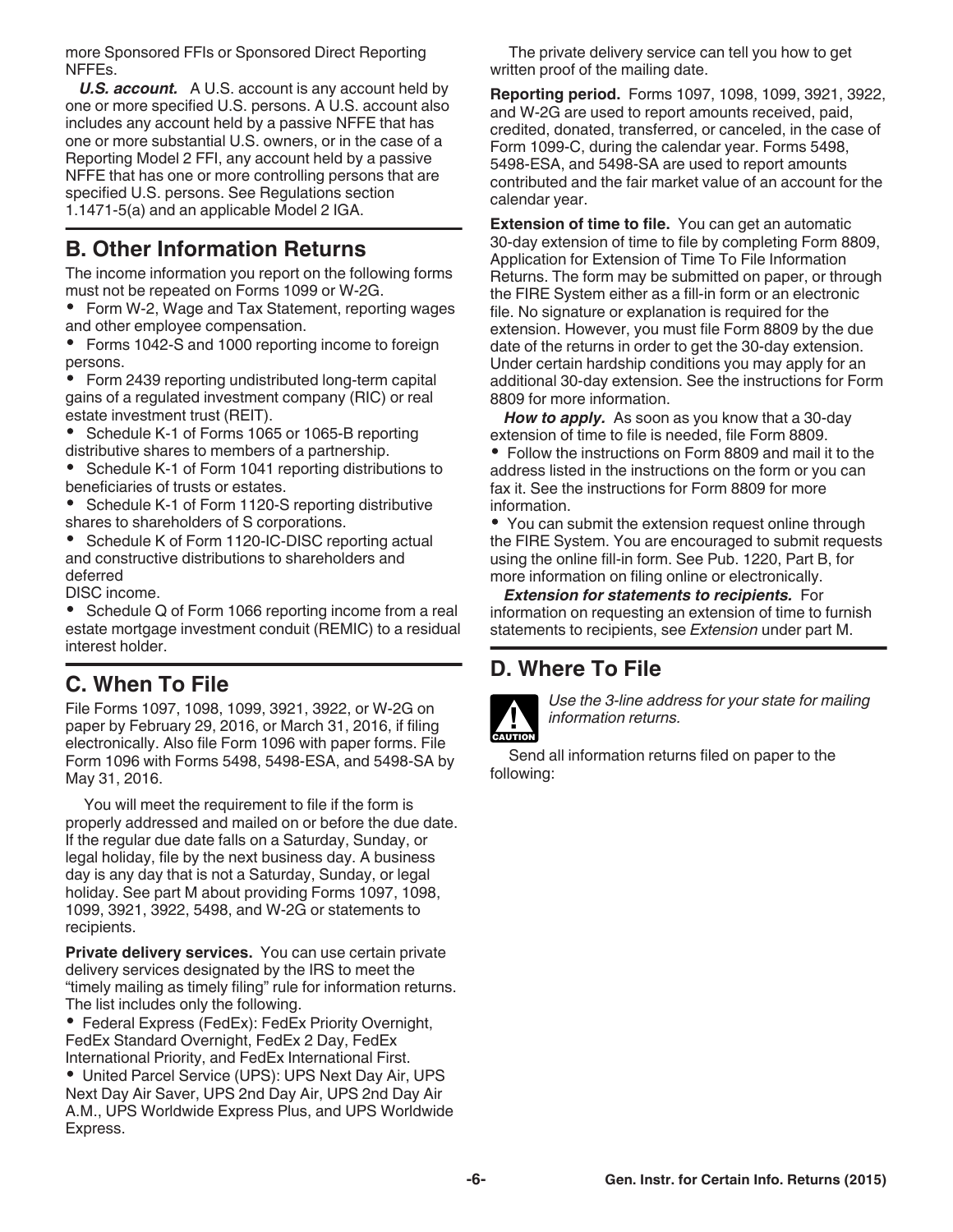<span id="page-6-0"></span>

| If your principal business,<br>office or agency, or legal<br>residence in the case of an<br>individual, is located in                                                                                                                                                                                            | Use the following address<br>▼                                                            |
|------------------------------------------------------------------------------------------------------------------------------------------------------------------------------------------------------------------------------------------------------------------------------------------------------------------|-------------------------------------------------------------------------------------------|
| Alabama, Arizona, Arkansas,<br>Connecticut, Delaware, Florida,<br>Georgia, Kentucky, Louisiana,<br>Maine, Massachusetts,<br>Mississippi, New Hampshire,<br>New Jersey, New Mexico, New<br>York, North Carolina, Ohio,<br>Pennsylvania, Rhode Island,<br>Texas, Vermont, Virginia,<br>West Virginia               | Department of the Treasury<br>Internal Revenue Service<br>Center<br>Austin, TX 73301      |
| Alaska, California, Colorado,<br>District of Columbia, Hawaii,<br>Idaho, Illinois, Indiana, Iowa,<br>Kansas, Maryland, Michigan,<br>Minnesota, Missouri, Montana,<br>Nebraska, Nevada, North<br>Dakota, Oklahoma, Oregon,<br>South Carolina, South Dakota,<br>Tennessee, Utah, Washington,<br>Wisconsin, Wyoming | Department of the Treasury<br>Internal Revenue Service<br>Center<br>Kansas City, MO 64999 |

If your legal residence or principal place of business or principal office or agency is outside the United States, file with the Department of the Treasury, Internal Revenue Service Center, Austin, TX 73301.

**State and local tax departments.** Contact the applicable state and local tax department as necessary for reporting requirements and where to file.

### **E. Filing Returns With the IRS**

The IRS strongly encourages the quality review of data before filing to prevent erroneous notices from being mailed to payees (or others for whom information is being reported).

If you must file any Form 1097, 1098, 1099, 3921, 3922, 5498, or W-2G with the IRS and you are filing paper forms, you must send a Form 1096 with each type of form as the transmittal document. You must group the forms by form number and submit each group with a separate Form 1096. For example, if you file Forms 1098, 1099-A, and 1099-MISC, complete one Form 1096 to transmit Forms 1098, another for Forms 1099-A, and a third for Forms 1099-MISC. Specific instructions for completing Form 1096 are included on the form. Also, see *Transmitters, paying agents, etc.*, below. For information about filing corrected paper returns, see part H.

See Pub. 1179 for specifications for private printing of substitute information returns. You may not request special consideration. Only forms that conform to the official form and the specifications in Pub. 1179 are acceptable for filing with the IRS.

**Transmitters, paying agents, etc.** A transmitter, service bureau, paying agent, or disbursing agent (hereafter referred to as "agent") may sign Form 1096 on behalf of any person required to file (hereafter referred to as "payer") if the conditions in (1) and (2) below are met.

1. The agent has the authority to sign the form under an agency agreement (oral, written, or implied) that is valid under state law and

2. The agent signs the form and adds the caption "For: (Name of payer)."

Signing of the form by an authorized agent on behalf of the payer does not relieve the payer of the liability for penalties for not filing a correct, complete, and timely Form 1096 and accompanying returns.

Forms 1097, 1098, 1099, 3921, 3922, 5498, W-2G, or acceptable substitute statements to recipients issued by a service bureau or agent should show the same payer's name as shown on the information returns filed with the IRS.

For information about the election to report and deposit backup withholding under the agent's TIN and how to prepare forms if the election is made, see Rev. Proc. 84-33, 1984-1 C.B. 502, and the Instructions for Form 945.

**Keeping copies.** Generally, keep copies of information returns you filed with the IRS or have the ability to reconstruct the data for at least 3 years, 4 years for Form 1099-C, from the due date of the returns. Keep copies of information returns for 4 years if backup withholding was imposed.

**Shipping and mailing.** Send the forms to the IRS in a flat mailing (not folded). If you are sending many forms, you may send them in conveniently sized packages. On each package, write your name, number the packages consecutively, and place Form 1096 in package number one. Postal regulations require forms and packages to be sent by First-Class Mail.

# **F. Electronic Reporting**

Electronic reporting may be required for filing all information returns discussed in these instructions (see *Who must file electronically*, below). Different types of payments, such as interest, dividends, and rents, may be reported in the same submission.

Pub. 1220 provides the procedures for reporting electronically and is updated annually. Pub. 1220 is available at IRS.gov.



You can file electronically through the Filing Information Returns

Electronically System (FIRE System); however, you must have software that can produce a file in the proper format according to Pub. 1220. The FIRE System does not provide a fill-in form option for information return reporting. The FIRE System operates 24 hours a day, 7 days a week. You may access the FIRE System via the Internet at *[fire.irs.gov](http://fire.irs.gov)*. See Pub. 1220 for more information.

**Due dates.** File Forms 1097, 1098, 1099, 3921, 3922, or W-2G electronically through the FIRE System by March 31, 2016. File Forms 5498, 5498-ESA, or 5498-SA by May 31, 2016. See part M about providing Forms 1097,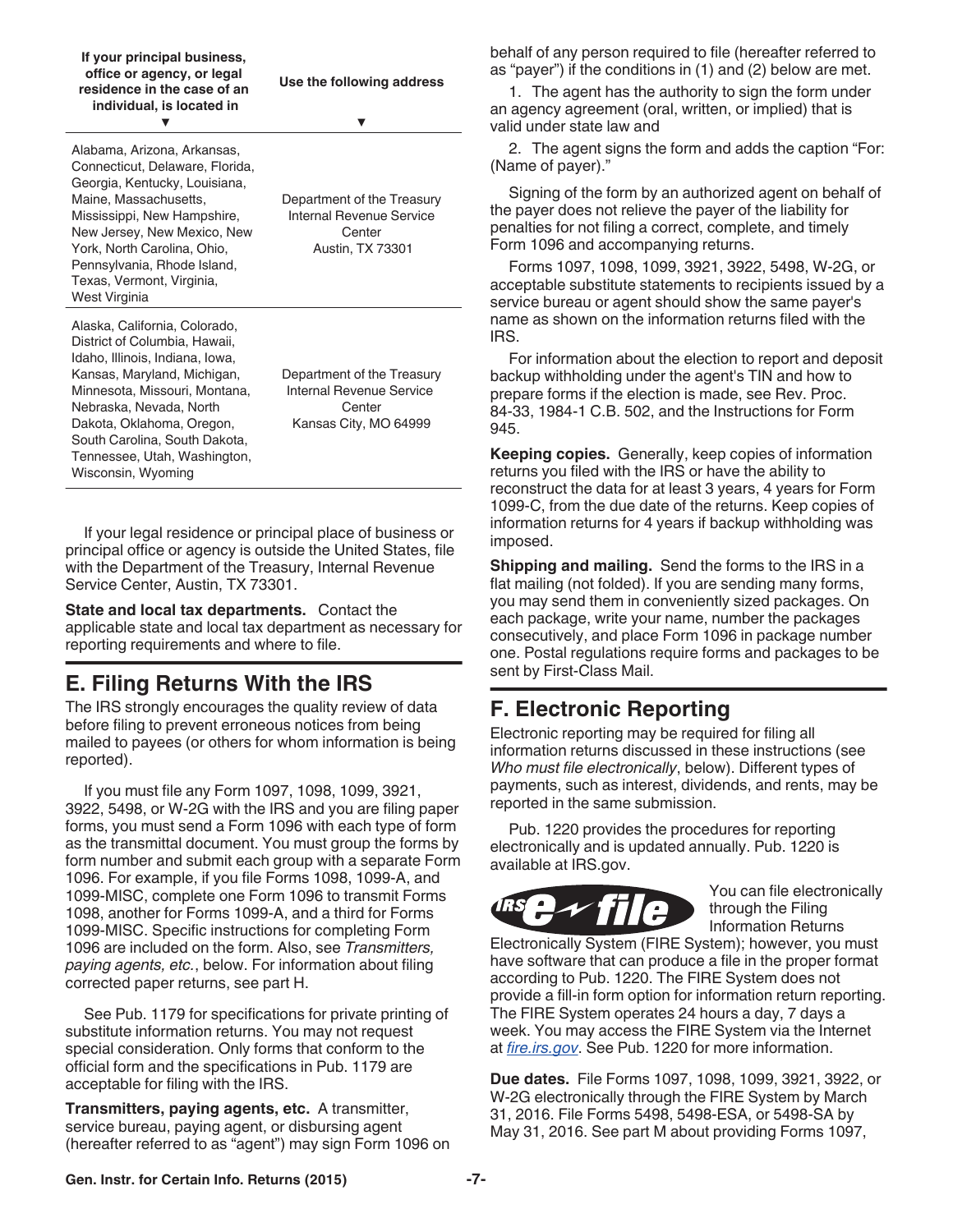<span id="page-7-0"></span>1098, 1099, 3921, 3922, 5498, and W-2G or statements to recipients.

**Extension of time to file.** For information about requesting an extension of time to file, see *Extension of time to file*, earlier under part C.



*If you file electronically, do not file the same returns on paper.*

**Who must file electronically.** If you are required to file 250 or more information returns, you must file electronically. The 250-or-more requirement applies separately to each type of form. For example, if you must file 500 Forms 1098 and 100 Forms 1099-A, you must file Forms 1098 electronically, but you are not required to file Forms 1099-A electronically.

The electronic filing requirement does not apply if you apply for and receive a hardship waiver. See *How to request a waiver from filing electronically*, later.



*The IRS encourages you to file electronically even though you are filing fewer than 250 returns.*

**Filing requirement applies separately to originals and corrections.** The electronic filing requirements apply separately to original returns and corrected returns. Originals and corrections are not aggregated to determine whether you are required to file electronically. For example, if you file 400 Forms 1098 electronically and you are making 75 corrections, your corrections can be filed on paper because the number of corrections for Form 1098 is less than the 250 filing requirement. However, if you were filing 250 or more Form 1098 corrections, they would have to be filed electronically.

**Reporting incorrect payer name and/or TIN.** If a payer discovers an error in reporting the payer (not recipient) name and/or TIN, write a letter containing the following information:

1. Name and address of the payer

2. Type of error (including the incorrect payer name/TIN that was reported)

- 3. Tax year
- 4. Payer TIN
- 5. Transmitter Control Code (TCC)
- 6. Type of return
- 7. Number of payees
- 8. Filing method (paper or electronic)
- 9. Was federal income tax withheld?

Send the letter to Internal Revenue Service, Information Returns Branch, 230 Murall Drive, Mail Stop 4360, Kearneysville, WV 25430.

If a payer realizes duplicate reporting or a large percentage of incorrect information has been filed, contact the information reporting customer service site at 1-866-455-7438 for further instructions.

**How to get approval to file electronically.** File Form 4419, Application for Filing Information Returns Electronically, at least 30 days before the due date of the returns. File Form 4419 for all types of returns that will be filed electronically. See Form 4419 for more information. Once you have received approval, you need not reapply each year. The IRS will provide a written reply to the applicant and further instructions at the time of approval, usually within 30 days.

**How to request a waiver from filing electronically.** To

receive a waiver from the required filing of information returns electronically, submit Form 8508, Request for Waiver From Filing Information Returns Electronically, at least 45 days before the due date of the returns. You cannot apply for a waiver for more than 1 tax year at a time. If you need a waiver for more than 1 tax year, you must reapply at the appropriate time each year.

If a waiver for original returns is approved, any corrections for the same types of returns will be covered under the waiver. However, if you submit original returns electronically but you want to submit your corrections on paper, a waiver must be approved for the corrections if you must file 250 or more corrections.

If you receive an approved waiver, do not send a copy of it to the service center where you file your paper returns. Keep the waiver for your records only.

**Penalty.** If you are required to file electronically but fail to do so, and you do not have an approved waiver, you may be subject to a penalty of up to \$100 per return for failure to file electronically unless you establish reasonable cause. However, you can file up to 250 returns on paper; those returns will not be subject to a penalty for failure to file electronically. See part O.

The penalty applies separately to original returns and corrected returns. See *Filing requirement applies separately to originals and corrections*, later.

# **G. Paper Document Reporting**

If you are required to file 250 or more information returns, see

part F.

#### **Follow these guidelines.**

1. Although handwritten forms are acceptable, they must be completely legible and accurate to avoid processing errors. Handwritten forms often result in name/TIN mismatches. Use block print, not script characters. If you have a small number of forms, consider contacting an IRS business partner who may be able to prepare them with little or no cost to you. See (5), below, for details. Type entries using black ink in 12-point Courier font. Copy A is read by machine and must be typed clearly using no corrections in the data entry fields. Data must be printed in the middle of the blocks, well separated from other printing and guidelines. Entries completed by hand, or using script, italic, or proportional spaced fonts, or in colors other than black, cannot be read correctly by machine. Make all dollar entries without the dollar sign, but include the decimal point (00000.00). Show the cents portion of the money amounts. If a box does not apply, leave it blank.

2. Do not enter 0 (zero) or "None" in money amount boxes when no entry is required. Leave the boxes blank unless the instructions specifically require that you enter a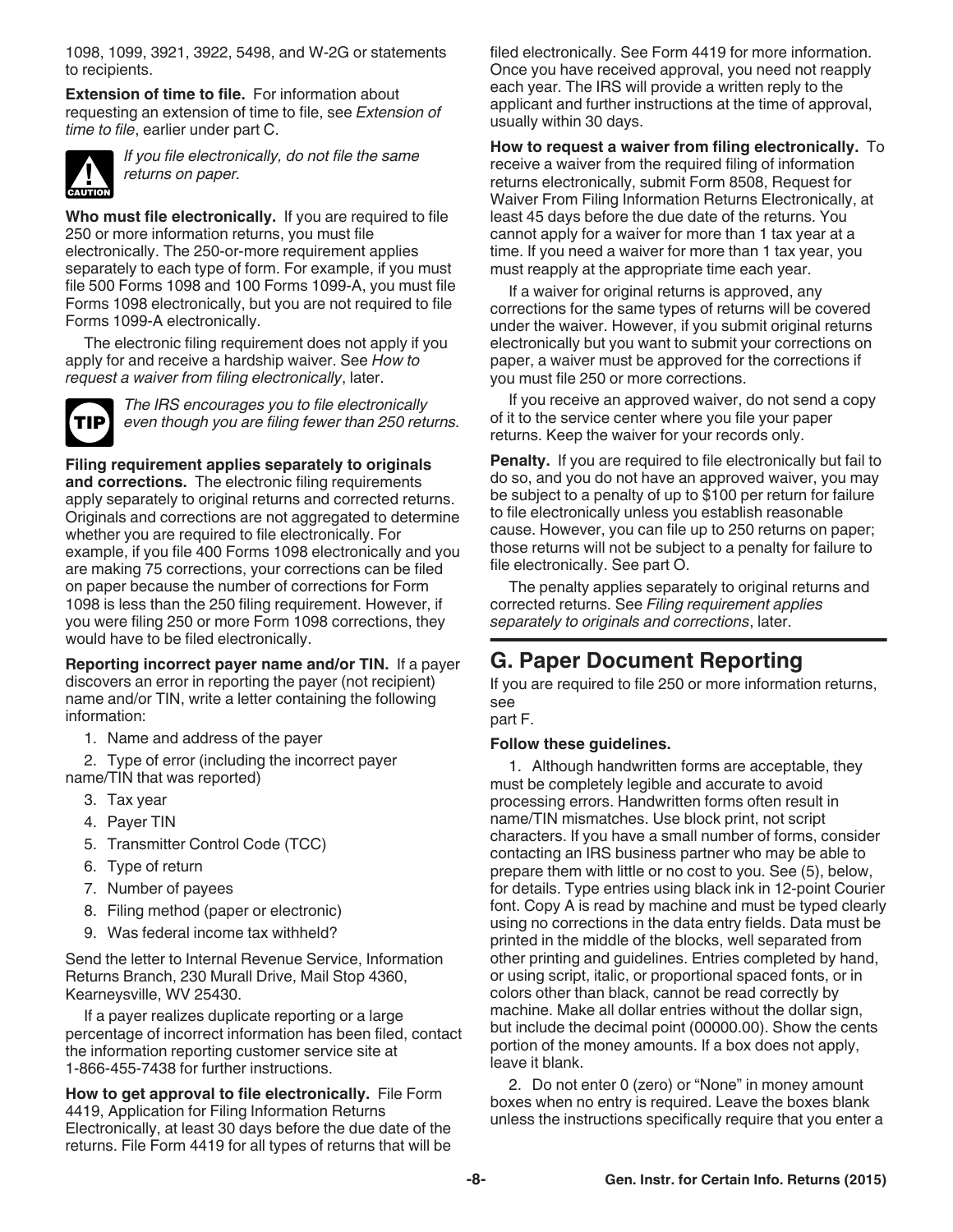<span id="page-8-0"></span>0 (zero). For example, in some cases, you must enter 0 (zero) to make corrections. See part H.

3. Do not enter number signs (#)—RT 2, not Rt. #2.

4. Send the entire page of Copy A of your information returns with Form 1096 to the IRS even if some of the forms are blank or void. Do not use staples on any forms.

5. To locate an IRS business partner who may be able to offer low-cost or even free filing of certain forms, enter *e-file for Business Partners* in the Search box on IRS.gov.

**Multiple filings.** If, after you file Forms 1097, 1098, 1099, 3921, 3922, 5498, or W-2G, you discover additional forms that are required to be filed, file these forms with a new Form 1096. Do not include copies or information from previously filed returns.

**Required format.** Because paper forms are scanned, all Forms 1096 and Copies A of Forms 1097, 1098, 1099, 3921, 3922, and 5498 must be prepared in accordance with the following instructions. If these instructions are not followed, you may be subject to a penalty for each incorrectly filed document. See part O.

1. Do not cut or separate Copies A of the forms that are printed two or three to a sheet (except Forms W-2G and 1098-C). Generally, Forms 1097, 1098, 1099, 3921, 3922, and 5498 are printed two or three to an 8 x 11 inch sheet. Form 1096 is printed one to an 8 x 11 inch sheet. These forms must be submitted to the IRS on the 8 x 11 inch sheet. If at least one form on the page is correctly completed, you must submit the entire page. Forms W-2G may be separated and submitted as single forms. Send the forms to the IRS in a flat mailing (not folded).

2. No photocopies of any forms are acceptable. See *How To Get Forms, Publications, and Other Assistance*, later.

3. Do not staple, tear, or tape any of these forms. It will interfere with the IRS' ability to scan the documents.

4. Pinfeed holes on the form are not acceptable. Pinfeed strips outside the 8 x 11 inch area must be removed before submission, without tearing or ripping the form. Substitute forms prepared in continuous or strip form must be burst and stripped to conform to the size specified for a single sheet (8 x 11 inches) before they are filed with the IRS.

5. Do not change the title of any box on any form. Do not use a form to report information that is not properly reportable on that form. If you are unsure of where to report the data, call the information reporting customer service site at 1-866-455-7438 (toll free).

6. Report information only in the appropriate boxes provided on the forms. Make only one entry in each box unless otherwise indicated in the form's specific instructions.

7. Do not submit any copy other than Copy A to the IRS.

8. Do not use prior year forms unless you are reporting prior year information. Do not use subsequent year forms for the current year. Because forms are scanned, you must use the current year form to report current year information.

9. Use the official forms or substitute forms that meet the specifications in Pub. 1179. If you submit substitute forms that do not meet the current specifications and that are not scannable, you may be subject to a penalty for each return for improper format. See part O.

10. Do not use dollar signs (\$) (they are preprinted on the forms), ampersands (&), asterisks (\*), commas (,), or other special characters in money amount boxes.

11. Do not use apostrophes ('), asterisks (\*), or other special characters on the payee name line.

**Common errors.** Be sure to check your returns to prevent the following common errors.

1. Duplicate filing. Do not send the same information to the IRS more than once. Also see *Multiple filings*, earlier.

2. Filer's name, address, and TIN are not the same on Form 1096 and the attached Forms 1097, 1098, 1099, 3921, 3922, 5498, or W-2G.

3. Decimal point to show dollars and cents omitted. For example, 1230.00 is correct, not 1230.

4. Two or more types of returns submitted with one Form 1096 (for example, Forms 1099-INT and 1099-MISC with one Form 1096). You must submit a separate Form 1096 with each type of return.

### **H. Corrected Returns on Paper Forms**



*To file corrections for electronically filed forms, see part F and Pub. 1220.*

If you filed a return with the IRS and later discover you made an error on it, you must:

Correct it as soon as possible and file Copy A and Form 1096 with your Internal Revenue Service Center (see part D), and

Furnish statements to recipients showing the correction.

When making a correction, complete all information (see *Filing corrected returns on paper forms*, later).

• Do not cut or separate forms that are two or three to a page. Submit the entire page even if only one of the forms on the page is completed.

 $\bullet$ Do not staple the forms to Form 1096.

Do not send corrected returns to the IRS if you are correcting state or local information only. Contact the state or local tax department for help with this type of correction.

To correct payer information, see *Reporting incorrect payer name and/or TIN*, earlier.

**Form 1096.** Use a separate Form 1096 for each type of return you are correcting. For the same type of return, you may use one Form 1096 for both originals and corrections. You do not need to correct a previously filed Form 1096.

**CORRECTED checkbox.** Enter an "X" in the corrected checkbox only when correcting a form previously filed with the IRS or furnished to the recipient. Certain errors require two returns to make the correction. See *Filing corrected*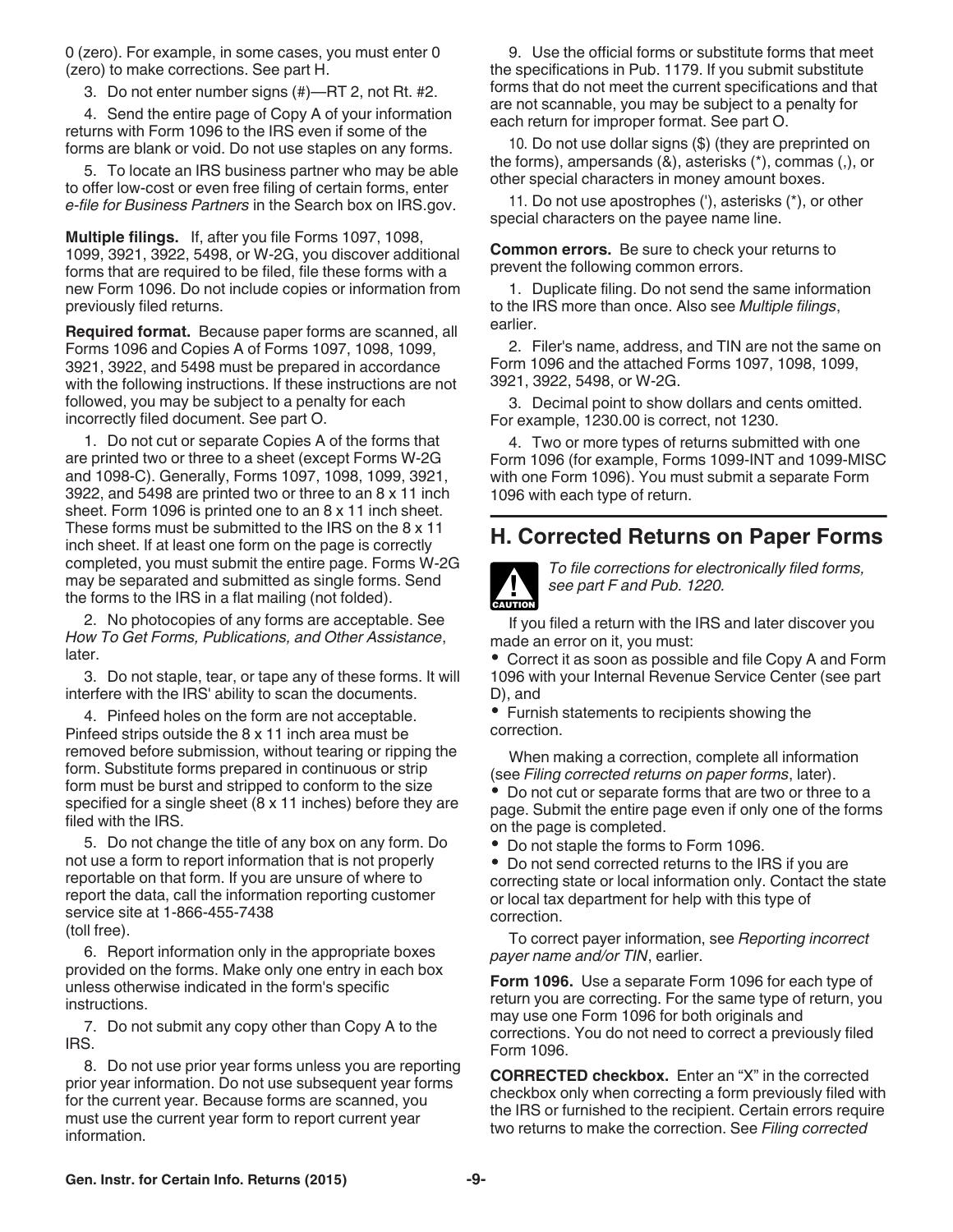<span id="page-9-0"></span>*returns on paper forms*, below to determine when to mark the "CORRECTED" checkbox.

**Account number.** If the account number was provided on the original return, the same account number must be included on both the original and corrected returns to properly identify and process the correction. If the account number was not provided on the original return, do not include it on the corrected return. See part L.

**Recipient's statement.** You may enter a date next to the "CORRECTED" checkbox. This will help the recipient in the case of multiple corrections.

**Filing corrected returns on paper forms.** The error charts, later, give step-by-step instructions for filing corrected returns for the most frequently made errors. They are grouped under Error Type 1 or 2. Correction of errors may require the submission of more than one return. Be sure to read and follow the steps given.

*If you fail to file correct information returns or furnish a correct payee statement, you may be subject to a penalty. See part O. Regulations* **by the** *subject to a penalty. See part O. Regulations section 301.6724-1 (relating to information return penalties) does not require you to file corrected returns for missing or incorrect TINs if you meet the reasonable cause criteria. You are merely required to include the correct TIN on the next original return you are required to file.*

*However, even if you meet the reasonable cause criteria, the IRS encourages you to file corrections for incorrect or missing TINs so that the IRS can update the payees' records.*

### **I. Void Returns**

An "X" in the "VOID" box at the top of the form will not correct a previously filed return. See part H for instructions for making corrections.

**VOID box.** If a completed or partially completed Form 1097, 1098, 1099, 3921, 3922, or 5498 is incorrect and you want to void it before submission to the IRS, enter an "X" in the "VOID" box at the top of the form. For example, if you make an error while typing or printing a form, you should void it. The return will then be disregarded during processing by the IRS. Go to the next form on the page, or to another page, and enter the correct information; but do not mark the "CORRECTED" box. Do not cut or separate the forms that are two or three to a page. Submit the entire page even if only one of the forms on the page is a good return.

# **J. Recipient Names and Taxpayer Identification Numbers (TINs)**

**Recipient name.** Show the full name and address in the section provided on the information return. If payments have been made to more than one recipient or the account is in more than one name, show on the first name line the name of the recipient whose TIN is first shown on the return. You may show the names of any other individual recipients in the area below the first line, if

desired. Form W-2G filers, see the Instructions for Forms W-2G and 5754.

**Sole proprietors.** You must show the individual's name on the first name line; on the second name line, you may enter the "doing business as (DBA)" name. You may not enter only the DBA name. For the TIN, enter either the individual's SSN or the EIN of the business (sole proprietorship). The IRS prefers that you enter the SSN.

*Limited liability company (LLC).* For a single-member LLC (including a foreign LLC with a U.S. owner) that is disregarded as an entity separate from its owner under Regulations section 301.7701-3, enter the owner's name only on the first name line and the LLC's name on the second name line. For the TIN, enter the owner's SSN (or EIN, if applicable). If the LLC is taxed as a corporation, partnership, etc., enter the entity's EIN.

*Bankruptcy estate.* If an individual (the debtor) for whom you are required to file an information return is in Chapter 11 bankruptcy, and the debtor notified you of the bankruptcy estate's EIN, report post-petition gross income, gross proceeds, or other reportable payments on the applicable information return using the estate's name and EIN. The debtor should notify you when the bankruptcy is closed, dismissed, or converted, so that any subsequent information returns will be filed with the correct name and EIN. Different rules apply if the bankruptcy is converted to Chapter 7, 12, or 13 of the Bankruptcy Code. For additional guidance, see Notice 2006-83, 2006-40 I.R.B. 596, available at *[www.irs.gov/irb/](http://www.irs.gov/irb/2006-40_IRB/ar12.html) [2006-40\\_IRB/ar12.html](http://www.irs.gov/irb/2006-40_IRB/ar12.html)*.

**TINs.** TINs are used to associate and verify amounts you report to the IRS with corresponding amounts on tax returns. Therefore, it is important that you furnish correct names, social security numbers (SSNs), individual taxpayer identification numbers (ITINs), employer identification numbers (EINs), or adoption taxpayer identification numbers (ATINs) for recipients on the forms sent to the IRS.

*Requesting a recipient's TIN.* If the recipient is a U.S. person (including a U.S. resident alien), the IRS suggests that you request the recipient complete Form W-9, Request for Taxpayer Identification Number and Certification, or Form W-9S, Request for Student's or Borrower's Taxpayer Identification Number and Certification, if appropriate. See the Instructions for the Requester of Form W-9 for more information on how to request a TIN.

If the recipient is a foreign person, the IRS suggests that you request the recipient complete the appropriate Form W-8. See the Instructions for the Requester of Forms W-8BEN, W-8ECI, W-8EXP, and W-8IMY.



*U.S. resident aliens who rely on a "saving clause" of a tax treaty are to complete Form W-9, not*  **Form W-8BEN. See Pub. 515, Withholding of Tax <b>CAUTION** *on Nonresident Aliens and Foreign Entities, and Pub. 519, U.S. Tax Guide for Aliens.*

You may be subject to a penalty for an incorrect or missing TIN on an information return. See part O. You are required to maintain the confidentiality of information obtained on a Form W-9/W-9S relating to the taxpayer's identity (including SSNs, EINs, ITINs, and ATINs), and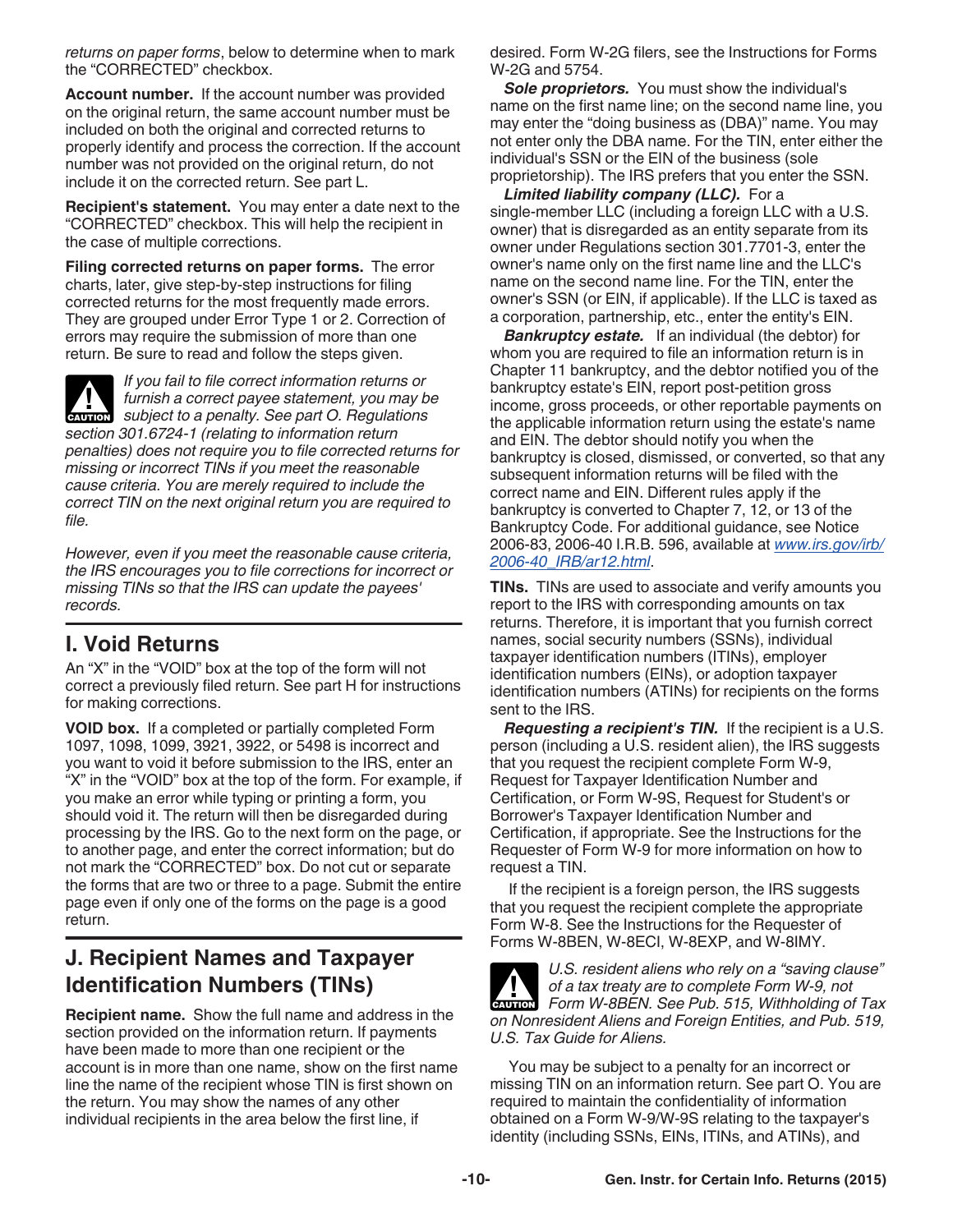### **Filing Corrected Returns on Paper Forms**

Identify the correction needed based on **Error Type 1 or 2;** then follow the steps to make the corrections and file the form(s). Also see Part H, earlier.

| <b>Error Type 1</b>                                                                                                                                                                                                                    | <b>Correction</b>                                                                                                                                                                                                                                                                                                               |
|----------------------------------------------------------------------------------------------------------------------------------------------------------------------------------------------------------------------------------------|---------------------------------------------------------------------------------------------------------------------------------------------------------------------------------------------------------------------------------------------------------------------------------------------------------------------------------|
| Incorrect money amount(s), code, or<br>checkbox                                                                                                                                                                                        | Form 1097, 1098, 1099, 3921, 3922, 5498, or W-2G<br>А.<br>1. Prepare a new information return.<br>2. Enter an "X" in the "CORRECTED" box (and date (optional)) at the top of the<br>form.<br>Correct any recipient information such as money amounts. Report other<br>3.<br>information as per the original return.             |
| A return was filed when one should<br>not have been filed.<br>These errors require only one return to<br>make the correction.<br>Caution: If you must correct a TIN or a<br>payee name, follow the instructions under<br>Error Type 2. | В.<br><b>Form 1096</b><br>Prepare a new transmittal Form 1096.<br>Provide all requested information on the form as it applies to Part A, 1 and 2.<br>2.<br>File Form 1096 and Copy A of the return with the appropriate service center.<br>З.<br>Do not include a copy of the original return that was filed incorrectly.<br>4. |

| <b>Error Type 2</b>                                                                                                                                                                                                                                                         | Correction                                      |                                                                                                                                                                                                                                                                                                                                                                                                                                                                                                                                                                                                                                                                                                                                                                                                                                                      |
|-----------------------------------------------------------------------------------------------------------------------------------------------------------------------------------------------------------------------------------------------------------------------------|-------------------------------------------------|------------------------------------------------------------------------------------------------------------------------------------------------------------------------------------------------------------------------------------------------------------------------------------------------------------------------------------------------------------------------------------------------------------------------------------------------------------------------------------------------------------------------------------------------------------------------------------------------------------------------------------------------------------------------------------------------------------------------------------------------------------------------------------------------------------------------------------------------------|
| No payee TIN (SSN, EIN, QI-EIN, or<br>ITIN),<br>or<br>Incorrect payee TIN,<br>or<br>Incorrect payee name,<br>or                                                                                                                                                             | Step 1. Identify incorrect return<br>submitted. | 1. Prepare a new information return.<br>2. Enter an "X" in the "CORRECTED" box (and date<br>(optional)) at the top of the form.<br>3. Enter the payer, recipient, and account number<br>information exactly as it appeared on the original<br>incorrect return; however, enter 0 (zero) for all money<br>amounts.                                                                                                                                                                                                                                                                                                                                                                                                                                                                                                                                    |
| Original return filed using wrong type<br>of return (for example, a Form 1099-DIV<br>was filed when a Form 1099-INT should<br>have been filed).<br>Two separate returns are required to<br>make the correction properly. Follow all<br>instructions for both Steps 1 and 2. | Step 2. Report correct information.             | A. Form 1097, 1098, 1099, 3921, 3922, 5498, or W-2G<br>Prepare a new information return.<br>2. Do not enter an "X" in the "CORRECTED" box at<br>the top of the form. Prepare the new return as though it is<br>an original.<br>3. Include all the correct information on the form<br>including the correct TIN and name.<br><b>B. Form 1096</b><br>1. Prepare a new transmittal Form 1096.<br>2. Enter one of the following phrases in the bottom<br>margin of the form.<br>• Filed To Correct TIN.<br>• Filed To Correct Name.<br>• Filed To Correct Return.<br>3. Provide all requested information on the form as it<br>applies to the returns prepared in Steps 1 and 2.<br>4. File Form 1096 and Copy A of the return with the<br>appropriate service center.<br>5. Do not include a copy of the original return that<br>was filed incorrectly. |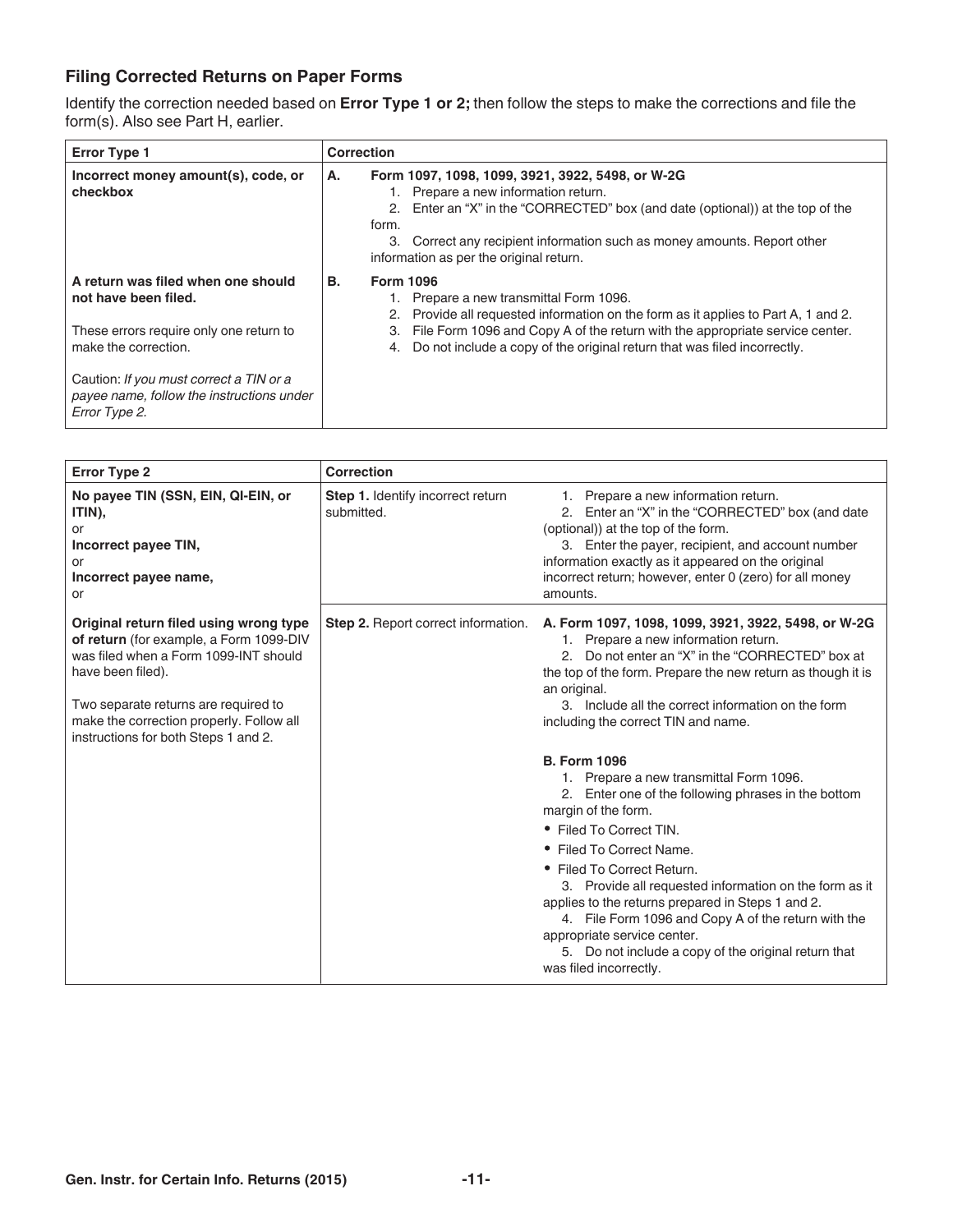<span id="page-11-0"></span>you may use such information only to comply with the tax laws.



*If the recipient does not provide a TIN, leave the box for the recipient's TIN blank on the Form 1097, 1098, 1099, 3921, 3922, 5498, or W-2G. Only one recipient TIN can be entered on the form. Backup withholding may apply; see part N.*

*If the recipient does not provide a TIN, you may not make the election described in Regulations section 1.1471-4(d)(5)(i)(A) or (B) or report as* $\frac{1}{2}$  **as**  $\frac{1}{2}$  **or**  $\frac{1}{2}$  **as**  $\frac{1}{2}$  **as**  $\frac{1}{2}$  **as**  $\frac{1}{2}$  **as**  $\frac{1}{2}$  **as**  $\frac{1}{2}$  **as**  $\frac{1}{2}$  **as**  $\frac{1}{2}$  **as**  $\frac{1}{2}$  **as**  $\frac{1}{2}$  **as**  $\frac{1}{2}$  **as** *described in Regulations section 1.1471-4(d)(2)(iii)(A).*

The TIN for individual recipients of information returns is the SSN, ITIN, or ATIN. See *Sole proprietors*, earlier. For other recipients, including corporations, partnerships, and estates, the TIN is the EIN. Income reportable after the death of an individual must reflect the TIN of the payee, that is, of the estate or of the surviving joint owner. For more information, see *Personal Representative* in Pub. 559, Survivors, Executors, and Administrators. For LLCs, see the information on Limited Liability Company (LLC), earlier.

SSNs, ITINs, and ATINs have nine digits separated by two hyphens (000-00-0000), and EINs have nine digits separated by only one hyphen (00-0000000). **Note.** Make sure you include the hyphen(s) in the correct place(s) when completing the paper form(s).

**Truncating payee identification number on payee statements.** Filers of information returns are permitted to truncate a payee's SSN, ITIN, ATIN, or EIN on most payee statements. The payee's TIN may not be truncated on Form W2-G. Where permitted, filers may truncate a payee's identification number on the payee statement (including substitute and composite substitute statements) furnished to the payee in paper form or electronically. Generally, the payee statement is that copy of an information return designated "Copy B" on the form. A "payee" is any person who is required to receive a copy of the information set forth on an information return by the filer of the return. For some forms, the term "payee" will refer to beneficiary, borrower, debtor, insured, participant, payer, policyholder, recipient, shareholder, student, or transferor. If a filer truncates an identification number on Copy B, other copies of the form furnished to the payee may also include a truncated number. A filer may not truncate a payee's identification number on any forms the filer files with the IRS. A filer's identification number may not be truncated on any form. To truncate where allowed, replace the first 5 digits of the 9-digit number with asterisks (\*) or Xs (for example, an SSN xxx-xx-xxxx would appear on the paper payee statement as \*\*\*-\*\*-xxxx or XXX-XX-xxxx). See Treasury Decision 9675, 2014-31 I.R.B. 242, available at *[www.irs.gov/irb/2014-31\\_IRB/](http://www.irs.gov/irb/2014-31_IRB/ar07.html) [ar07.html](http://www.irs.gov/irb/2014-31_IRB/ar07.html)*.

**Electronic submission of Forms W-9. Requesters may** establish a system for payees and payees' agents to submit Forms W-9 electronically, including by fax. A requester is anyone required to file an information return. A payee is anyone required to provide a TIN to the requester.

*Payee's agent.* A payee's agent can be an investment advisor (corporation, partnership, or individual) or an introducing broker. An investment advisor must be registered with the Securities and Exchange Commission (SEC) under the Investment Advisers Act of 1940. The introducing broker is a broker-dealer that is regulated by the SEC and the National Association of Securities Dealers, Inc., and that is not a payer. Except for a broker who acts as a payee's agent for "readily tradable instruments," the advisor or broker must show in writing to the payer that the payee authorized the advisor or broker to transmit the Form W-9 to the payer.

Generally, the electronic system must:

1. Ensure the information received is the information sent and document all occasions of user access that result in the submission.

2. Make reasonably certain the person accessing the system and submitting the form is the person identified on Form W-9.

3. Provide the same information as the paper Form W-9.

4. Be able to supply a hard copy of the electronic Form W-9 if the IRS requests it.

5. Require as the final entry in the submission an electronic signature by the payee whose name is on Form W-9 that authenticates and verifies the submission. The electronic signature must be under penalties of perjury and the perjury statement must contain the language of the paper Form W-9.



*For Forms W-9 that are not required to be signed, the electronic system need not provide for an electronic signature or a perjury statement.*

Additional requirements may apply. See Announcement 98-27 that is available on page 30 of Internal Revenue Bulletin 1998-15 at *[www.irs.gov/pub/irs](http://www.irs.gov/pub/irs-irbs/irb98-15.pdf)[irbs/irb98-15.pdf](http://www.irs.gov/pub/irs-irbs/irb98-15.pdf)* and Announcement 2001-91, which is available on page 221 of Internal Revenue Bulletin 2001-36 at *[www.irs.gov/pub/irs-irbs/irb01-36.pdf](http://www.irs.gov/pub/irs-irbs/irb01-36.pdf)*.

**Electronic submission of Forms W-9S.** See the Instructions for Forms 1098-E and 1098-T.

# **K. Filer's Name, Identification Number, and Address**

The TIN for filers of information returns, including sole proprietors and nominees/middlemen, is the EIN. However, sole proprietors and nominees/middlemen who are not otherwise required to have an EIN should use their SSNs. A sole proprietor is not required to have an EIN unless he or she has a Keogh plan or must file excise or employment tax returns. See Pub. 583, Starting a Business and Keeping Records.



*If you are an FFI making the election described in Regulations section 1.1471-4(d)(5)(i)(A) or (B), you are required to use an EIN and cannot, for purposes of filing a Form 1099, use your GIIN.*

The filer's name and TIN should be consistent with the name and TIN used on the filer's other tax returns. The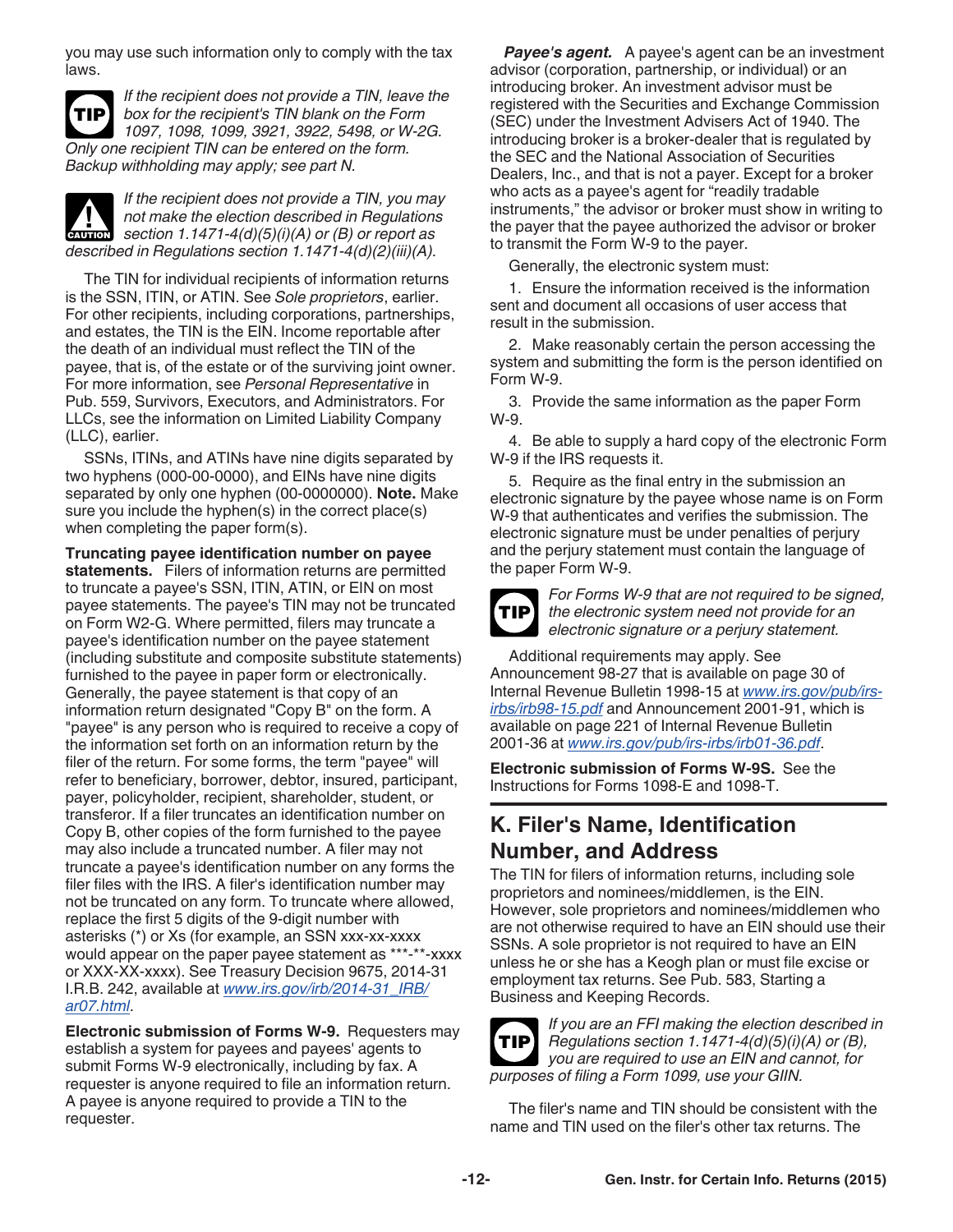<span id="page-12-0"></span>name of the filer's paying agent or service bureau must not be used in place of the name of the filer.

For a single-member LLC (including a foreign LLC with a U.S. owner) that is disregarded as an entity separate from its owner under Regulations section 301.7701-3, enter the owner's name only on the first name line and the LLC's name on the second name line. For the TIN, enter the owner's SSN (or EIN, if applicable). If the LLC is taxed as a corporation, partnership, etc., enter the entity's EIN.

If you do not have an EIN, you may apply for one online. Go to IRS.gov and under Online Services click on Apply for an Employer Identification Number (EIN) Online. You may also apply by faxing or mailing Form SS-4, Application for Employer Identification Number, to the IRS. See the Instructions for Form SS-4 for more information.

# **L. Account Number Box on Forms**

Use the account number box on Forms 1097, 1098, 1099, 3921, 3922, and 5498 for an account number designation. The account number is required if you have multiple accounts for a recipient for whom you are filing more than one information return of the same type. The account number is also required if you are an FFI making the election described in Regulations section 1.1471-4(d)(5) (i)(A) or (B) or are a U.S. payer reporting as described in Regulations section 1.1471-4(d)(2)(iii)(A). Additionally, the IRS encourages you to include the recipient's account number on paper forms if your system of records uses the account number rather than the name or TIN for identification purposes. Also, the IRS will include the account number in future notices to you about backup withholding. See Pub. 1220 if you are filing electronically.

The account number may be a checking account number, savings account number, serial number, or any other number you assign to the payee that is unique and will distinguish the specific account. This number must not appear anywhere else on the form, and this box may not be used for any other item unless the separate instructions indicate otherwise. Using unique account numbers ensures that corrected information returns will be processed accurately.

If you are using window envelopes to mail statements to recipients and using reduced rate mail, be sure the account number does not appear in the window. The Postal Service may not accept these for reduced rate mail.

# **M. Statements to Recipients (Beneficiaries, Borrowers, Debtors, Donors, Employees, Insureds, Participants, Payers, Policyholders, Shareholders, Students, Transferors, or Winners on Certain Forms)**

If you are required to file Forms 1097, 1098, 1099, 3921, 3922, 5498, or W-2G, you must also furnish statements to recipients containing the information furnished to the IRS and, in some cases, additional information. Be sure that

the statements you provide to recipients are clear and legible.

**Substitute statements.** If you are not using the official IRS form to furnish statements to recipients, see Pub. 1179 for specific rules about providing "substitute" statements to recipients. Generally, a substitute is any statement other than Copy B of the official form. You may develop them yourself or buy them from a private printer. However, the substitutes must comply with the format and content requirements specified in Pub. 1179 that is available on IRS.gov.

**Telephone number.** You are required to include the telephone number of a person to contact on the following statements to recipients: W-2G, 1097-BTC, 1098, 1098-C, 1098-E, 1098-T, 1099-A, 1099-B, 1099-C, 1099-CAP, 1099-DIV, 1099-G (excluding state and local income tax refunds), 1099-INT, 1099-K, 1099-LTC, 1099-MISC (excluding fishing boat proceeds), 1099-OID, 1099-PATR, 1099-Q, and 1099-S. You may include the telephone number in any conspicuous place on the statements. This number must provide direct access to an individual who can answer questions about the statement. Although not required, if you report on other Forms 1099 and 5498, or on Forms 3921 and 3922, you are encouraged to furnish telephone numbers.

**Rules for furnishing statements.** Different rules apply to furnishing statements to recipients depending on the type of payment (or other information) you are reporting and the form you are filing.

*If you are reporting a payment that includes noncash property, show the fair market value of the property at the time of payment. Although, generally, you are not required to report payments smaller than the minimum described for a form, you may prefer, for economy and your own convenience, to file Copies A for all payments. The IRS encourages this.* **TIP**

Report the type of payment information as described next for: *(a) Dividend, interest, and royalty payments; (b) Real estate transactions;* and *(c) Other information.*

**Dividend, interest, and royalty payments.** For payments of dividends under section 6042 (reported on Form 1099-DIV), patronage dividends under section 6044 (reported on Form 1099-PATR), interest (including original issue discount and tax-exempt interest) under section 6049 (reported on Form 1099-INT or 1099-OID), or royalties under section 6050N (reported on Form 1099-MISC or 1099-S), you are required to furnish an official IRS Form 1099 or an acceptable substitute Form 1099 to a recipient either in person, by First-Class Mail to the recipient's last known address, or electronically (see *Electronic recipient statements*, later). Statements may be sent by intraoffice mail if you use intraoffice mail to send account information and other correspondence to the recipient.

*Statement mailing requirements for Forms 1099-DIV, 1099-INT, 1099-OID, and 1099-PATR, and forms reporting royalties only.* The following statement mailing requirements apply only to Forms 1099-DIV (except for section 404(k) dividends), 1099-INT (except for interest reportable in the course of your trade or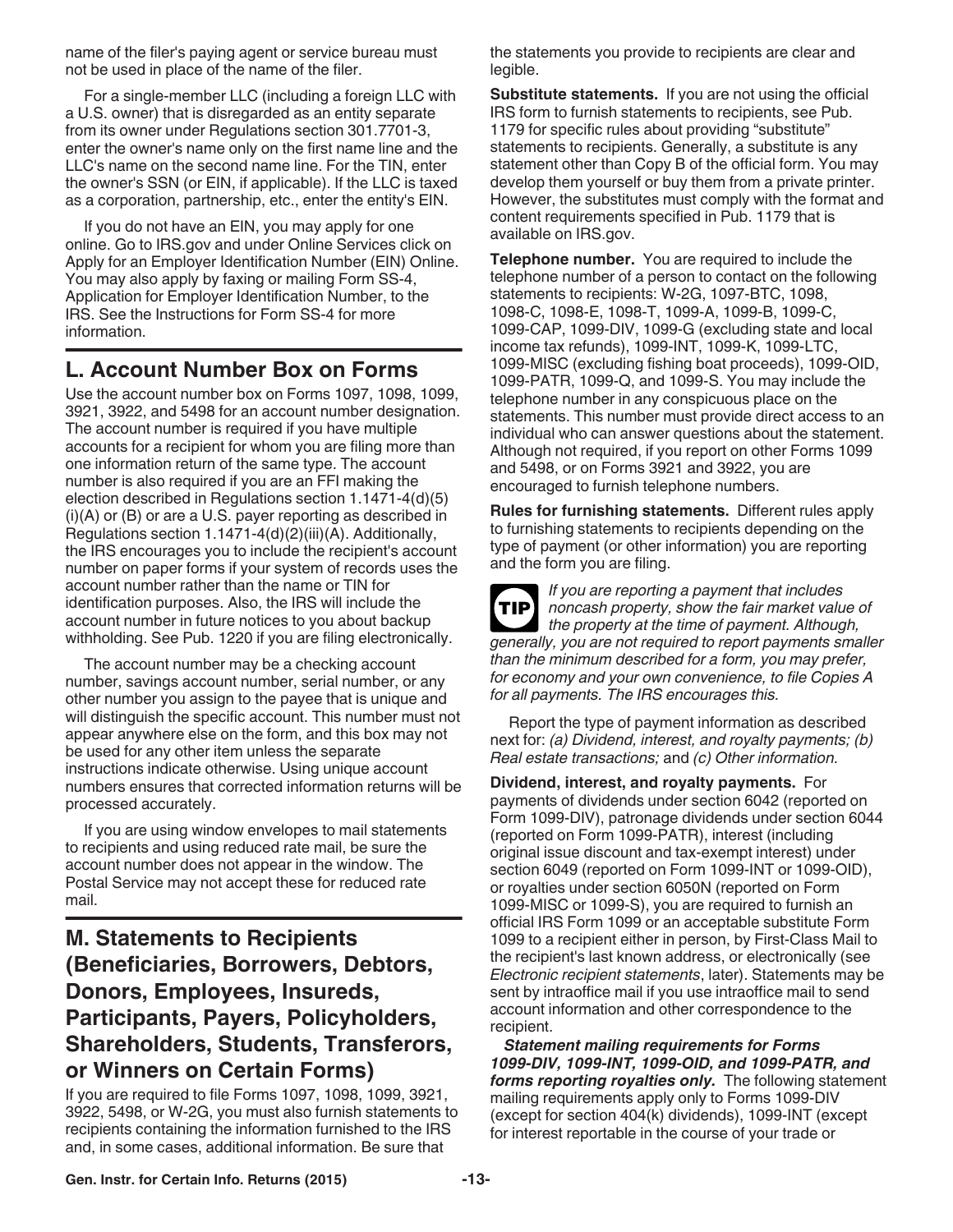<span id="page-13-0"></span>business under section 6041), 1099-OID, 1099-PATR, and timber royalties reported under section 6050N (on Form 1099-MISC or 1099-S). The mailing must contain the official IRS Form 1099 or an acceptable substitute and may also contain the following enclosures: (a) Form W-2, applicable Form W-8, Form W-9, or other Forms W-2G, 1097, 1098, 1099, 3921, 3922, and 5498 statements; (b) a check from the account being reported; (c) a letter explaining why no check is enclosed; (d) a statement of the person's account shown on Forms 1097, 1098, 1099, 3921, 3922, or 5498; and (e) a letter explaining the tax consequences of the information shown on the recipient statement.

A statement of the person's account (year-end account summary) that you are permitted to enclose in a statement mailing may include information similar to the following: (a) the part of a mutual fund distribution that is interest on U.S. Treasury obligations; (b) accrued interest expense on the purchase of a debt obligation; and (c) the cost or other basis of securities and the gain/loss on the sale of securities.

No additional enclosures, such as advertising, promotional material, or a quarterly or annual report, are permitted. Even a sentence or two on the year-end statement describing new services offered by the payer is not permitted. Logos are permitted on the envelope and on any nontax enclosures. See Publication 1179, section 1.3.2.

A recipient statement may be perforated to a check or to a statement of the recipient's specific account. The check or account statement to which the recipient statement is perforated must contain, in bold and conspicuous type, the legend "Important Tax Return Document Attached."

The legend "Important Tax Return Document Enclosed" must appear in a bold and conspicuous manner on the outside of the envelope and on each letter explaining why no check is enclosed, or on each check or account statement that is not perforated to the recipient statement. The legend is not required on any tax form, tax statement, or permitted letter of tax consequences included in a statement mailing. Further, you need not pluralize the word "document" in the legend simply because more than one recipient statement is enclosed.

*If you provide Forms 1097, 1098, 1099, 3921, 3922, 5498, or W-2G recipient statements in a "separate mailing" that contains only these statements, Forms W-8 and W-9, and a letter explaining the tax consequences of the information shown on a recipient statement included in the envelope, you are not required to include the legend "Important Tax Return Document Enclosed" on the envelope.* **TIP**

*Substitute forms.* You may furnish to the recipient Copy B of the official IRS form, or you may use substitute Forms 1099-DIV, 1099-INT, 1099-OID, or 1099-PATR, if they contain the same language as the official IRS forms and they comply with the rules in Pub. 1179, relating to substitute Forms 1099. Applicable box titles and numbers must be clearly identified, using the same wording and numbering as the official IRS form. For information on

substitute Forms 1099-MISC, see *Other information*, later. For Forms 1099-S, see *Real estate transactions*, later.

*All substitute statements to recipients must contain the tax year, form number, and form name prominently displayed together in one area of the statement. For example, they could be shown in the upper right part of the statement.* **TIP**

If you are using substitutes, the IRS encourages you to use boxes so that the substitute has the appearance of a form. The substitute form must contain the applicable instructions as on the front and back of Copy B (in the case of Form 1099-R, Copies B, C, and 2) of the official IRS form. See Pub. 1179 for additional requirements and certain "composite" statements that are permitted.

**Real estate transactions.** You must furnish a statement to the transferor containing the same information reported to the IRS on Form 1099-S. You may use Copy B of the official IRS Form 1099-S or a substitute form that complies with Pub. 1179 and Regulations section 1.6045-4(m). You may use a Settlement Statement (under the Real Estate Settlement Procedures Act (RESPA)) as the written statement if it is conformed by including on the statement the legend shown on Form 1099-S and by designating which information is reported to the IRS on Form 1099-S. You may furnish the statement to the transferor in person, by mail, or electronically. Furnish the statement at or after closing but by February 15 of the following year.

The statement mailing requirements explained earlier do not apply to statements to transferors for proceeds from real estate transactions reported on Form 1099-S. However, the statement mailing requirements do apply to statements to transferors for timber royalties reportable under section 6050N on Form 1099-S.

**Other information.** Statements to recipients for Forms 1097-BTC, 1098, 1098-C, 1098-E, 1098-T, 1099-A, 1099-B, 1099-C, 1099-CAP, 1099-G, 1099-K, 1099-LTC, 1099-MISC, 1099-Q, 1099-R, 1099-SA, 3921, 3922, 5498, 5498-ESA, 5498-SA, W-2G, 1099-DIV (only for section 404(k) dividends reportable under section 6047), 1099-INT (only for interest reportable in the course of your trade or business under section 6041), or 1099-S (only for royalties) need not be, but can be, a copy of the official paper form filed with the IRS. If you do not use a copy of the paper form, the form number and title of your substitute must be the same as the official IRS form. All information required to be reported must be numbered and titled on your substitute in substantially the same manner as on the official IRS form. However, if you are reporting a payment as "Other income" in box 3 of Form 1099-MISC, you may substitute appropriate explanatory language for the box title. For example, for payments of accrued wages to a beneficiary of a deceased employee required to be reported on Form 1099-MISC, you might change the title of box 3 to "Beneficiary payments" or something similar.

Appropriate instructions to the recipient, similar to those on the official IRS form, must be provided to aid in the proper reporting of the items on the recipient's income tax return. For payments reported on Form 1099-B, rather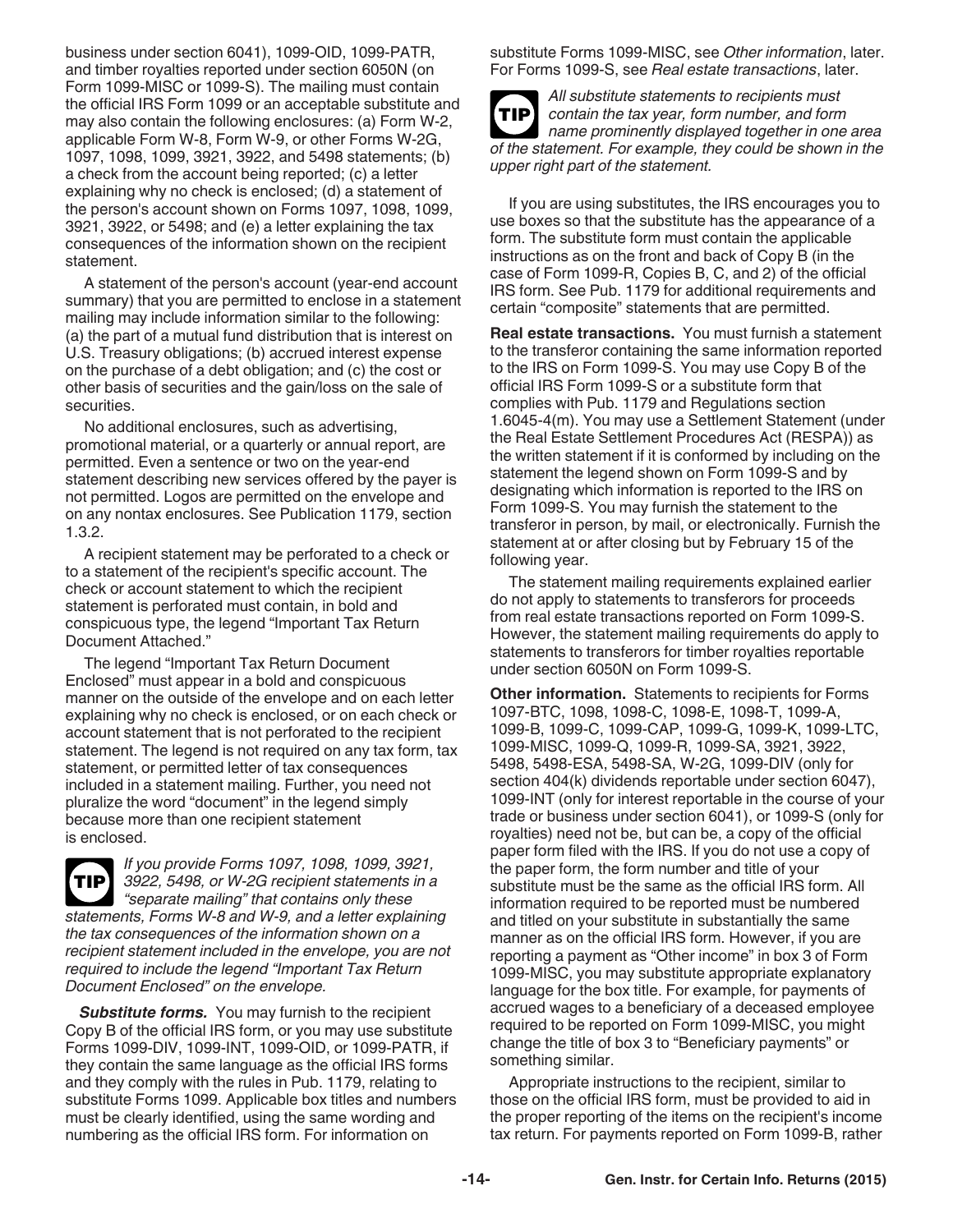<span id="page-14-0"></span>than furnish appropriate instructions with each Form 1099-B statement, you may furnish to the recipient one set of instructions for all statements required to be furnished to a recipient in a calendar year.

Except for royalties reported on Form 1099-MISC, the statement mailing requirements explained earlier do not apply to statements to recipients for information reported on the forms listed under *Other information*, earlier. You may combine the statements with other reports or financial or commercial notices, or expand them to include other information of interest to the recipient. Be sure that all copies of the forms are legible. See Pub. 1179 for certain "composite" statements that are permitted.

**When to furnish forms or statements.** Generally, you must furnish Forms 1098, 1099, 3921, 3922, and W-2G information by February 1, 2016. Forms 1099-B, 1099-S, and 1099-MISC (only if you are reporting payments in box 8 or 14) must be furnished by February 16, 2016. This also applies to statements furnished as part of a consolidated reporting statement. See T.D. 9504, 2010-47 I.R.B. 670, available at *[www.irs.gov/irb/](http://www.irs.gov/irb/2010-47_IRB/ar08.html) [2010-47\\_IRB/ar08.html](http://www.irs.gov/irb/2010-47_IRB/ar08.html)*. However, you may issue them earlier in some situations, as provided by the regulations. For example, you may furnish Form 1099-INT to the recipient on redemption of U.S. Savings Bonds at the time of redemption. Brokers and barter exchanges may furnish Form 1099-B anytime but not later than February 16, 2016.

Furnish Form 1097-BTC to the recipient for each month in which a tax credit amount is allowable to the recipient on or before the 15th day of the second calendar month after the close of the calendar month in which the credit is allowed. For more information, see the Instructions for Form 1097-BTC.

Donee organizations required to issue Form 1098-C must furnish the acknowledgment to a donor within 30 days of the sale of the vehicle (if it is sold without material improvements or significant intervening use) or within 30 days of the contribution.

Trustees or issuers of traditional IRAs must furnish Form 5498 to participants with a statement of the value of the participant's account, and RMD, if applicable, by February 1, 2016. The fair market value of SEP IRAs must also be furnished to the participant by February 1, 2016. Traditional IRA, Roth IRA, SEP IRA, or SIMPLE IRA contribution information must be furnished to the participant by May 31, 2016. However, Form 5498-ESA, Coverdell ESA Contribution Information must be furnished to the beneficiary by May 2, 2016.

Trustees of a SIMPLE IRA must furnish a statement of the account balance and the account activity by February 1, 2016.

Trustees and middlemen of a WHFIT must furnish the required statement by March 16, 2015.

For real estate transactions, you may furnish Form 1099-S to the transferor at closing or by mail on or before February 16, 2016.

Filers of Form 1099-G who report state or local income tax refunds, credits, or offsets, or other government payments, must furnish the statements to recipients by February 1, 2016.

Filers of Forms 5498 or 5498-SA who furnish a statement of FMV of the account to the participant by February 1, 2016, with no reportable contributions, including rollovers, made in 2015, need not furnish another statement by May 31, 2016, to the participant to report zero contributions. If another statement is not furnished to the participant, the statement of the FMV of the account must contain a legend designating which information is being filed with the Internal Revenue Service.

Filers of Form 5498-ESA must furnish the required statement by May 2, 2016.

See the *Guide to Information Returns*, later, for the date other information returns are due to the recipient.

You will meet the requirement to furnish the statement if it is properly addressed and mailed, or, with respect to electronic recipient statements, posted to a website, on or before the due date. If the regular due date falls on a Saturday, Sunday, or legal holiday, the due date is the next business day. A business day is any day that is not a Saturday, Sunday, or legal holiday.

**Electronic recipient statements.** If you are required to furnish a written statement (Copy B or an acceptable substitute) to a recipient, then you may furnish the statement electronically instead of on paper. This includes furnishing the statement to recipients of Forms 1097-BTC, 1098, 1098-E, 1098-T, 1099-A, B, C, CAP, DIV, G, H, INT, K, LTC, MISC, OID, PATR, Q, R, S, SA, 3921, 3922, 5498, 5498-ESA, and 5498-SA. It also includes Form W-2G (except for horse and dog racing, jai alai, sweepstakes, wagering pools, and lotteries).



*Until further guidance is issued to the contrary, Form 1098-C may not be furnished electronically.*

If you meet the requirements that follow, you are treated as furnishing the statement timely.

*Consent.* The recipient must consent in the affirmative and not have withdrawn the consent before the statement is furnished. The consent by the recipient must be made electronically in a way that shows that he or she can access the statement in the electronic format in which it will be furnished.

You must notify the recipient of any hardware or software changes prior to furnishing the statement. A new consent to receive the statement electronically is required after the new hardware or software is put into service.

Prior to furnishing the statements electronically, you must provide the recipient a statement with the following statements prominently displayed.

• If the recipient does not consent to receive the statement electronically, a paper copy will be provided.

The scope and duration of the consent. For example, whether the consent applies to every year the statement is furnished or only for the January 31 or February 15, as applicable, immediately following the date of the consent.

• How to obtain a paper copy after giving consent.

• How to withdraw the consent. The consent may be withdrawn at any time by furnishing the withdrawal in writing (electronically or on paper) to the person whose name appears on the statement. Confirmation of the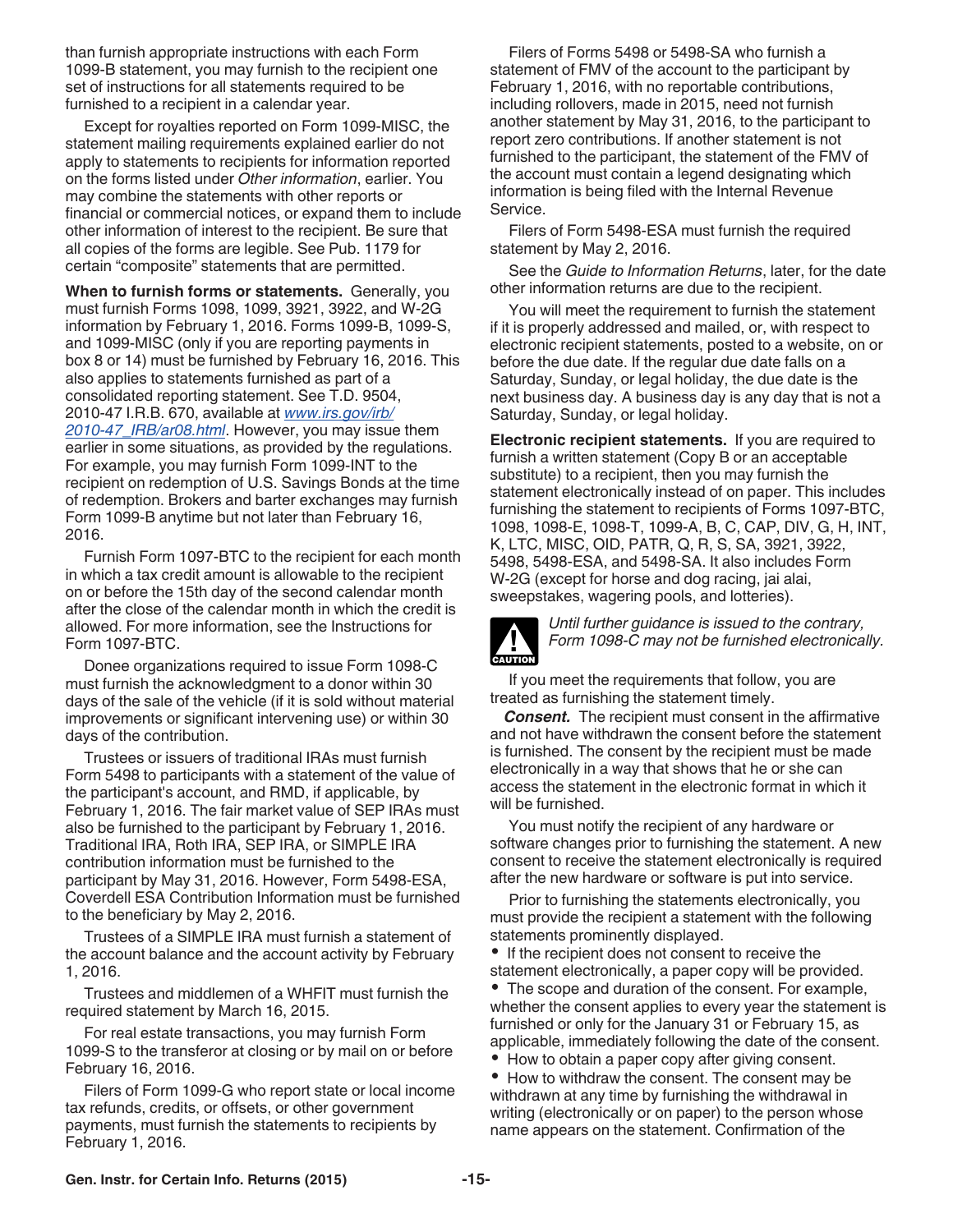<span id="page-15-0"></span>withdrawal also will be in writing (electronically or on paper).

Notice of termination. The notice must state under what conditions the statements will no longer be furnished to the recipient.

• Procedures to update the recipient's information.

A description of the hardware and software required to access, print, and retain a statement, and a date the statement will no longer be available on the website.

*Format, posting, and notification.* Additionally, you must:

Ensure the electronic format contains all the required information and complies with the applicable revenue procedure for substitute statements to recipients in Pub. 1179.

• Post, on or before the January 31 or February 15, as applicable, due date, the applicable statement on a website accessible to the recipient through October 15 of that year.

• Inform the recipient, electronically or by mail, of the posting and how to access and print the statement.

For more information, see Regulations section 31.6051-1. For electronic furnishing of Forms 1098-E and 1098-T, see Regulations section 1.6050S-2. For electronic furnishing of Forms 1099-R, 1099-SA, 1099-Q, 5498, 5498-ESA, and 5498-SA, see Notice 2004-10, 2004-6 I.R.B. 433, available at *[www.irs.gov/irb/](http://www.irs.gov/irb/2004-06_IRB/ar12.html) [2004-06\\_IRB/ar12.html](http://www.irs.gov/irb/2004-06_IRB/ar12.html)*. For electronic furnishing of Forms 3921 and 3922, see the form instructions. For electronic furnishing of Form 1099-K, see Regulations section 1.6050W-2(a)(2)(i).

**Extension of time to furnish statements to recipients.**

You may request an extension of time to furnish the statements to recipients by sending a letter to Internal Revenue Service, Information Returns Branch, Attn: Extension of Time Coordinator, 240 Murall Drive, Mail Stop 4360, Kearneysville, WV 25430. The letter must include (a) payer name, (b) payer TIN, (c) payer address, (d) type of return, (e) a statement that extension request is for providing statements to recipients, (f) reason for delay, and (g) the signature of the payer or authorized agent. Your request must be postmarked by the date on which the statements are due to the recipients. If your request for an extension is approved, generally you will be granted a maximum of 30 extra days to furnish the recipient statements.



*Requests for an extension of time to furnish recipient statements for more than 10 payers*  **Precipient statements for more than 10 payers<br>
must be submitted electronically. See Pub. 1220,** *Part D, Sec. 4.*

# **N. Backup Withholding**

Interest (including tax-exempt interest and exempt-interest dividends), dividends, rents, royalties, commissions, nonemployee compensation, and certain other payments (including broker and barter exchange transactions, compensation paid to an H-2A visa holder who did not furnish a TIN, reportable gross proceeds paid to attorneys, payment card and third party network transactions, and certain payments made by fishing boat operators) may be subject to backup withholding at a 28% rate. To be subject to backup withholding, a payment must be a reportable interest (including tax-exempt interest and exempt-interest dividends) or dividend payment under sections 6049(a), 6042(a), or 6044 (if the patronage dividend is paid in money or qualified check), or an "other" reportable payment under sections 6041, 6041A(a), 6045, 6050A, 6050N, or 6050W. If the payment is one of these reportable payments, backup withholding will apply if:

1. The payee fails to furnish his or her taxpayer identification number (TIN) to you,

2. For interest, dividend, and broker and barter exchange accounts opened or instruments acquired after 1983, the payee fails to certify, under penalties of perjury, that the TIN provided is correct,

3. The IRS notifies you to impose backup withholding because the payee furnished an incorrect TIN,

4. For interest and dividend accounts or instruments, you are notified that the payee is subject to backup withholding (under section 3406(a)(1)(C)), or

5. For interest and dividend accounts opened or instruments acquired after 1983, the payee fails to certify to you, under penalties of perjury, that he or she is not subject to backup withholding. See *4* under *When to apply backup withholding* below.



*If you do not collect and pay over backup withholding from affected payees as required, x* withholding from affected payees as require <br>
you may become liable for any uncollected *amount.*

Some payees are exempt from backup withholding. For a list of exempt payees and other information, see Form W-9 and the separate Instructions for the Requester of Form W-9.

Examples of payments to which backup withholding does not apply include but are not limited to the following: • Wages.

Distributions from a pension, annuity, profit-sharing or stock bonus plan, any IRA, an owner-employee plan, or other deferred compensation plan.

Distributions from a medical or health savings account and long-term care benefits.

Certain surrenders of life insurance contracts.

Distribution from qualified tuition programs or Coverdell ESAs.

Gambling winnings if regular gambling winnings withholding is required under section 3402(q). However, if regular gambling winnings withholding is not required under section 3402(q), backup withholding applies if the payee fails to furnish a TIN.

 $\bullet$ Real estate transactions reportable under section 6045(e).

Cancelled debts reportable under section 6050P.

• Fish purchases for cash reportable under section 6050R.

**When to apply backup withholding.** Generally, the period for which the 28% should be withheld is as follows.

*1. Failure to furnish TIN in the manner required.*  Withhold on payments made until the TIN is furnished in the manner required. Special backup withholding rules may apply if the payee has applied for a TIN. The payee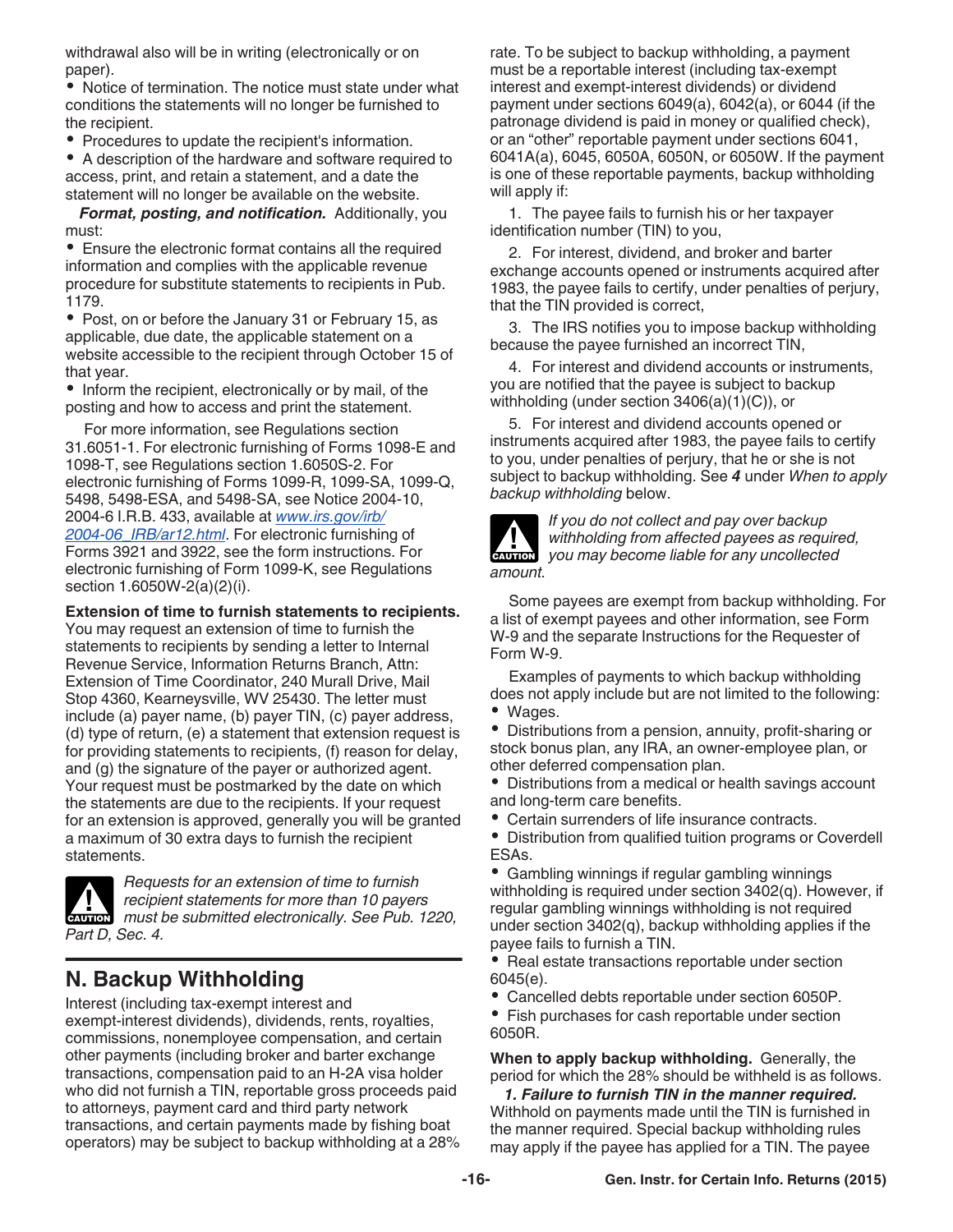<span id="page-16-0"></span>may certify to this on Form W-9 by noting "Applied For" in the TIN block and by signing the form. This form then becomes an "awaiting-TIN" certificate, and the payee has 60 days to obtain a TIN and furnish it to you. If you do not receive a TIN from the payee within 60 days and you have not already begun backup withholding, begin backup withholding and continue until the TIN is provided.

*The 60-day exemption from backup withholding applies only to interest and dividend payments and certain payments made with respect to readily tradable instruments. Therefore, any other payment, such as nonemployee compensation, is subject to backup withholding even if the payee has applied for and is awaiting a TIN. For information about whether backup withholding applies during the 60-day period, see Regulations section 31.3406(g)-3.* **CAUTION !**

*2. Notice from the IRS that payee's TIN is incorrect.*  You may choose to withhold on any reportable payment made to the account(s) subject to backup withholding after receipt of a backup withholding notice, but you must withhold on any reportable payment made to the account more than 30 business days after you received the notice. Stop withholding within 30 days after you receive a certified Form W-9 (or other form that requires the payee to certify under penalty of perjury).

*The IRS will furnish a notice to you, and you are required to promptly furnish a "B" notice, or an acceptable substitute, to the payee. For further information, see Regulations section 31.3406(d)-5 and Pub. 1281, Backup Withholding for Missing and Incorrect Name/TIN(s).* **TIP**

*If you receive two incorrect TIN notices within 3 years for the same account, follow the procedures in Regulations section 31.3406(d)-5(g) and Pub. 1281.*

*3. Notice from the IRS that payee is subject to backup withholding due to notified payee underreporting.* You may choose to withhold on any reportable payment made to the account(s) subject to backup withholding after receipt of the notice, but you must withhold on any reportable payment made to the account more than 30 business days after you receive the notice. The IRS will notify you in writing when to stop withholding, or the payee may furnish you a written certification from the IRS stating when the withholding should stop. In most cases, the stop date will be January 1 of the year following the year of the notice.



*You must notify the payee when withholding under this procedure starts. For further information, see Regulations section 31.3406(c)-1(d).*

*4. Payee failure to certify that he or she is not subject to backup withholding.* Withhold on reportable interest and dividends until the certification has been received.

For exceptions to these general timing rules, see section 3406(e).



*For special rules on backup withholding on gambling winnings, see the separate Instructions for Forms W-2G and 5754.*

**Reporting backup withholding.** Report backup withholding on Form 945, Annual Return of Withheld Federal Income Tax. Also, report backup withholding and the amount of the payment on Forms W-2G, 1099-B, DIV, G, INT, K, MISC, OID, or PATR even if the amount of the payment is less than the amount for which an information return is normally required.

*Form 945.* Report backup withholding, voluntary withholding on certain government payments, and withholding from gambling winnings, pensions, annuities, IRAs, military retirement, and Indian gaming profits on Form 945. Generally, file Form 945 for 2015 by February 1, 2016. For more information, including the deposit requirements for Form 945, see the separate Instructions for Form 945 and Circular E, Employer's Tax Guide (Pub. 15).

Do not report on Form 945 any income tax withholding reported on the following forms.

 Form W-2 including withholding on distributions to plan participants from nonqualified plans that must be reported on Form 941, Employer's Quarterly Federal Tax Return and may be reported on Form 943, Employer's Annual Tax Return for Agricultural Employees; Form 944, Employer's ANNUAL Federal Tax Return; or Sch H (Form 1040), Household Employment Taxes.

 Form 1042-S must be reported on Form 1042, Annual Withholding Tax Return for U.S. Source Income of Foreign Persons.



*Pub. 515 has more information on Form 1042 reporting, partnership withholding on effectively connected income, and dispositions of U.S. real property interests by a foreign person.*

**Additional information.** For more information about backup withholding, see Pub. 1281.

# **O. Penalties**

The following penalties generally apply to the person required to file information returns. The penalties apply to paper filers as well as to electronic filers.



*For information on the penalty for failure to file electronically, see* Penalty, *earlier, in part F.*

### **Failure To File Correct Information Returns by the Due Date (Section 6721)**

If you fail to file a correct information return by the due date and you cannot show reasonable cause, you may be subject to a penalty. The penalty applies if you fail to file timely, you fail to include all information required to be shown on a return, or you include incorrect information on a return. The penalty also applies if you file on paper when you were required to file electronically, you report an incorrect TIN or fail to report a TIN, or you fail to file paper forms that are machine readable.

The amount of the penalty is based on when you file the correct information return. The penalty is:

 \$30 per information return if you correctly file within 30 days (by March 30 if the due date is February 28); maximum penalty \$250,000 per year (\$75,000 for small businesses, defined below).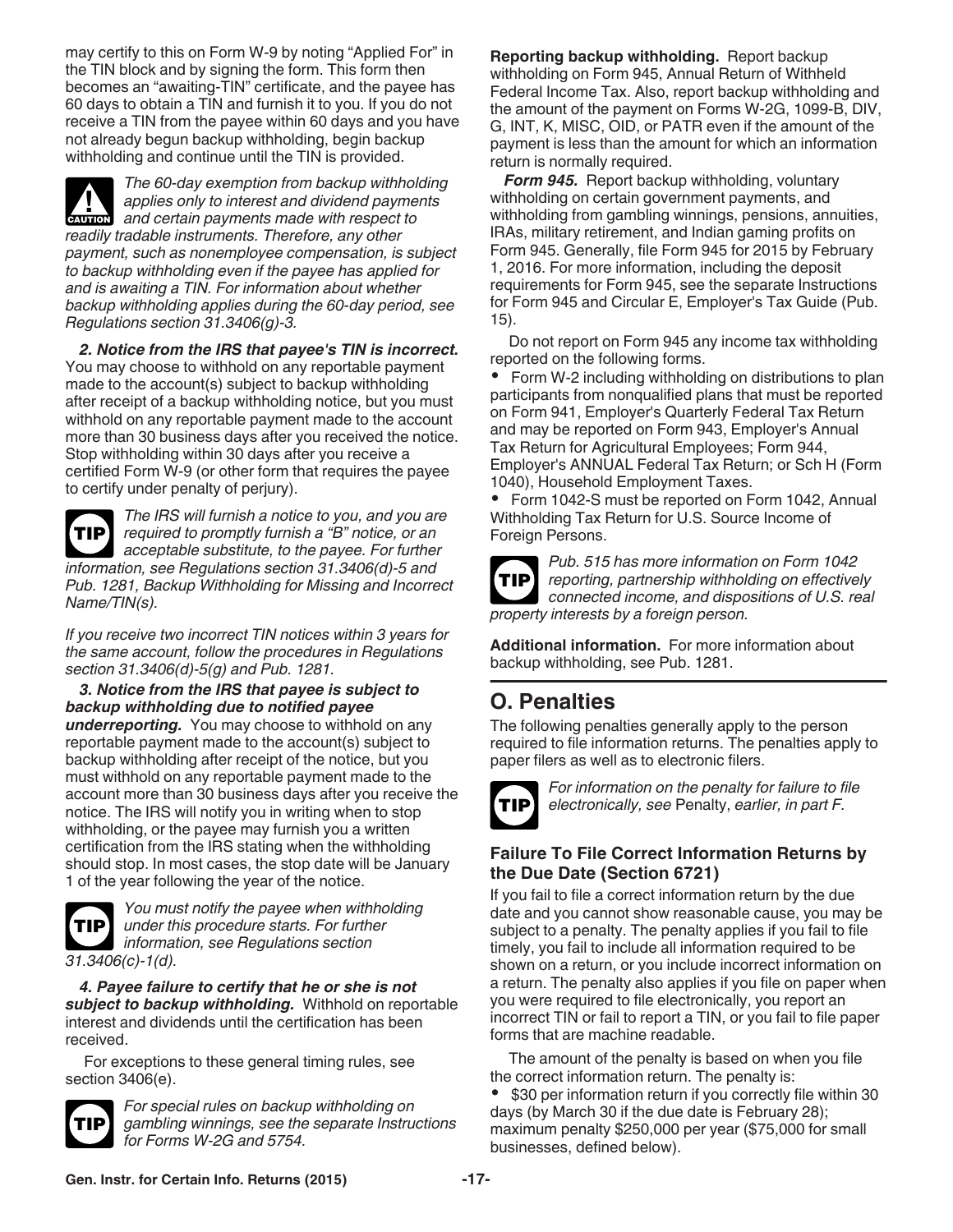• \$60 per information return if you correctly file more than 30 days after the due date but by August 1; maximum penalty \$500,000 per year (\$200,000 for small businesses).

 \$100 per information return if you file after August 1 or you do not file required information returns; maximum penalty \$1,500,000 per year (\$500,000 for small businesses).



*If you do not file corrections and you do not meet any of the exceptions to the penalty described*  **EXECUTION** any of the exceptions to the penalty described<br>earlier, the penalty is \$100 per information return.

**Small businesses—lower maximum penalties.** You are a small business if your average annual gross receipts for the 3 most recent tax years (or for the period you were in existence, if shorter) ending before the calendar year in which the information returns were due are \$5 million or less.

**Exceptions to the penalty.** The following are exceptions to the failure to file penalty.

1. The penalty will not apply to any failure that you can show was due to reasonable cause and not to willful neglect. In general, you must be able to show that your failure was due to an event beyond your control or due to significant mitigating factors. You must also be able to show that you acted in a responsible manner and took steps to avoid the failure.

2. An inconsequential error or omission is not considered a failure to include correct information. An inconsequential error or omission does not prevent or hinder the IRS from processing the return, from correlating the information required to be shown on the return with the information shown on the payee's tax return, or from otherwise putting the return to its intended use. Errors and omissions that are never inconsequential are those related to (a) a TIN, (b) a payee's surname, and (c) any money amount.

3. *De minimis* rule for corrections. Even though you cannot show reasonable cause, the penalty for failure to file correct information returns will not apply to a certain number of returns if you:

a. Filed those information returns timely,

b. Either failed to include all the information required on a return or included incorrect information, and

c. Filed corrections by August 1.

If you meet all the conditions in (a), (b), and (c) above, the penalty for filing incorrect returns will not apply to the greater of 10 information returns or **<sup>1</sup> <sup>2</sup>** of 1% of the total number of information returns you are required to file for the calendar year.

**Intentional disregard of filing requirements.** If any failure to file a correct information return is due to intentional disregard of the filing or correct information requirements, the penalty is at least \$250 per information return with no maximum penalty.

### **Failure To Furnish Correct Payee Statements (Section 6722)**

If you fail to provide correct payee statements and you cannot show reasonable cause, you may be subject to a penalty. The penalty applies if you fail to provide the statement by January 31 (February 15 for Forms 1099-B, 1099-S, and 1099-MISC (boxes 8 and 14 only)) (see part M), you fail to include all information required to be shown on the statement, or you include incorrect information on the statement. "Payee statement" has the same meaning as "statement to recipient" as used in part M.

The amount of the penalty is based on when you furnish the correct payee statement. It is a separate penalty, and is applied in the same manner as the penalty for failure to file correct information returns by the due date (Section 6721), described earlier.

**Exception.** An inconsequential error or omission is not considered a failure to include correct information. An inconsequential error or omission cannot reasonably be expected to prevent or hinder the payee from timely receiving correct information and reporting it on his or her income tax return or from otherwise putting the statement to its intended use. Errors and omissions that are never inconsequential are those relating to (a) a dollar amount, (b) a significant item in a payee's address, (c) the appropriate form for the information provided (that is, whether the form is an acceptable substitute for the official IRS form), and (d) whether the statement was furnished in person or by "statement mailing," when required.

**Intentional disregard of payee statement requirements.** If any failure to provide a correct payee statement is due to intentional disregard of the requirements to furnish a correct payee statement, the penalty is at least \$250 per payee statement with no maximum penalty.

### Forms 1099-Q, 1099-SA, 5498, 5498-ESA, and **5498SA (Section 6693)**

The penalties under sections 6721 and 6722 do not apply to:

| <b>Forms</b>        | <b>Filed Under Code Section</b> |
|---------------------|---------------------------------|
| 1099-SA and 5498-SA | 220(h) and 223(h)               |
| 5498                | 408(i) and 408(l)               |
| 5498-FSA            | 530(h)                          |
| $1099 - Q$          | 529(d) and 530(h)               |

The penalty for failure to timely file Forms 1099-SA, 5498-SA, 5498, 5498-ESA, or 1099-Q is \$50 per return with no maximum, unless the failure is due to reasonable cause. See section 6693.

### **Fraudulent Acknowledgments With Respect to Donations of Motor Vehicles, Boats, and Airplanes (Section 6720)**

If you are required under section  $170(f)(12)(A)$  to furnish a contemporaneous written acknowledgment to a donor and you knowingly furnish a false or fraudulent Form 1098-C, or knowingly fail to furnish a Form 1098-C within the applicable 30-day period, you may be subject to a penalty. See the 2015 Instructions for Form 1098-C for more detailed information.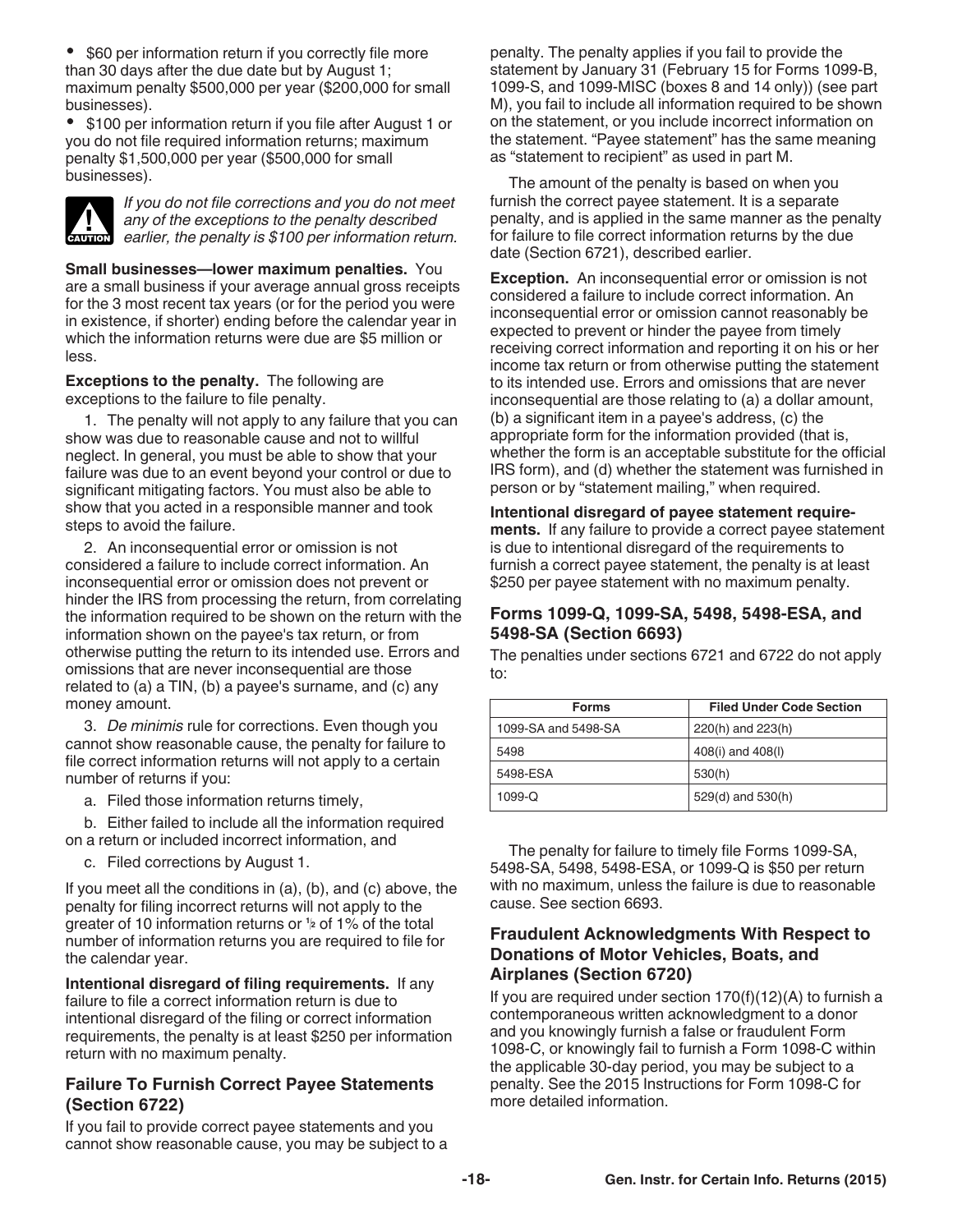### <span id="page-18-0"></span>**Civil Damages for Fraudulent Filing of Information Returns (Section 7434)**

If you willfully file a fraudulent information return for payments you claim you made to another person, that person may be able to sue you for damages. You may have to pay \$5,000

or more.

# **P. Payments to Corporations and Partnerships**

Generally, payments to corporations are not reportable. See Regulations section 1.6049-4(c)(1)(ii). However, you must report payments to corporations for the following.

- Medical and health care payments (Form 1099-MISC),
- Withheld federal income tax or foreign tax,
- Barter exchange transactions (Form 1099-B),

Substitute payments in lieu of dividends and tax-exempt interest (Form 1099-MISC),

Acquisitions or abandonments of secured property (Form 1099-A),

Cancellation of debt (Form 1099-C),

Payments of attorneys' fees and gross proceeds paid to  $\bullet$ attorneys (Form 1099-MISC),

• Fish purchases for cash (Form 1099-MISC),

The credits for qualified tax credit bonds treated as interest and reported on Form 1099-INT,

Merchant card and third-party network payments (Form 1099-K), and

• Federal executive agency payments for services (Form 1099-MISC). For additional reporting requirements, see Rev. Rul. 2003-66 on page 1115 of Internal Revenue Bulletin 2003-26 at *[www.irs.gov/pub/irs-irbs/irb03-26.pdf](http://www.irs.gov/pub/irs-irbs/irb03-26.pdf)*.

Reporting generally is required for all payments to partnerships. For example, payments of \$600 or more made in the course of your trade or business to an architectural firm that is a partnership are reportable on Form 1099-MISC.

# **Q. Earnings on any IRA, Coverdell ESA, Archer MSA, or HSA**

Generally, income earned in any IRA, Coverdell ESA, Archer MSA, or HSA, such as interest or dividends, is not reported on Forms 1099. However, distributions from such arrangements or accounts must be reported on Form 1099-R, 1099-Q, or 1099-SA.

# **R. Certain Grantor Trusts**

Certain grantor trusts (other than WHFITs) may choose to file Forms 1099 rather than a separate statement attached to Form 1041, U.S. Income Tax Return for Estates and Trusts. If you have filed Form 1041 for a grantor trust in the past and you want to choose the Form 1099 filing method for 2015, you must have filed a final Form 1041 for 2014. To change reporting method, see Regulations section 1.671-4(g) and the Instructions for Form 1041 and Schedules A, B, D, G, I, J, and K-1.

For more information on WHFITs, see *Widely held fixed investment trusts (WHFITs)*, earlier.

# **S. Special Rules for Reporting Payments Made Through Foreign Intermediaries and Foreign FlowThrough Entities on Form 1099**

If you are the payer and have received a Form W-8IMY, Certificate of Foreign Intermediary, Foreign Flow-Through Entity, or Certain U.S. Branches for United States Tax Withholding, from a foreign intermediary or flow-through entity, follow the instructions for completing Form 1099, later.

### **Definitions**

**Foreign intermediary.** A foreign intermediary is any person who is not a U.S. person and acts as a custodian, broker, nominee, or otherwise as an agent for another person, regardless of whether that other person is the beneficial owner of the amount paid, a flow-through entity, or another intermediary. The intermediary can be a qualified intermediary or a nonqualified intermediary.

*Qualified intermediary (QI).* A QI is a person that is a party to a withholding agreement with the IRS and is: A foreign financial institution or a foreign clearing

organization (other than a U.S. branch or U.S. office of the institution or organization),

A foreign branch or office of a U.S. financial institution or a foreign branch or office of a U.S. clearing organization,

A foreign corporation for purposes of presenting claims of benefits under an income tax treaty on behalf of its shareholders, or

Any other person the IRS accepts as a qualified intermediary and who enters into a withholding agreement with the IRS.

For details on QI agreements, see:

- Rev. Proc. 2000-12 on page 387 of Internal Revenue Bulletin 2000-4 at *[www.irs.gov/pub/irs-irbs/irb00-04.pdf](http://www.irs.gov/pub/irs-irbs/irb00-04.pdf)*;
- $\bullet$  Modified by Rev. Proc. 2003-64, Section 4A (Appendix 3), on page 306 of Internal Revenue Bulletin 2003-32 at *[www.irs.gov/pub/irs-irbs/irb03-32.pdf](http://www.irs.gov/pub/irs-irbs/irb03-32.pdf)*;

 Further modified by Rev. Proc. 2004-21, 2004-14  $\bullet$ I.R.B. 702, available at *[www.irs.gov/irb/2004-14\\_IRB/](http://www.irs.gov/irb/2004-14_IRB/ar10.html) [ar10.html](http://www.irs.gov/irb/2004-14_IRB/ar10.html)*; and

Modified Rev. Proc. 2005-77, which amends the final withholding partnership and withholding foreign trust agreements by expanding the availability of simplified documentation, reporting, and withholding procedures, further modifying Rev. Proc. 2003-64. See Rev. Proc. 2005-77, 2005-51 I.R.B. 1176, available at *[www.irs.gov/](http://www.irs.gov/irb/2005-51_IRB/ar13.html) [irb/2005-51\\_IRB/ar13.html](http://www.irs.gov/irb/2005-51_IRB/ar13.html)*.

*Generally, a branch of a financial institution may not operate as a QI in a country that does not*  **have approved know-your-customer (KYC) rules.<br>
<b>EXUTION** have approved know-your-customer (KYC) rules. *Branches of financial institutions that operate in non-KYC approved jurisdictions will be required to act as nonqualified intermediaries. For additional information, see Notice 2006-35, 2006-14 I.R.B. 708, available at [www.irs.gov/irb/2006-14\\_IRB/ar13.html](http://www.irs.gov/irb/2006-14_IRB/ar13.html).*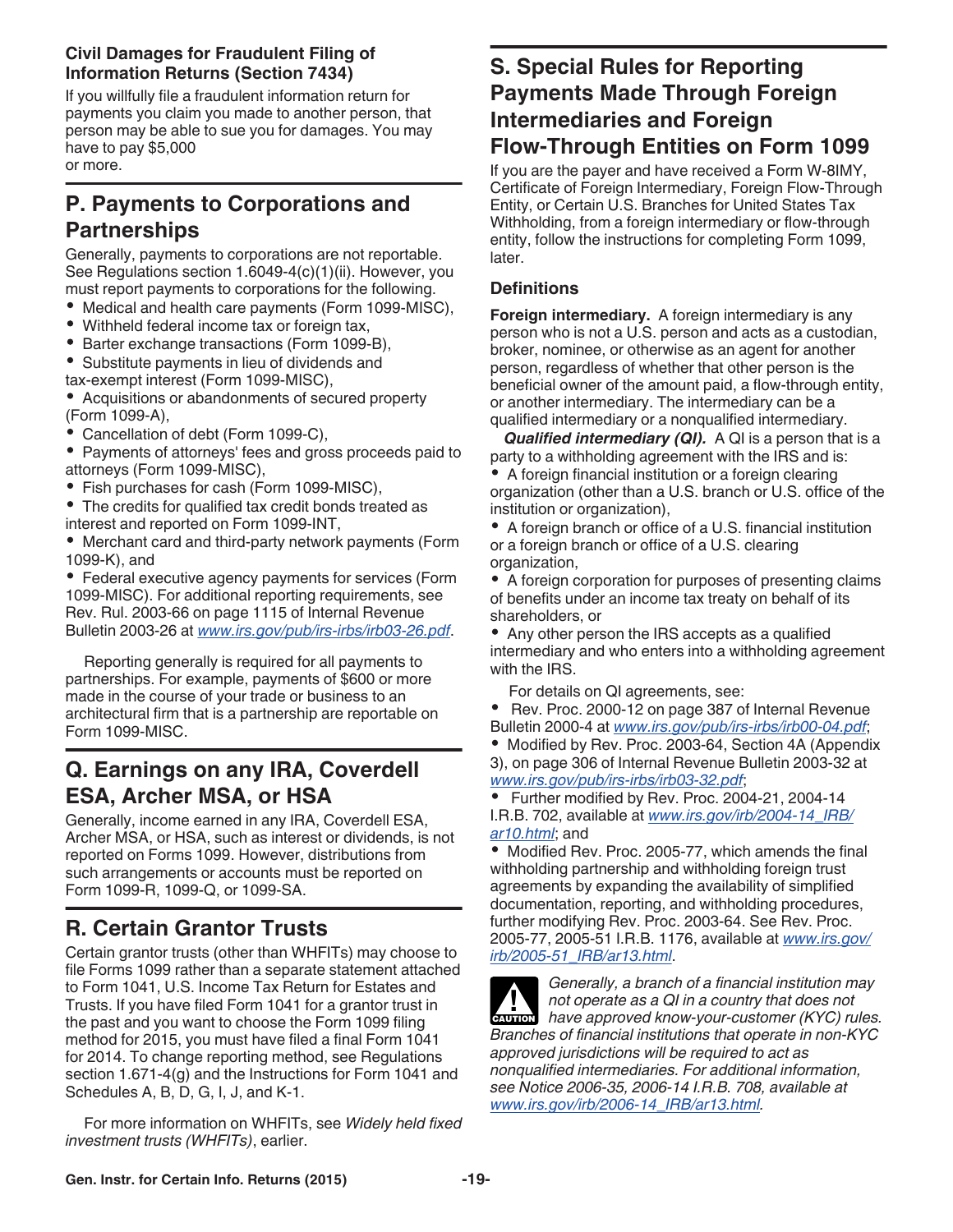<span id="page-19-0"></span>*Nonqualified intermediary (NQI).* An NQI is any intermediary that is not a U.S. person and that is not a QI.

**Foreign flowthrough entity (FTE).** An FTE is a foreign partnership (other than a withholding foreign partnership), a foreign simple trust or foreign grantor trust (other than a withholding foreign trust), or, for payments for which a reduced rate of withholding is claimed under an income tax treaty, any entity to the extent the entity is considered to be fiscally transparent under section 894 with respect to the payment by an interest holder's jurisdiction.

*Withholding foreign partnership or withholding foreign trust.* A withholding foreign partnership or withholding foreign trust is a foreign partnership or a foreign simple or grantor trust that has entered into a withholding agreement with the IRS in which it agrees to assume primary withholding responsibility for all payments that are made to it for its partners, beneficiaries, or owners. See Rev. Proc. 2003-64, as amended by Rev. Proc. 2004-21 and modified by Rev. Proc. 2005-77, for procedures for entering into a withholding foreign partnership or trust agreement.

*Nonwithholding foreign partnership, simple trust, or grantor trust.* A nonwithholding foreign partnership is any foreign partnership other than a withholding foreign partnership. A nonwithholding foreign simple trust is any foreign simple trust that is not a withholding foreign trust. A nonwithholding foreign grantor trust is any foreign grantor trust that is not a withholding foreign trust.

*Fiscally transparent entity.* An entity is treated as fiscally transparent with respect to an item of income to the extent that the interest holders in the entity must, on a current basis, take into account separately their shares of an item of income paid to the entity, whether or not distributed, and must determine the character of the items of income as if they were realized directly from the sources from which they were realized by the entity. For example, partnerships, common trust funds, and simple trusts or grantor trusts are generally considered to be fiscally transparent with respect to items of income received by them.

#### **Presumption Rules**



*For additional information including details on the presumption rules, see the Instructions for the Requester of Forms W-8BEN, W-8ECI, W-8EXP, and W-8IMY and Pub. 515. To order, see* How To Get Forms, Publications, and Other Assistance *under part T.*

If you are the payer and do not have a Form W-9, appropriate Form W-8, or other valid documentation, or you cannot allocate a payment to a specific payee, prior to payment, you are required to use certain presumption rules to determine the following.

The status of the payee as a U.S. or foreign person, and

The classification of the payee as an individual, trust, estate, corporation, or partnership.

See Regulations sections 1.1441-1(b)(3), 1.1441-5(d) and (e), 1.6045-1(g)(3)(ii), and 1.6049-5(d).

Under these presumption rules, if you must presume that the payee is a U.S. nonexempt recipient subject to backup withholding, you must report the payment on a

Form 1099. However, if before filing Form 1099 with the IRS the recipient is documented as foreign, then report the payment on a Form 1042-S.

Conversely, if you must presume that the payee is a foreign recipient and prior to filing Form 1042-S with the IRS you discover that the payee is a U.S. nonexempt recipient based on documentation, then report all payments made to that payee during the calendar year on a Form 1099.

If you use the 90-day grace period rule to presume a payee is foreign, you must file a Form 1042-S to report all payments subject to withholding during the grace period. If you later discover that the payee is a U.S. nonexempt recipient subject to backup withholding, you must file a Form 1099 for all payments made to that payee after the discovery of the payee's U.S. status.

### **Rules for Payments Made to U.S. Nonexempt Recipients Through a QI, NQI, or FTE**

If you are the payer making a payment through a QI, NQI, or FTE for a U.S. nonexempt recipient on whose behalf the QI, NQI, or FTE is acting, use the following rules to complete Form 1099.

**Known recipient.** If you know that a payee is a U.S. nonexempt recipient and have the payee's name, address, and TIN (if a TIN has been provided), you must complete the Form 1099 with that information. Also, on the second name line below the recipient's name, enter "IMY" followed by the name of the QI, NQI, or FTE.

For payments made to multiple recipients: (a) enter the name of the recipient whose status you relied on to determine the applicable rate of withholding and (b) on the second name line, enter "IMY" followed by the name of the QI, NQI, or FTE. However, if the QI has assumed primary Form 1099 reporting or backup withholding responsibility, you are not required to issue the Form 1099 or to backup withhold. See *Qualified intermediary (QI),*  earlier.

**Unknown recipient.** If you cannot reliably associate a payment with valid documentation and are required to presume a payee is a U.S. nonexempt recipient:

1. File a Form 1099 and enter "unknown recipient" on the first name line.

2. On the second name line, enter "IMY" followed by the name of the QI, NQI, or FTE.

3. Enter the EIN of the QI, NQI, or FTE, if applicable, in the recipient's identification number box.

4. Furnish a copy of the Form 1099 with "unknown recipient" to the QI, NQI, or FTE who is acting on the recipient's behalf.

*A payer that is required to report payments made to a U.S. nonexempt recipient account holder but*  **does not receive the necessary allocation**<br> **CAUTION** does not receive the necessary allocation *information cannot report those payments on a* pro rata *basis. Report unallocated payments using the presumption rules described above.*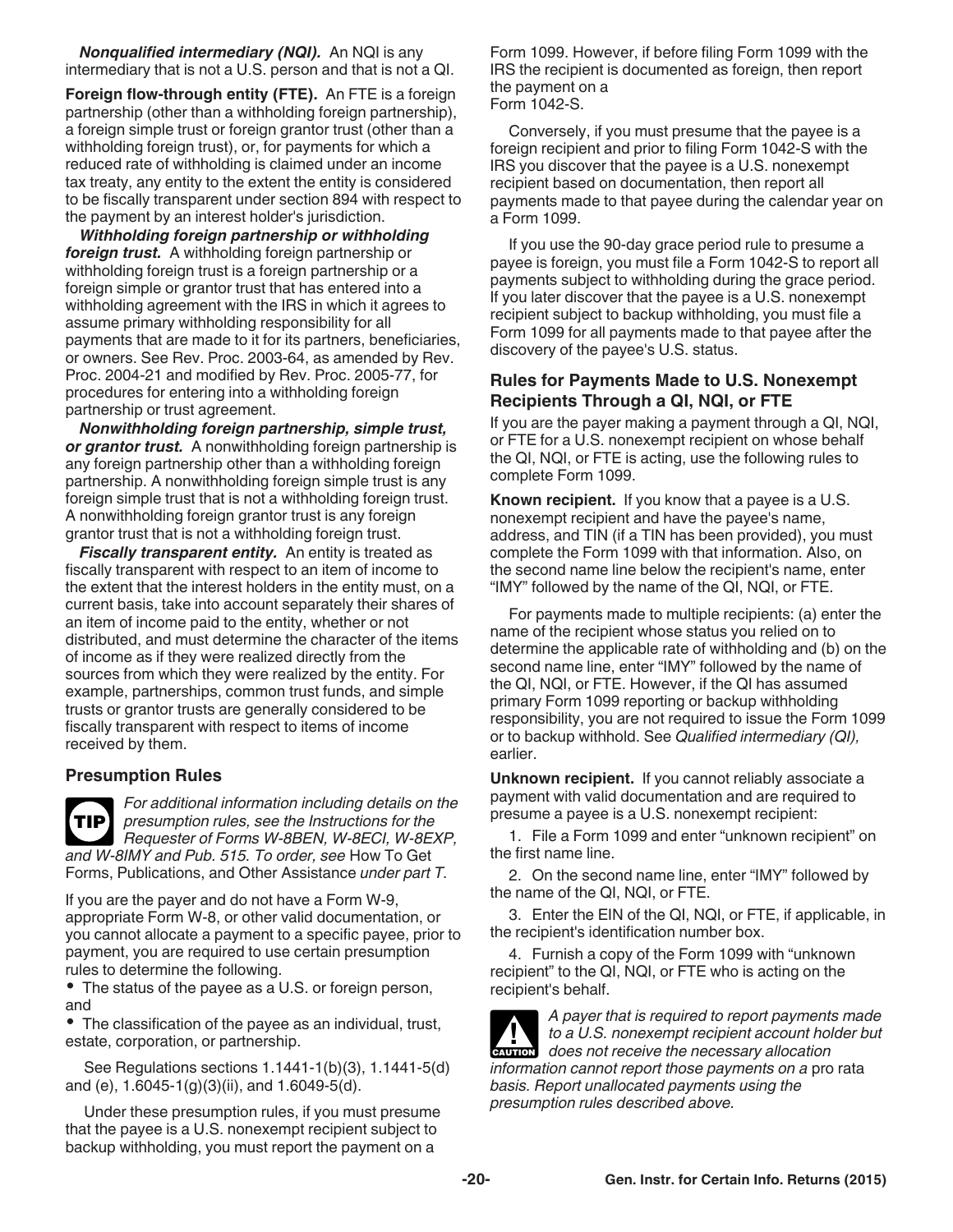### <span id="page-20-0"></span>**Rules for Non-U.S. Payers**

Non-U.S. payers (foreign persons that are not U.S. payers) generally have the same reporting obligations as U.S. payers. A U.S. payer is anyone who is:

- A U.S. person,
- Any U.S. governmental agency,
- A controlled foreign corporation (CFC),

A foreign partnership that has one or more U.S. partners who, in the aggregate, hold more than 50% of the gross income derived from the conduct of a U.S. trade or business,

• A foreign person who owns 50% or more of the gross income that is effectively connected with a U.S. trade or business, or

A U.S. branch of a foreign bank or a foreign insurance company.

For more information, see Regulations section 1.6049-5(c)(5).

**Exceptions.** The following payments are not subject to reporting by a non-U.S. payer.

1. A foreign source reportable payment paid outside the United States. For example, see Regulations section 1.6049-5(b)(6).

2. Gross proceeds from a sale effected outside the United States. See Regulations section 1.6045-1(a).

3. An NQI or QI that provides another payer all the information sufficient for that payer to complete Form 1099 reporting. For example, see Regulations section 1.6049-5(b)(14). However, if an NQI or QI does not provide sufficient information for another payer to report a payment on Form 1099, the intermediary must report the payment.

### **Rules for Reporting Payments Initially Reported on Form 1042S**

If an NQI or QI receives a Form 1042-S made out to an "unknown recipient" and the NQI or QI has actual knowledge that the payee of the income is a U.S. nonexempt recipient, it must file a Form 1099 even if the payment has been subject to withholding by another payer. The NQI or QI reports the amount withheld by the other payer on Form 1099 as federal income tax withheld.

# **T. How To Get Tax Help**

### **Information Reporting Program Customer Service Section**

If you have questions about reporting on Forms 1096, 1097, 1098, 1099, 3921, 3922, 5498, W-2, W-2G, and W-3, you may call a toll-free number, 1-866-455-7438. You may still use the original telephone number, 304-263-8700 (not toll free). Persons with a hearing or speech disability with access to TTY/TDD equipment can call 304-579-4827 (not toll free).

**Other tax-related matters.** For other tax information related to business returns or accounts, call 1-800-829-4933.

If you have a hearing or speech disability and have access to TTY/TDD equipment, call 1-800-829-4059 to ask tax account questions.

### **Internal Revenue Bulletin**

The Internal Revenue Bulletin (IRB), published weekly, contains newly issued regulations, notices, announcements, legislation, court decisions, and other items of general interest. You may find this publication useful to keep you up to date with current developments. See *How To Get Forms, Publications, and Other Assistance*, later.

### **Contacting Your Taxpayer Advocate**

The Taxpayer Advocate Service Is Here To Help You. **The Taxpayer Advocate Service (TAS)** is your voice at the IRS. Our job is to ensure that every taxpayer is treated fairly and that you know and understand your rights.

*What can TAS do for you?* We can offer you free help with IRS problems that you can't resolve on your own. We know this process can be confusing, but the worst thing you can do is nothing at all! TAS can help if you can't resolve your tax problem and:

Your problem is causing financial difficulties for you, your family, or your business.

You face (or your business is facing) an immediate threat of adverse action.

You've tried repeatedly to contact the IRS but no one has responded, or the IRS hasn't responded by the date promised.

If you qualify for our help, you'll be assigned to one advocate who'll be with you at every turn and will do everything possible to resolve your problem. Here's why we can help:

- TAS is an independent organization within the IRS.
- Our advocates know how to work with the IRS.
- Our services are free and tailored to meet your needs.

We have offices in every state, the District of Columbia, and Puerto Rico.

*How can you reach us?* If you think TAS can help you, call your local advocate, whose number is in your local directory and at *[Taxpayer Advocate](http://www.irs.gov/uac/Taxpayer-Advocate-Service-6)*, or call us toll-free at 1-877-777-4778.

*How else does TAS help taxpayers?* TAS also works to resolve large-scale, systemic problems that affect many taxpayers. If you know of one of these broad issues, please report it to us through our *[Systemic Advocacy](http://www.irs.gov/Advocate/Systemic-Advocacy-Management-System-SAMS) [Management System](http://www.irs.gov/Advocate/Systemic-Advocacy-Management-System-SAMS)*.

**Taxpayer Advocacy Panel (TAP).** The TAP listens to taxpayers, identifies taxpayer issues, and makes suggestions for improving IRS services and customer satisfaction. If you have suggestions for improvements, contact the TAP toll free at 1-888-912-1227 or go to *[www.improveirs.org](http://www.improveirs.org/)*.

### **How To Get Forms, Publications, and Other Assistance**

*Because the IRS processes paper forms by machine (optical character recognition*  **Properties And** *equipment***), you cannot file Form 1096 or Copy A** *of Forms 1097, 1098, 1099, 3921, 3922, or 5498 that you print from the IRS website. However, you can use Copy B from those sources to provide recipient statements.*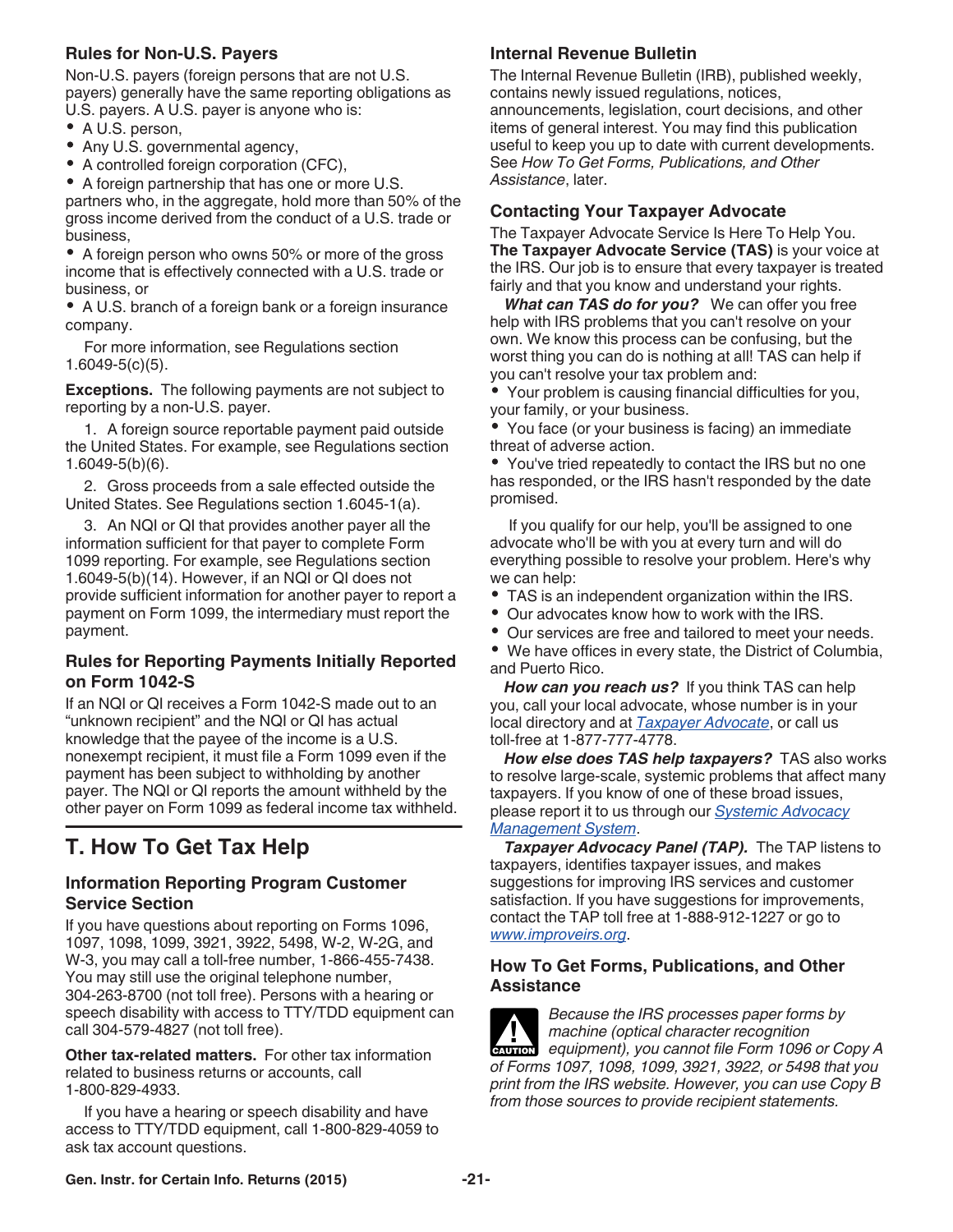### **Free Tax Services**

Publication 910, IRS Guide to Free Tax Services, is your guide to IRS services and resources. Learn about free tax information from the IRS, including publications, services, and education and assistance programs. The publication also has an index of over 100 TeleTax topics (recorded tax information) you can listen to on the telephone. The majority of the information and services listed in this publication are available to you free of charge. If there is a fee associated with a resource or service, it is listed in the publication.

Accessible versions of IRS published products are available on request in a variety of alternative formats for people with disabilities.



**Mail.** You can send your order for forms, instructions, and publications to the address below. You should receive a response within 10 days after your request is received.

Internal Revenue Service 1201 N. Mitsubishi Motorway Bloomington, IL 61705-6613



**Internet.** You can access the IRS website at IRS.gov 24 hours a day, 7 days a week to:

Access commercial tax preparation and *e-file* services. Download forms, including talking tax forms,

- instructions, and publications.
- Order IRS products online.
- Research your tax questions online.
- Search publications online by topic or keyword.

Use the online Internal Revenue Code, regulations, or other official guidance.

• View Internal Revenue Bulletins (IRBs) published in the last few years.

• Sign up to receive local and national tax news by email.

**Phone.** Many services are available by phone.

*Ordering forms, instructions, and publications.* Call 1-800-TAX-FORM (1-800-829-3676) to order current-year forms, instructions, and publications, and prior-year forms and instructions (limited to 5 years). You should receive your order within 10 days.

*TTY/TDD equipment.* If you have a hearing or speech disability, and have access to TTY/TDD equipment, call 1-800-829-4059 to order forms and publications. You can also access the IRS through relay services such as the Federal Relay Service at *[www.gsa.gov/fedrelay](http://www.gsa.gov/fedrelay)*.

*TeleTax topics.* Call 1-800-829-4477 to listen to pre-recorded messages covering various tax topics.

*Evaluating the quality of our telephone services.*  To ensure IRS representatives give accurate, courteous, and professional answers, we use several methods to evaluate the quality of our telephone services. One method is for a second IRS representative to listen in on or record random telephone calls. Another is to ask some callers to complete a short survey at the end of the call.

### **Comments and Suggestions**

We welcome your comments about this publication and your suggestions for future editions.

You can write to us at the following address:

Internal Revenue Service Tax Forms and Publications Division 1111 Constitution Ave. NW, IR-6526 Washington, DC 20224

We respond to many letters by telephone. Therefore, it would be helpful if you would include your daytime phone number, including the area code, in your correspondence.

You can send your comments from *[www.irs.gov/](http://www.irs.gov/formspubs/) [formspubs/](http://www.irs.gov/formspubs/)*. Click on "More Information" and then on "Comment on Tax Forms and Publications."

Although we cannot respond individually to each comment received, we do appreciate your feedback and will consider your comments as we revise our tax products.

#### **Privacy Act and Paperwork Reduction Act Notice.**  We ask for the information on these forms to carry out the Internal Revenue laws of the United States. You are required to give us the information. We need it to figure and collect the right amount of tax.

Sections 170(f)(12), 199, 220(h), 223, 408, 408A, 529, 530, 853A, 6039, 6041, 6041A, 6042, 6043, 6044, 6045, 6047, 6049, 6050A, 6050B, 6050D, 6050E, 6050H, 6050J, 6050N, 6050P, 6050Q, 6050R, 6050S, 6050T, 6050U, 6050W, and their regulations require you to file an information return with the IRS and furnish a statement to recipients. Section 6109 and its regulations require you to provide your TIN on what you file.

Routine uses of this information include giving it to the Department of Justice for civil and criminal litigation, and to cities, states, the District of Columbia, and U.S. commonwealths and possessions for use in administering their tax laws. We may also disclose this information to other countries under a tax treaty, to federal and state agencies to enforce federal nontax criminal laws, or to federal law enforcement and intelligence agencies to combat terrorism. If you fail to provide this information in a timely manner, you may be subject to penalties.

You are not required to provide the information requested on a form that is subject to the Paperwork Reduction Act unless the form displays a valid OMB control number. Books or records relating to a form or its instructions must be retained as long as their contents may become material in the administration of any Internal Revenue law. Generally, tax returns and return information are confidential, as required by section 6103. The time needed to complete and file the following forms will vary depending on individual circumstances. The estimated average times are: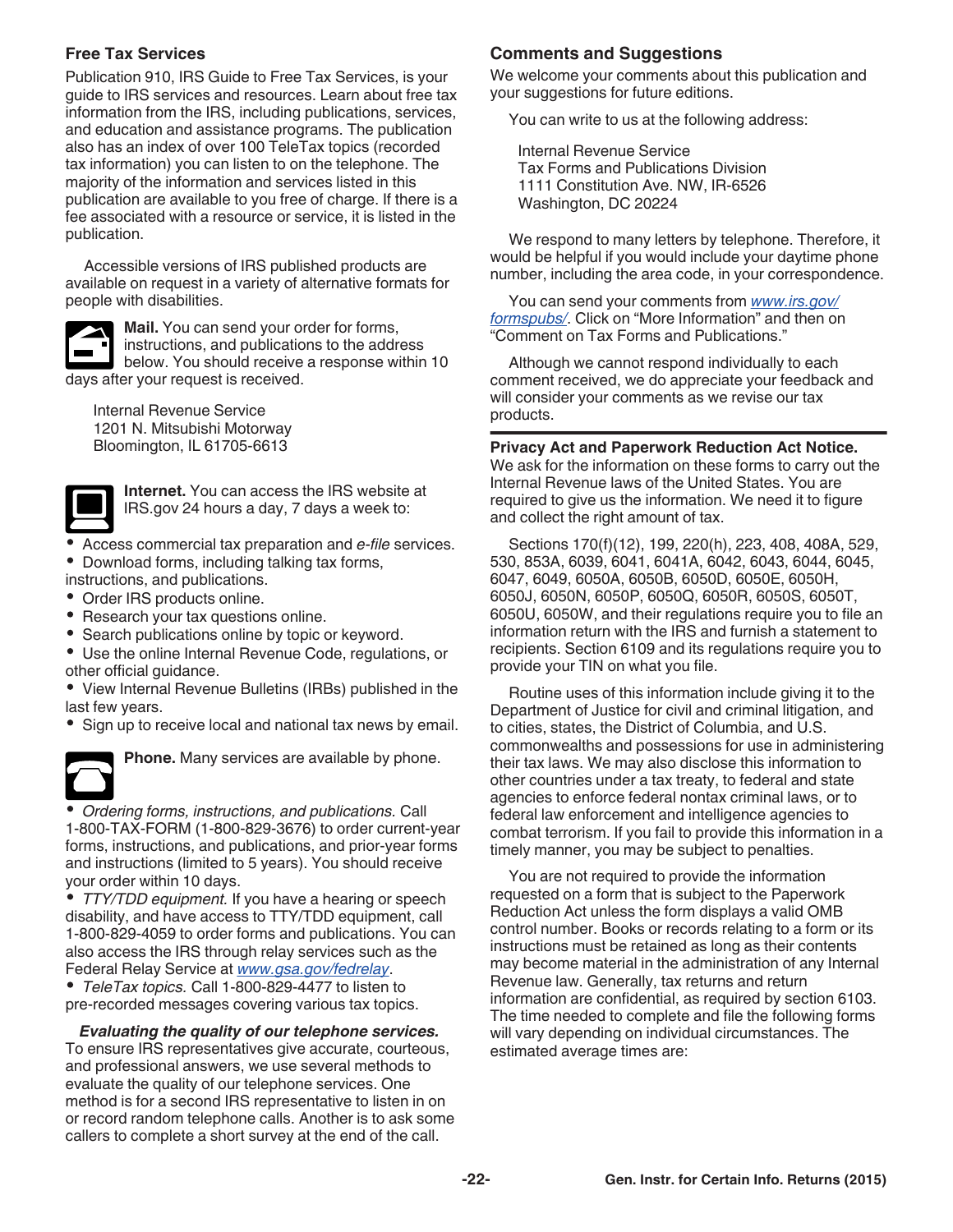|                                             | 14 minutes            |
|---------------------------------------------|-----------------------|
|                                             | 19 minutes            |
|                                             | 7 minutes             |
|                                             | 18 minutes            |
|                                             | 7 minutes             |
|                                             | 14 minutes            |
|                                             | 8 minutes             |
|                                             | 13 minutes            |
|                                             | 9 minutes             |
|                                             | 25 minutes            |
|                                             | 13 minutes            |
|                                             | 11 minutes            |
|                                             | 23 minutes            |
|                                             | 18 minutes            |
|                                             | 13 minutes            |
|                                             | 27 minutes            |
|                                             | 13 minutes            |
|                                             | 18 minutes            |
|                                             | 11 minutes            |
|                                             | 15 minutes            |
|                                             | 11 minutes            |
|                                             | 25 minutes            |
|                                             | 8 minutes             |
|                                             | 11 <sub>minutes</sub> |
|                                             | 11 minutes            |
|                                             | 12 minutes            |
|                                             | 24 minutes            |
|                                             | 7 minutes             |
|                                             | 10 minutes            |
|                                             | 20 minutes            |
| * Privacy Act does not pertain to this form |                       |

Burden estimates are based upon current statutory requirements as of October 2014 Estimates of burden do not reflect any future legislative changes that may affect the 2015 tax year. Any changes to burden estimates will be included in IRS' annual Paperwork Reduction Act submission to the Office of Management and Budget (OMB) and will be made publicly available on *[www.reginfo.gov](http://www.reginfo.gov)*.

If you have comments concerning the accuracy of these time estimates or suggestions for making these forms simpler, we would be happy to hear from you. Send your comments to the Internal Revenue Service, Tax Forms and Publications, SE:W:CAR:MP:TFP, 1111 Constitution Ave. NW, IR-6526, Washington, DC 20224. Do not send these forms to this address. Instead, see part D.

\* Privacy Act does not pertain to this form.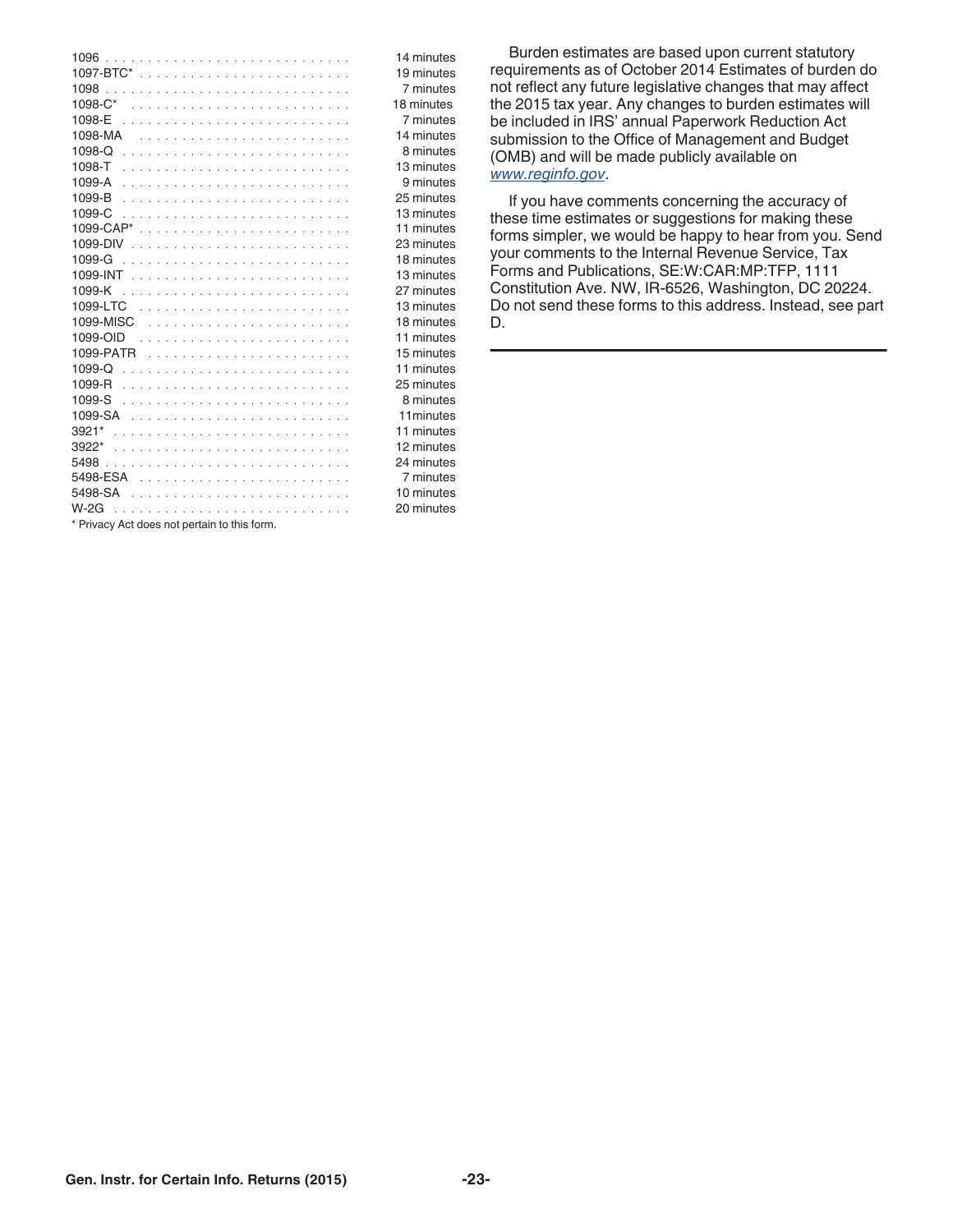### **Guide to Information Returns (If any date shown falls on a Saturday, Sunday, or legal holiday, the due date is the next business day.)**

|          |                                                                              |                                                                                                                                                                                                                                                                                                                                                       |                                                           |               | Due Date                                                                                                                                   |
|----------|------------------------------------------------------------------------------|-------------------------------------------------------------------------------------------------------------------------------------------------------------------------------------------------------------------------------------------------------------------------------------------------------------------------------------------------------|-----------------------------------------------------------|---------------|--------------------------------------------------------------------------------------------------------------------------------------------|
| Form     | <b>Title</b>                                                                 | <b>What To Report</b>                                                                                                                                                                                                                                                                                                                                 | <b>Amounts To Report</b>                                  | <b>To IRS</b> | <b>To Recipient</b><br>(unless indicated<br>otherwise)                                                                                     |
| 1042-S   | Foreign Person's<br>U.S. Source Income<br>Subject to<br>Withholding          | Income such as interest, dividends, royalties, pensions and annuities,<br>etc., and amounts withheld under Chapter 3. Also, distributions of<br>effectively connected income by publicly traded partnerships or nominees.                                                                                                                             | See form instructions                                     | March 15      | March 15                                                                                                                                   |
| 1097-BTC | <b>Bond Tax Credit</b>                                                       | Tax credit bond credits to shareholders.                                                                                                                                                                                                                                                                                                              | All amounts                                               | February 28*  | On or before the<br>15th day of the 2nd<br>calendar month<br>after the close of the<br>calendar month in<br>which the credit is<br>allowed |
| 1098     | Mortgage Interest<br>Statement                                               | Mortgage interest (including points) and certain mortgage insurance<br>premiums you received in the course of your trade or business from<br>individuals and reimbursements of overpaid interest.                                                                                                                                                     | \$600 or more                                             | February 28*  | (To Payer/Borrower)<br>January 31                                                                                                          |
| 1098-C   | Contributions of<br>Motor Vehicles,<br>Boats, and Airplanes                  | Information regarding a donated motor vehicle, boat, or airplane.                                                                                                                                                                                                                                                                                     | Gross proceeds of<br>more than \$500                      | February 28*  | (To Donor)<br>30 days from date<br>of sale or<br>contribution                                                                              |
| 1098-E   | Student Loan<br><b>Interest Statement</b>                                    | Student loan interest received in the course of your trade or business.                                                                                                                                                                                                                                                                               | \$600 or more                                             | February 28*  | January 31                                                                                                                                 |
| 1098-MA  | Mortgage<br>Assistance<br>Payments                                           | Assistance payments paid to homeowners from funds allocated from the<br>Housing Finance Agency Innovation Fund for the Hardest Hit Housing<br>Markets (HFA Hardest Hit Fund) or the Emergency Homeowners' Loan<br>Program                                                                                                                             | All amounts                                               | February 28*  | January 31                                                                                                                                 |
| 1098-Q   | Qualifying Longevity<br><b>Annuity Contract</b><br>Information               | Status of a contract that is intended to be a qualifying longevity annuity<br>contract (QLAC), defined in section A-17 of $1.401(a)(9)$ -6, that is<br>purchased or held under any plan, annuity, or account described in<br>section 401(a), 403(a), 403(b), or 408 (other than a Roth IRA) or eligible<br>governmental plan under section 457(b).    | All amounts                                               | February 28   | January 31                                                                                                                                 |
| 1098-T   | <b>Tuition Statement</b>                                                     | Qualified tuition and related expenses, reimbursements or refunds, and<br>scholarships or grants (optional).                                                                                                                                                                                                                                          | See instructions                                          | February 28*  | January 31                                                                                                                                 |
| 1099-A   | Acquisition or<br>Abandonment of<br><b>Secured Property</b>                  | Information about the acquisition or abandonment of property that is<br>security for a debt for which you are the lender.                                                                                                                                                                                                                             | All amounts                                               | February 28*  | (To Borrower)<br>January 31                                                                                                                |
| 1099-B   | Proceeds From<br><b>Broker and Barter</b><br>Exchange<br><b>Transactions</b> | Sales or redemptions of securities, futures transactions, commodities,<br>and barter exchange transactions.                                                                                                                                                                                                                                           | All amounts                                               | February 28*  | February 15**                                                                                                                              |
| 1099-C   | <b>Cancellation of Debt</b>                                                  | Cancellation of a debt owed to a financial institution, the Federal<br>Government, a credit union, RTC, FDIC, NCUA, a military department,<br>the U.S. Postal Service, the Postal Rate Commission, or any organization<br>having a significant trade or business of lending money.                                                                    | \$600 or more                                             | February 28*  | January 31                                                                                                                                 |
| 1099-CAP | Changes in<br>Corporate Control<br>and Capital Structure                     | Information about cash, stock, or other property from an acquisition of<br>control or the substantial change in capital structure of a corporation.                                                                                                                                                                                                   | Over \$1,000                                              | February 28*  | (To Shareholders)<br>January 31                                                                                                            |
| 1099-DIV | Dividends and<br><b>Distributions</b>                                        | Distributions, such as dividends, capital gain distributions, or nontaxable<br>distributions, that were paid on stock and liquidation distributions<br>(including distributions reported pursuant to an election described in<br>Regulations section 1.1471-4(d)(5)(i)(A) or reported as described in<br>Regulations section 1.1471-4(d)(2)(iii)(A)). | \$10 or more, except<br>\$600 or more for<br>liquidations | February 28*  | January 31**                                                                                                                               |
| 1099-G   | <b>Certain Government</b><br>Payments                                        | Unemployment compensation, state and local income tax refunds,<br>agricultural payments, and taxable grants.                                                                                                                                                                                                                                          | \$10 or more for refunds<br>and unemployment              | February 28*  | January 31                                                                                                                                 |
| 1099-INT | Interest Income                                                              | Interest income (including payments reported pursuant to an election<br>described in Regulations section $1.1471-4(d)(5)(i)(A)$ or reported as<br>described in Regulations section 1.1471-4(d)(2)(iii)(A)).                                                                                                                                           | \$10 or more (\$600 or<br>more in some cases)             | February 28*  | January 31**                                                                                                                               |
| 1099-K   | Payment Card and<br><b>Third Party Network</b>                               | Payment card transactions.                                                                                                                                                                                                                                                                                                                            | All amounts                                               |               |                                                                                                                                            |
|          | <b>Transactions</b>                                                          | Third party network transactions.                                                                                                                                                                                                                                                                                                                     | \$20,000 or more and<br>200 or more<br>transactions       | February 28*  | January 31                                                                                                                                 |

\*The due date is March 31 if filed electronically.

\*\*The due date is March 15 for reporting by trustees and middlemen of WHFITs.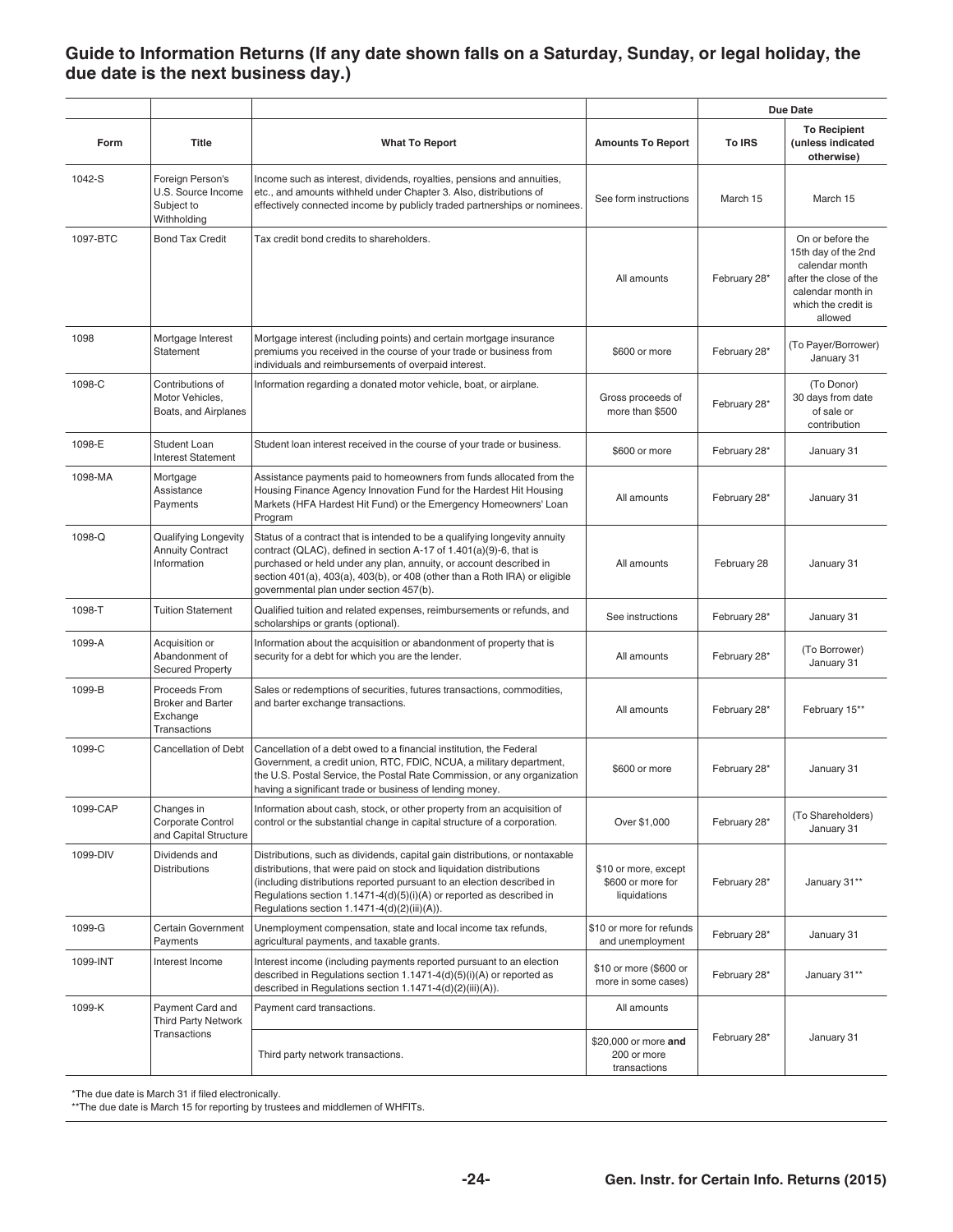### **Guide to Information Returns (Continued)**

|           |                                                                                                                                   |                                                                                                                                                                                                                                                                                                                                                                                             |                                                     |               | <b>Due Date</b>                                        |
|-----------|-----------------------------------------------------------------------------------------------------------------------------------|---------------------------------------------------------------------------------------------------------------------------------------------------------------------------------------------------------------------------------------------------------------------------------------------------------------------------------------------------------------------------------------------|-----------------------------------------------------|---------------|--------------------------------------------------------|
| Form      | <b>Title</b>                                                                                                                      | <b>What To Report</b>                                                                                                                                                                                                                                                                                                                                                                       | <b>Amounts To Report</b>                            | <b>To IRS</b> | <b>To Recipient</b><br>(unless indicated<br>otherwise) |
| 1099-LTC  | Long-Term Care and<br><b>Accelerated Death</b><br><b>Benefits</b>                                                                 | Payments under a long-term care insurance contract and accelerated<br>death benefits paid under a life insurance contract or by a viatical<br>settlement provider.                                                                                                                                                                                                                          | All amounts                                         | February 28*  | January 31                                             |
| 1099-MISC | Miscellaneous Income                                                                                                              | Rent or royalty payments; prizes and awards that are not for services,<br>such as winnings on TV or radio shows (including payments reported<br>pursuant to an election described in Regulations section 1.1471-4(d)(5)(i)<br>(A) or reported as described in Regulations section 1.1471-4(d)(2)(iii)(A)).                                                                                  | \$600 or more, except<br>\$10 or more for royalties |               |                                                        |
|           | (Also, use to report<br>direct sales of \$5,000<br>or more of consumer<br>goods for resale.)                                      | Payments to crew members by owners or operators of fishing boats<br>including payments of proceeds from sale of catch.                                                                                                                                                                                                                                                                      | All amounts                                         |               |                                                        |
|           |                                                                                                                                   | Section 409A income from nonqualified deferred compensation plans<br>(NQDCs).                                                                                                                                                                                                                                                                                                               | All amounts                                         |               |                                                        |
|           |                                                                                                                                   | Payments to a physician, physicians' corporation, or other supplier of<br>health and medical services. Issued mainly by medical assistance<br>programs or health and accident insurance plans.                                                                                                                                                                                              | \$600 or more                                       |               | January 31**                                           |
|           |                                                                                                                                   | Payments for services performed for a trade or business by people not<br>treated as its employees (including payments reported pursuant to an<br>election described in Regulations section 1.1471-4(d)(5)(i)(A) or reported<br>as described in Regulations section 1.1471-4(d)(2)(iii)(A)). Examples:<br>fees to subcontractors or directors and golden parachute payments.                 | \$600 or more                                       | February 28*  |                                                        |
|           |                                                                                                                                   | Fish purchases paid in cash for resale.                                                                                                                                                                                                                                                                                                                                                     | \$600 or more                                       |               |                                                        |
|           |                                                                                                                                   | Crop insurance proceeds.                                                                                                                                                                                                                                                                                                                                                                    | \$600 or more                                       |               |                                                        |
|           |                                                                                                                                   | Substitute dividends and tax-exempt interest payments reportable by<br>brokers.                                                                                                                                                                                                                                                                                                             | \$10 or more                                        |               | February 15**                                          |
|           |                                                                                                                                   | Gross Proceeds paid to attorneys                                                                                                                                                                                                                                                                                                                                                            | \$600 or more                                       |               | February 15**                                          |
|           |                                                                                                                                   | A U.S. account for chapter 4 purposes to which you made no payments<br>during the year that are reportable on any applicable Form 1099 (or a<br>U.S. account to which you made payments during the year that do not<br>reach the applicable reporting threshold for any applicable Form 1099)<br>reported pursuant to an election described in Regulations section<br>1.1471-4(d)(5)(i)(A). | All amounts<br>(including \$0)                      |               | January 31**                                           |
| 1099-OID  | Original Issue Discount                                                                                                           | Original issue discount (including amounts reported pursuant to an<br>election described in Regulations section 1.1471-4(d)(5)(i)(A) or reported<br>as described in Regulations section 1.1471-4(d)(2)(iii)(A)).                                                                                                                                                                            | \$10 or more                                        | February 28*  | January 31**                                           |
| 1099-PATR | <b>Taxable Distributions</b><br><b>Received From</b><br>Cooperatives                                                              | Distributions from cooperatives passed through to their patrons including<br>any domestic production activities deduction and certain pass-through<br>credits.                                                                                                                                                                                                                              | \$10 or more                                        | February 28*  | January 31                                             |
| 1099-Q    | <b>Payments From</b><br><b>Qualified Education</b><br>Programs (Under<br>Sections 529 and 530)                                    | Earnings from qualified tuition programs and Coverdell ESAs.                                                                                                                                                                                                                                                                                                                                | All amounts                                         | February 28*  | January 31                                             |
| 1099-R    | <b>Distributions From</b><br>Pensions, Annuities,<br>Retirement or<br>Profit-Sharing Plans,<br>IRAs, Insurance<br>Contracts, etc. | Distributions from retirement or profit-sharing plans, any IRA, insurance<br>contracts, and IRA recharacterizations (including payments reported<br>pursuant to an election described in Regulations section 1.1471-4(d)(5)(i)<br>(B) or reported as described in Regulations section 1.1471-4(d)(2)(iii)(A)).                                                                              | \$10 or more                                        | February 28*  | January 31                                             |
| 1099-S    | Proceeds From Real<br><b>Estate Transactions</b>                                                                                  | Gross proceeds from the sale or exchange of real estate and certain<br>royalty payments.                                                                                                                                                                                                                                                                                                    | Generally, \$600 or more                            | February 28*  | February 15                                            |
| 1099-SA   | Distributions From an<br>HSA, Archer MSA, or<br>Medicare Advantage<br><b>MSA</b>                                                  | Distributions from an HSA, Archer MSA, or Medicare Advantage MSA.                                                                                                                                                                                                                                                                                                                           | All amounts                                         | February 28*  | January 31                                             |

\*The due date is March 31 if filed electronically.

\*\* The due date is March 15 for reporting by trustees and middlemen of WHFITs.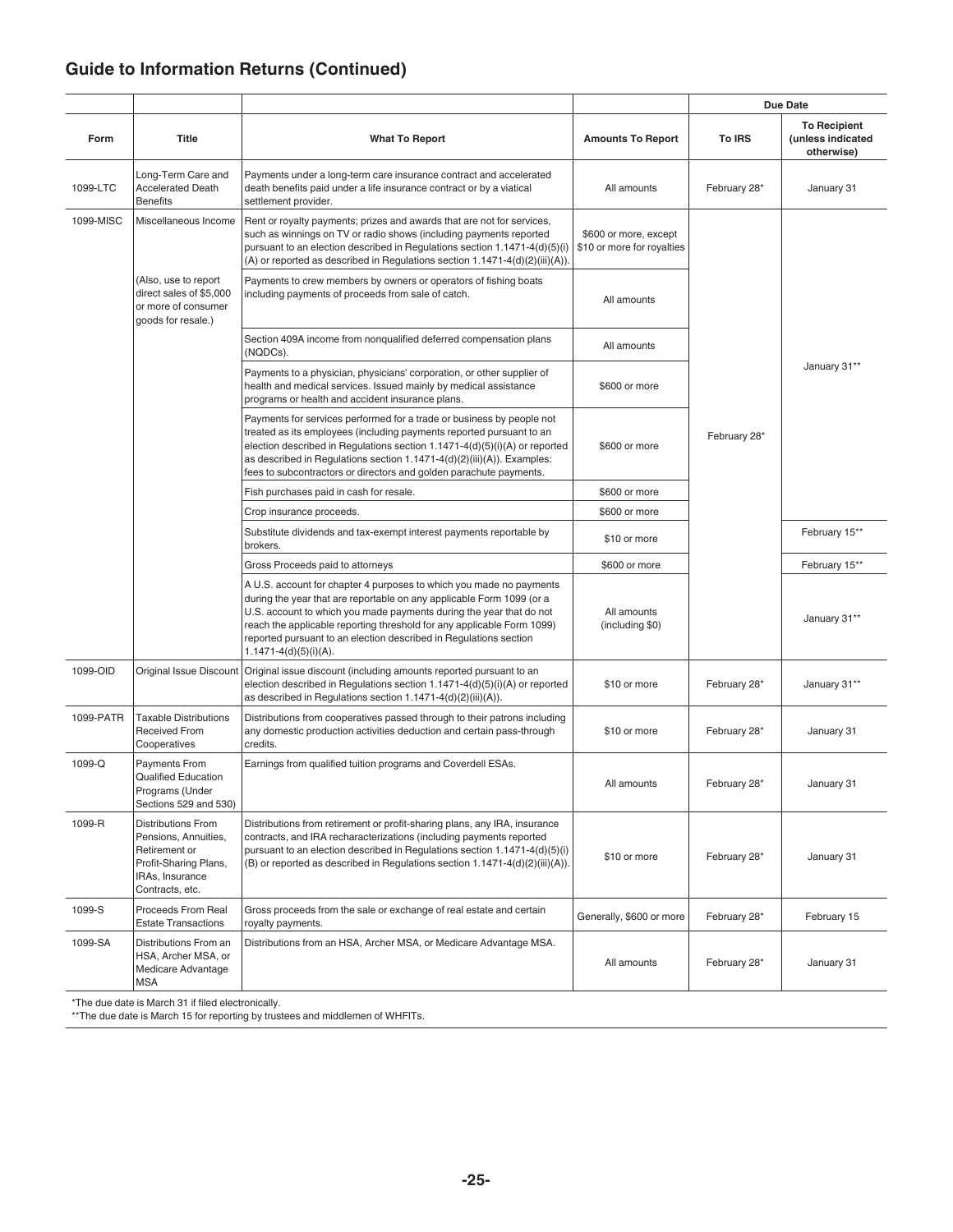### **Guide to Information Returns (Continued)**

|          |                                                                                                                   |                                                                                                                                                                                                                                             |                                                                                                              | Due Date                 |                                                                             |
|----------|-------------------------------------------------------------------------------------------------------------------|---------------------------------------------------------------------------------------------------------------------------------------------------------------------------------------------------------------------------------------------|--------------------------------------------------------------------------------------------------------------|--------------------------|-----------------------------------------------------------------------------|
| Form     | Title                                                                                                             | <b>What To Report</b>                                                                                                                                                                                                                       | <b>Amounts To Report</b>                                                                                     | To IRS                   | <b>To Recipient</b><br>(unless indicated<br>otherwise)                      |
| 3921     | Exercise of an<br><b>Incentive Stock Option</b><br>Under Section 422(b)                                           | Transfer of stock pursuant to the exercise of an incentive stock option<br>under section 422(b).                                                                                                                                            | All amounts                                                                                                  | February 28*             | January 31                                                                  |
| 3922     | <b>Transfer of Stock</b><br>Acquired Through an<br><b>Employee Stock</b><br>Purchase Plan Under<br>Section 423(c) | Transfer of stock acquired through an employee stock purchase plan<br>under section 423(c).                                                                                                                                                 | All amounts                                                                                                  | February 28*             | January 31                                                                  |
| 5498     | <b>IRA Contribution</b><br>Information                                                                            | Contributions (including rollover contributions) to any individual retirement<br>arrangement (IRA), including a SEP, SIMPLE, and Roth IRA; Roth<br>conversions; IRA recharacterizations; and the fair market value (FMV) of<br>the account. | All amounts                                                                                                  | May 31                   | (To Participant)<br>For FMV/RMD,<br>Jan 31:<br>For contributions.<br>May 31 |
| 5498-ESA | Coverdell ESA<br>Contribution<br>Information                                                                      | Contributions (including rollover contributions) to a Coverdell ESA.                                                                                                                                                                        | All amounts                                                                                                  | May 31                   | April 30                                                                    |
| 5498-SA  | HSA, Archer MSA, or<br>Medicare Advantage<br><b>MSA</b> Information                                               | Contributions to an HSA (including transfers and rollovers) or Archer<br>MSA and the FMV of an HSA, Archer MSA, or Medicare Advantage MSA.                                                                                                  | All amounts                                                                                                  | May 31                   | (To Participant)<br><b>May 31</b>                                           |
| $W-2G$   | Certain Gambling<br>Winnings                                                                                      | Gambling winnings from horse racing, dog racing, jai alai, lotteries, keno,<br>bingo, slot machines, sweepstakes, wagering pools, poker tournaments,<br>etc.                                                                                | Generally, \$600 or<br>more; \$1,200 or more<br>from bingo or slot<br>machines; \$1,500 or<br>more from keno | February 28*             | January 31                                                                  |
| $W-2$    | Wage and Tax                                                                                                      | Wages, tips, other compensation; social security, Medicare, and withheld                                                                                                                                                                    |                                                                                                              | <b>To SSA</b>            | <b>To Recipient</b>                                                         |
|          | Statement                                                                                                         | income taxes. Include bonuses, vacation allowances, severance pay,<br>certain moving expense payments, some kinds of travel allowances, and<br>third-party payments of sick pay.                                                            | See separate<br>instructions                                                                                 | Last day of<br>February* | January 31                                                                  |

\*The due date is March 31 if filed electronically.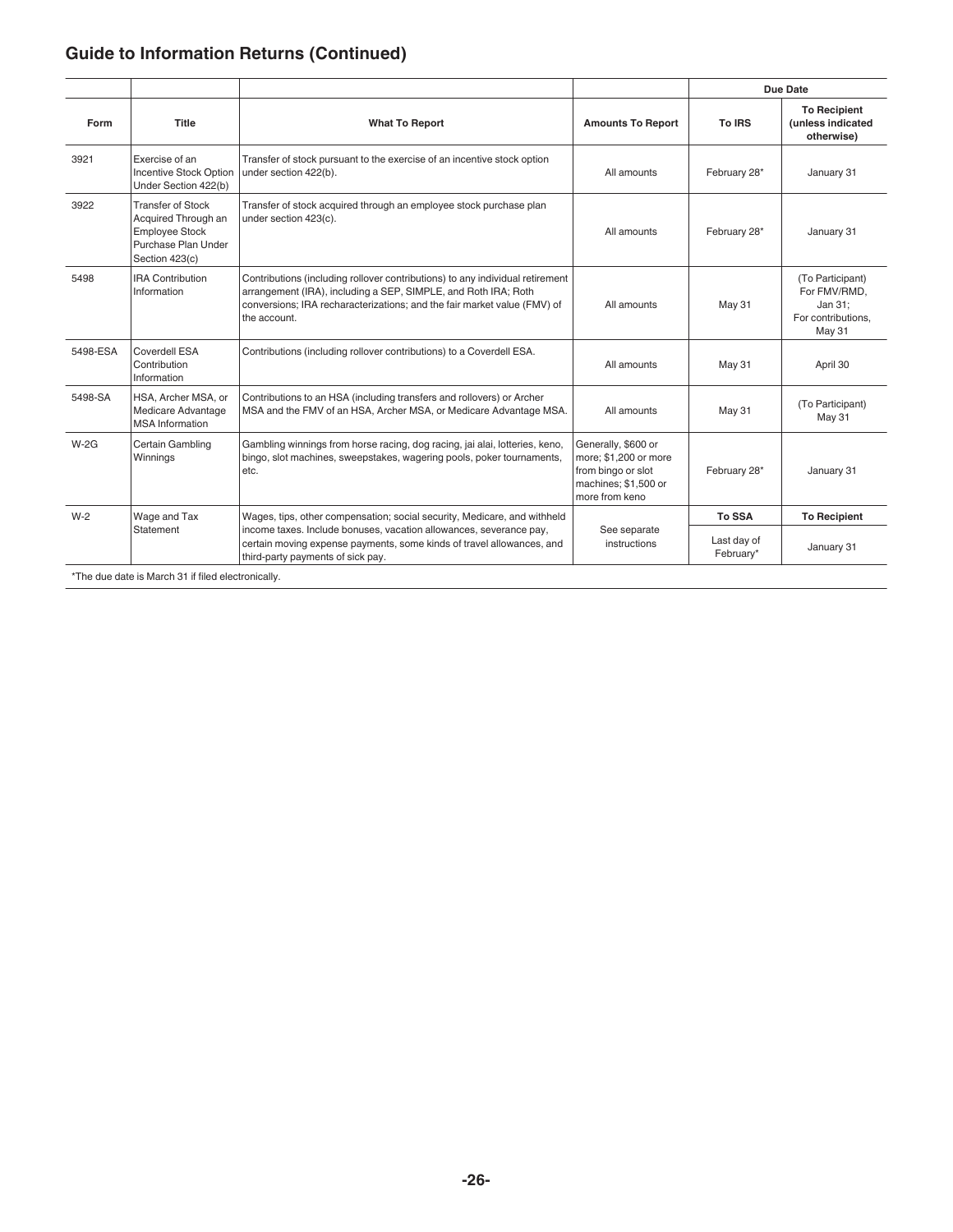### **Types of Payments Below is an alphabetic list of some payments and the forms to file and report them. However, it is not a complete list of all payments, and the absence of a payment from the list does not indicate that the payment is not reportable. For instructions on a specific type of payment, see the separate instructions in the form(s) listed.**

**Type of Payment Report on Form**

| Abandonment                                                                                                                                                                                                                    | 1099-A    |
|--------------------------------------------------------------------------------------------------------------------------------------------------------------------------------------------------------------------------------|-----------|
| Accelerated death benefits                                                                                                                                                                                                     | 1099-LTC  |
| Acquisition of control                                                                                                                                                                                                         | 1099-CAP  |
| Agriculture payments                                                                                                                                                                                                           | 1099-G    |
| Allocated tips with a subset of the state of the state of the state of the state of the state of the state of the state of the state of the state of the state of the state of the state of the state of the state of the stat | $W-2$     |
| Alternate TAA payments                                                                                                                                                                                                         | 1099-G    |
| Annuities                                                                                                                                                                                                                      | 1099-R    |
| Archer MSAs:                                                                                                                                                                                                                   |           |
| Contributions                                                                                                                                                                                                                  | 5498-SA   |
| Distributions                                                                                                                                                                                                                  | 1099-SA   |
| Attorney, fees and gross                                                                                                                                                                                                       |           |
| proceeds                                                                                                                                                                                                                       | 1099-MISC |
| Auto reimbursements, employee                                                                                                                                                                                                  | $W-2$     |
| Auto reimbursements,                                                                                                                                                                                                           |           |
| nonemployee                                                                                                                                                                                                                    | 1099-MISC |
| Awards, employee                                                                                                                                                                                                               | $W-2$     |
| Awards, nonemployee                                                                                                                                                                                                            | 1099-MISC |
| Barter exchange income                                                                                                                                                                                                         | 1099-B    |
| Bond tax credit                                                                                                                                                                                                                | 1097-BTC  |
| Bonuses, employee                                                                                                                                                                                                              | $W-2$     |
| Bonuses, nonemployee                                                                                                                                                                                                           | 1099-MISC |
| Broker transactions                                                                                                                                                                                                            | 1099-B    |
| Cancellation of debt                                                                                                                                                                                                           | 1099-C    |
| Capital gain distributions                                                                                                                                                                                                     | 1099-DIV  |
| Car expense, employee                                                                                                                                                                                                          | $W-2$     |
| Car expense, nonemployee                                                                                                                                                                                                       | 1099-MISC |
| Changes in capital structure                                                                                                                                                                                                   | 1099-CAP  |
| Charitable gift annuities                                                                                                                                                                                                      | 1099-R    |
| Commissions, employee                                                                                                                                                                                                          | $W-2$     |
| Commissions, nonemployee                                                                                                                                                                                                       | 1099-MISC |
| Commodities transactions                                                                                                                                                                                                       | 1099-B    |
| Compensation, employee                                                                                                                                                                                                         | $W-2$     |
| Compensation, nonemployee                                                                                                                                                                                                      | 1099-MISC |
| Contributions of motor vehicles, boats,                                                                                                                                                                                        |           |
| and airplanes                                                                                                                                                                                                                  | 1098-C    |
| Cost of current life insurance                                                                                                                                                                                                 |           |
| protection                                                                                                                                                                                                                     | 1099-R    |
| Coverdell ESA contributions                                                                                                                                                                                                    | 5498-ESA  |
| Coverdell ESA distributions                                                                                                                                                                                                    | 1099-Q    |
| Crop insurance proceeds                                                                                                                                                                                                        | 1099-MISC |
| Damages                                                                                                                                                                                                                        | 1099-MISC |
| Death benefits                                                                                                                                                                                                                 | 1099-R    |

#### **Type of Payment Report on Form**

| Accelerated                                                                                                    | 1099-LTC           |
|----------------------------------------------------------------------------------------------------------------|--------------------|
| Debt cancellation                                                                                              | 1099-C             |
| Dependent care payments                                                                                        | $W-2$              |
| Direct rollovers                                                                                               | 1099-Q.            |
|                                                                                                                | 1099-R.            |
|                                                                                                                | 5498               |
| Direct sales of consumer products for                                                                          |                    |
| resale                                                                                                         | 1099-MISC          |
| Directors' fees                                                                                                | 1099-MISC          |
| Discharge of indebtedness                                                                                      | 1099-C<br>1099-DIV |
| Dividends<br>Donation of motor vehicle                                                                         | 1098-C             |
| Education loan interest                                                                                        | 1098-E             |
| Employee business expense                                                                                      |                    |
| reimbursement                                                                                                  | $W-2$              |
| Employee compensation                                                                                          | $W-2$              |
| Excess deferrals, excess contributions,                                                                        |                    |
| distributions of with a subset of the state of the state of the state of the state of the state of the state o | 1099-R             |
| Exercise of incentive stock option under                                                                       |                    |
|                                                                                                                | 3921               |
| section 422(b)<br>Fees, employee<br>$\cdots$                                                                   | $W-2$              |
| Fees, nonemployee                                                                                              | 1099-MISC          |
| Fishing boat crew members                                                                                      |                    |
| $proceeds$                                                                                                     | 1099-MISC          |
| Fish purchases for cash                                                                                        | 1099-MISC          |
| Foreclosures                                                                                                   | 1099-A             |
| Foreign persons' income                                                                                        | 1042-S             |
| $401(k)$ contributions $\ldots \ldots$                                                                         | $W-2$              |
| $404(k)$ dividend $\ldots \ldots \ldots$                                                                       | 1099-DIV           |
| Gambling winnings<br>$\ddot{\phantom{0}}$                                                                      | $W-2G$             |
| Golden parachute, employee                                                                                     | $W-2$              |
| Golden parachute,                                                                                              |                    |
| nonemployee<br>$\ddot{\phantom{a}}$                                                                            | 1099-MISC          |
| Grants, taxable<br>$\overline{a}$                                                                              | 1099-G             |
| Health care services                                                                                           | 1099-MISC          |
| Health savings accounts:                                                                                       |                    |
| Contributions                                                                                                  | 5498-SA            |
| Distributions                                                                                                  | 1099-SA            |
| Income attributable to domestic<br>production activities, deduction                                            |                    |
| for                                                                                                            | 1099-PATR          |
| Income tax refunds, state and                                                                                  |                    |
| $local$                                                                                                        | 1099-G             |
| Indian gaming profits paid to tribal                                                                           |                    |
| members                                                                                                        | 1099-MISC          |
| Interest income                                                                                                | 1099-INT           |
| Tax-exempt                                                                                                     | 1099-INT           |
| Interest, mortgage                                                                                             | 1098               |
| IRA contributions $\ldots$                                                                                     | 5498               |
| IRA distributions                                                                                              | 1099-R             |
| Life insurance contract                                                                                        | 1099-R,            |
| distributions                                                                                                  | 1099-LTC           |
| Liquidation, distributions in                                                                                  | 1099-DIV           |
| Loans, distribution from pension                                                                               |                    |
| plan                                                                                                           | 1099-R             |
| Long-term care benefits                                                                                        | 1099-LTC           |
| Medicare Advantage MSAs:                                                                                       |                    |
| Contribution                                                                                                   | 5498-SA            |
| Distributions                                                                                                  | 1099-SA            |
| Medical services                                                                                               | 1099-MISC          |
| Mileage, employee                                                                                              | $W-2$              |
| Mileage, nonemployee                                                                                           | 1099-MISC          |
| Military retirement                                                                                            | 1099-R             |
| Mortgage assistance payments                                                                                   | 1098-MA            |

#### **Type of Payment Report on Form**

| Mortgage interest                                   | 1098            |
|-----------------------------------------------------|-----------------|
| Moving expense                                      | $W-2$           |
| Nonemployee compensation                            | 1099-MISC       |
| Nonqualified deferred compensation:                 |                 |
| Beneficiary                                         | 1099-R          |
| $Emplovee$ .                                        | $W-2$           |
| Nonemployee                                         | 1099-MISC       |
| Original issue discount (OID)                       | 1099-OID        |
| Patronage dividends                                 | 1099-PATR       |
| Payment card transactions                           | 1099-K          |
| Pensions                                            | 1099-R          |
| Points                                              | 1098            |
| Prizes, employee                                    | $W-2$           |
| Prizes, nonemployee<br>l,                           | 1099-MISC       |
| Profit-sharing plan                                 | 1099-R          |
| Punitive damages                                    | 1099-MISC       |
| Qualified longevity annuity contract                |                 |
| information                                         | 1098-Q          |
| Qualified plan distributions                        | 1099-R          |
| Qualified tuition program                           |                 |
| payments                                            | 1099-Q          |
| Real estate transactions                            | 1099-S          |
| Recharacterized IRA<br>contributions                | 1099-R.<br>5498 |
| Refund, state and local tax                         | 1099-G          |
| <b>Rents</b>                                        | 1099-MISC       |
| Retirement                                          | 1099-R          |
| Roth conversion IRA                                 |                 |
| contributions                                       | 5498            |
| Roth conversion IRA                                 |                 |
| distributions                                       | 1099-R          |
| Roth IRA contributions                              | 5498            |
| Roth IRA distributions                              | 1099-R          |
| Royalties                                           | 1099-MISC       |
| Timber, pay-as-cut contract                         | 1099-S          |
| Sales:                                              |                 |
| Real estate                                         | 1099-S          |
| Securities                                          | 1099-B          |
| Section 1035 exchange                               | 1099-R          |
| SEP contributions                                   | W-2, 5498       |
| SEP distributions<br>$\sim$                         | 1099-R          |
| Severance pay responsively                          | $W-2$           |
| Sick pay $\cdots$<br>$\mathbf{r}$                   | $W-2$           |
| SIMPLE contributions                                | W-2, 5498       |
| SIMPLE distributions                                | 1099-R          |
| Student loan interest                               | 1098-E          |
| Substitute payments in lieu of dividends            |                 |
| or tax-exempt interest                              | 1099-MISC       |
| Supplemental unemployment                           | $W-2$           |
| Tax refunds, state and local<br><b>Carl Carl Co</b> | 1099-G          |
| Third party network transactions<br>$\sim$ $\sim$   | 1099-K          |
| Tips<br>$\mathbf{r}$                                | $W-2$           |
| Transfer of stock acquired through an               |                 |
| employee stock purchase plan under                  |                 |
| section 423(c) $\cdots$ $\cdots$ $\cdots$           | 3922            |
| Tuition<br>and a series and a series and a series   | 1098-T          |
| Unemployment benefits                               | 1099-G          |
| Vacation allowance, employee                        | $W-2$           |
| Vacation allowance,                                 |                 |
| nonemployee                                         | 1099-MISC       |
| Wages                                               | $W-2$           |